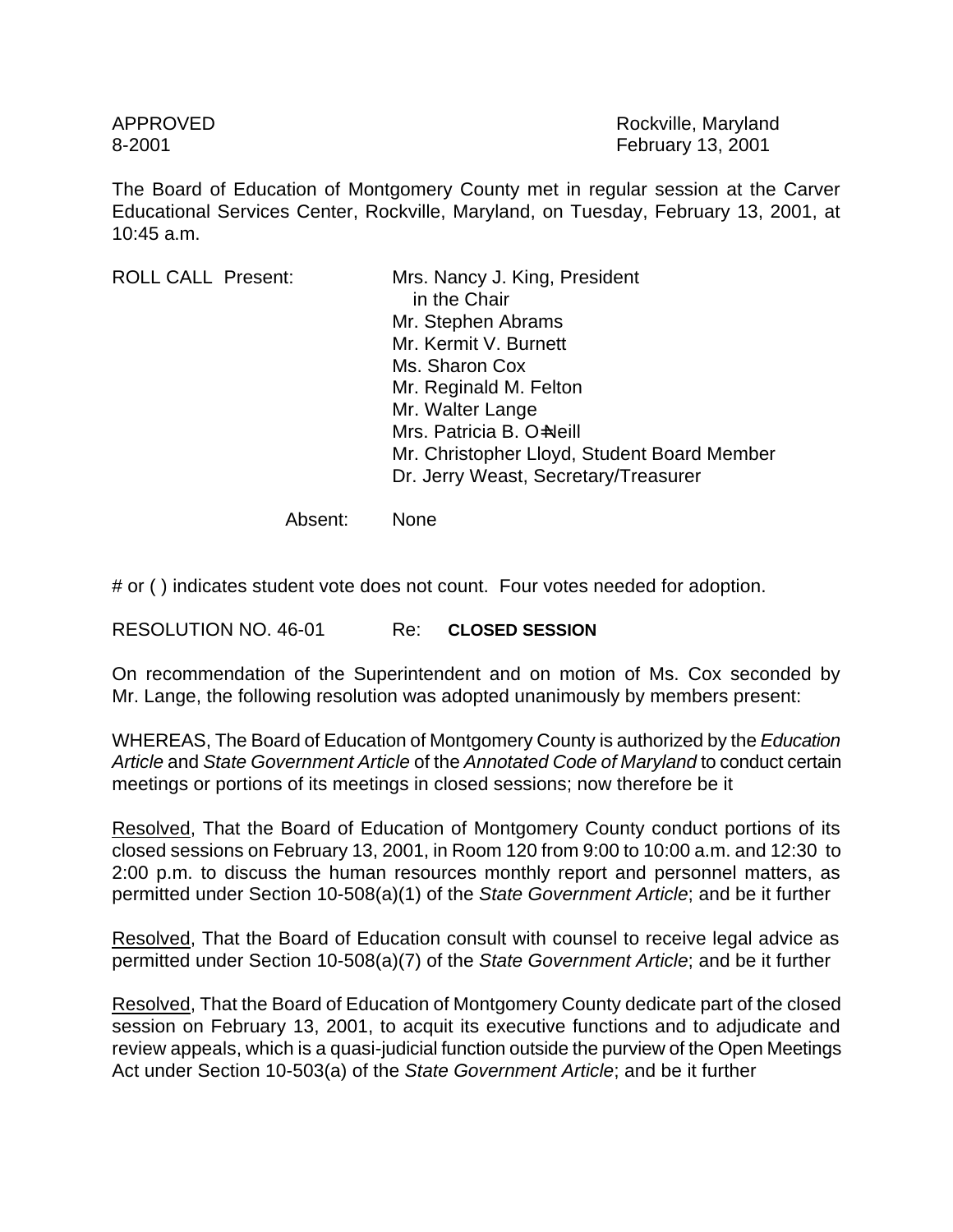Resolved, That these portions of the meeting continue in closed session until the completion of business.

RESOLUTION NO. 47-01 Re: **AN AMENDMENT TO THE AGENDA**

On motion of Mr. Lange and seconded by Mr. Abrams, the following resolution was adopted unanimously:

Resolved, That the Board of Education add a discussion of the final exam results after the discussion/action of Policy IFA.

RESOLUTION NO. 48-01 Re: **APPROVAL OF THE AGENDA**

On motion of Mr. Felton and seconded by Mrs. O=Neill, the following resolution was adopted unanimously:

Resolved, That the Board of Education approve the agenda for February 13, 2001, as amended.

RESOLUTION NO. 49-01 Re: **ITEM OF LEGISLATION**

On recommendation of the Superintendent and on motion of Mr. Abrams seconded by Mr. Felton, the following resolution was adopted unanimously:

Resolved, That the Board of Education support with clarification about the funding formula on **HB 1** B **Targeted Education Funding Act of 2001** which would increase education funding for certain qualified economically distressed counties, would increase funding for special education and special education transportation, and would base state education funding in part on the local income tax in the counties.

\*\*Mr. Abrams temporarily left the meeting.

RESOLUTION NO. 50-01 Re: **ITEM OF LEGISLATION**

On recommendation of the Superintendent and on motion of Mr. Felton seconded by Mrs. O=Neill, the following resolution was adopted unanimously by members present:

Resolved, That the Board of Education support **HB 35** B **Education** B **Maryland Public School Supplemental Construction and Capital Improvement Fund which would create** a supplemental fund from lottery proceeds to assist local boards in paying for certain capital projects.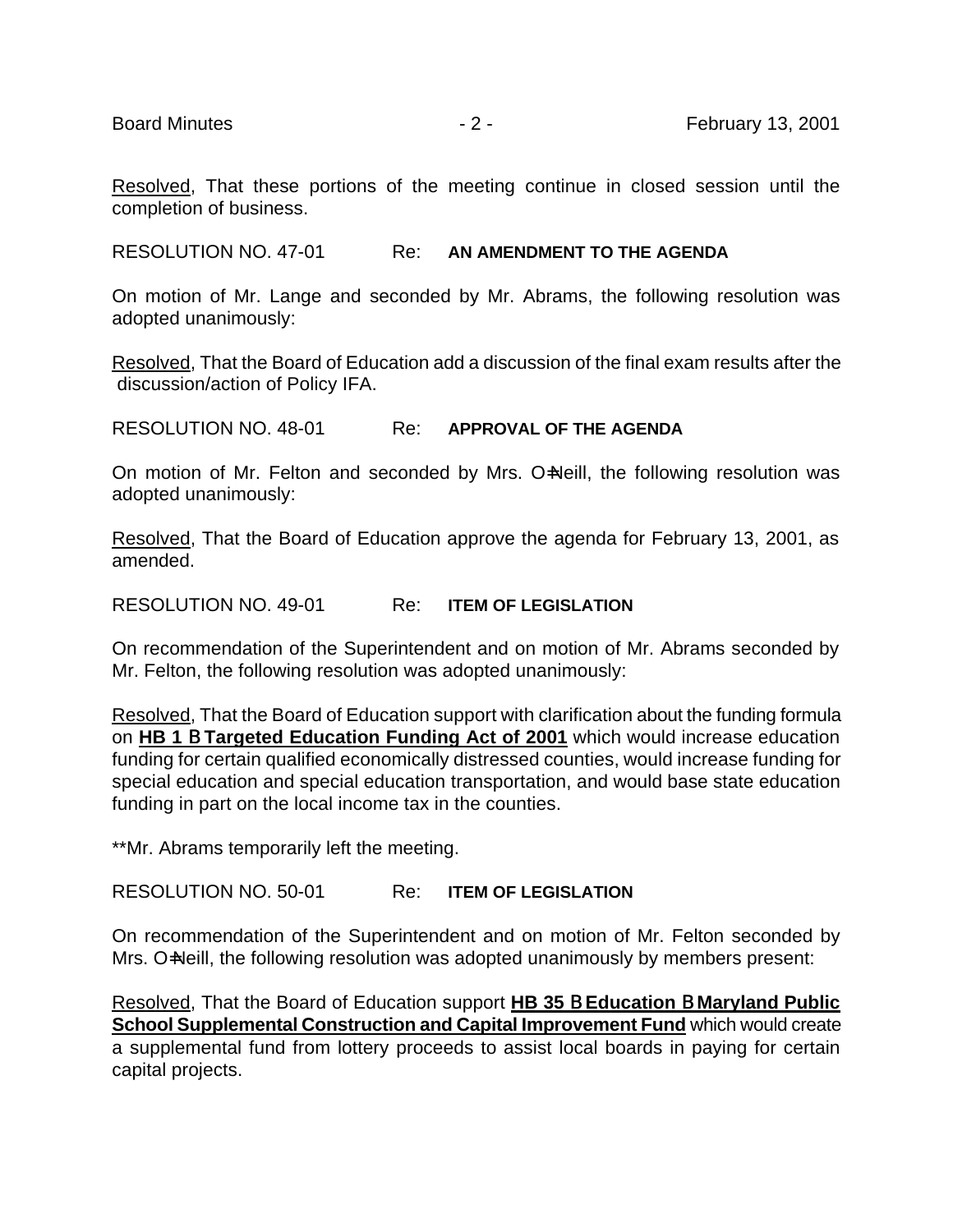# RESOLUTION NO. 51-01 Re: **ITEM OF LEGISLATION**

On recommendation of the Superintendent and on motion of Mrs. O=Neill seconded by Ms. Cox, the following resolution was adopted unanimously by members present:

Resolved, That the Board of Education support **SB 206 and HB 299 Higher Education** B **Student Financial Assistance** B **Maryland Teachers Scholarship** which would expand the Maryland Teacher Scholarship program to include full-time or part-time graduate students in programs leading to Maryland professional teachers= certificates and setting the scholarship amount for those students (\$2,000 for undergraduate at a 2-year institution, \$5,000 for a full-time graduate or undergraduate student, and \$2,500 for a parttime graduate student).

\*\*Mr. Abrams rejoined the meeting.

RESOLUTION NO. 52-01 Re: **ITEM OF LEGISLATION**

On recommendation of the Superintendent and on motion of Mr. Felton seconded by Mr. Lange, the following resolution was adopted unanimously:

Resolved, That the Board of Education support **SB 215 Safety Zones** B **School Crossing Guards** B **Traffic Regulations** which authorizes a school crossing guard to direct and regulate traffic to permit the safe crossing of pedestrians, and prohibits a person from willfully disobeying such a direction.

RESOLUTION NO. 53-01 Re: **ITEM OF LEGISLATION**

On recommendation of the Superintendent and on motion of Mrs. Cox seconded by Mr. Abrams, the following resolution was adopted unanimously:

Resolved, That the Board of Education oppose **HB 518 and SB 378** B **Education** B **Negotiations** which is the MSTA-supported legislation that would amend the state-s collective bargaining law in several significant areas.

RESOLUTION NO. 54-01 Re: **ITEM OF LEGISLATION**

On recommendation of the Superintendent and on motion of Mrs. O=Neill seconded by Mr. Felton, the following resolution was adopted unanimously:

Resolved, That the Board of Education support **SB 39 Crimes** B **Threats Against Local Officials and Law Enforcement Officers** which would expand the prohibition against threatening elected officials to cover other local officials, including appointed board of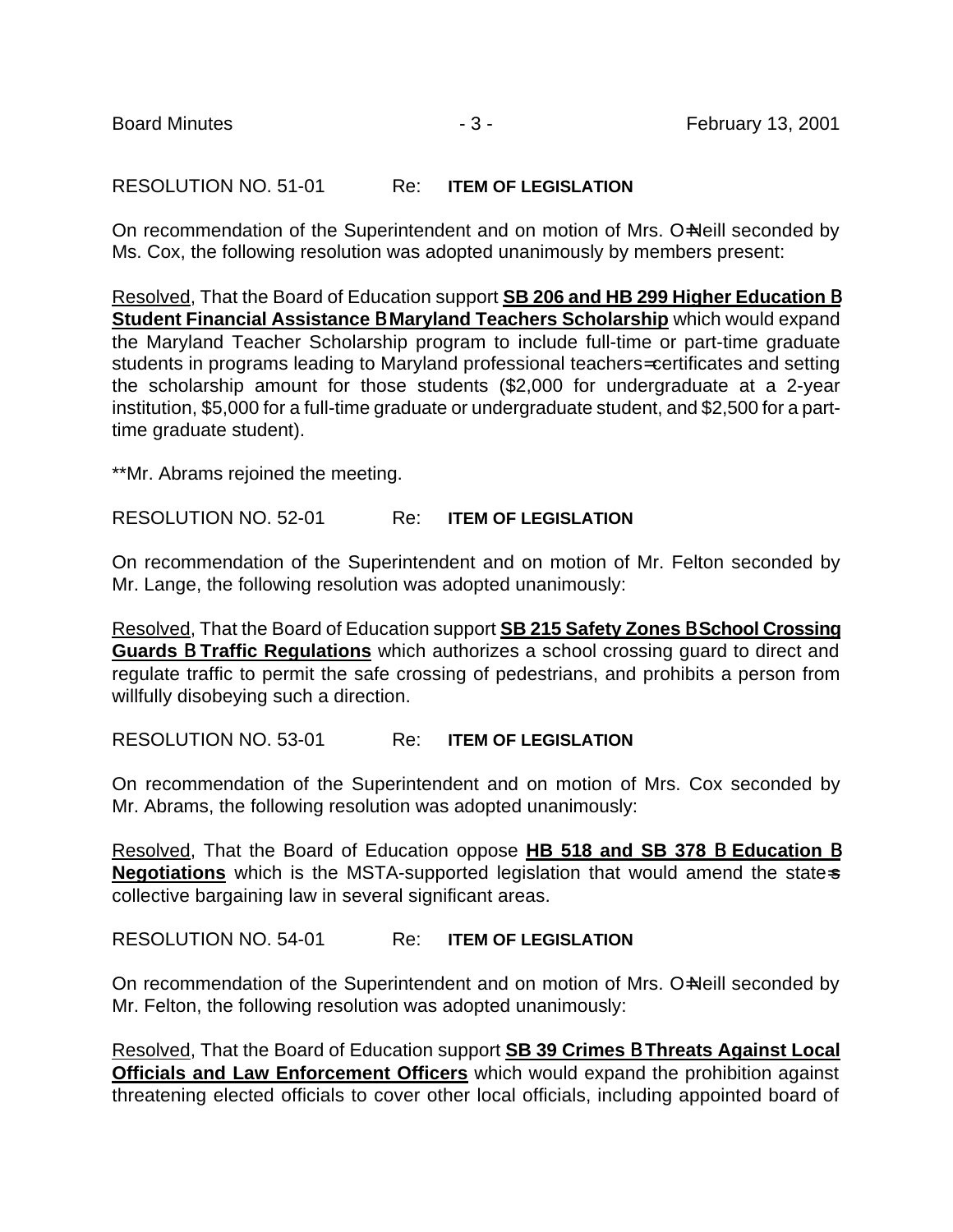education members.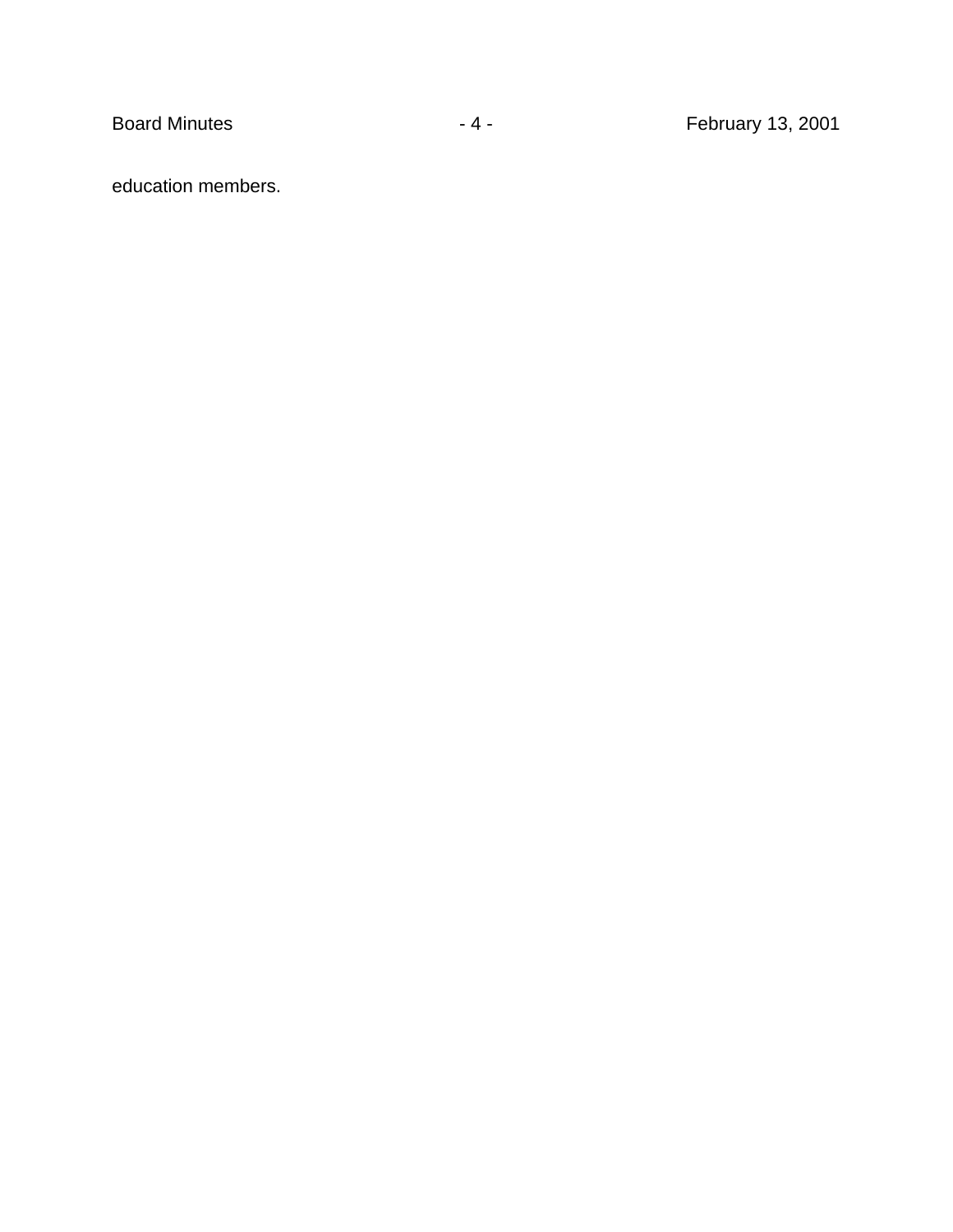### RESOLUTION NO. 55-01 Re: **ITEM OF LEGISLATION**

On recommendation of the Superintendent and on motion of Mr. Abrams seconded by Mrs. O=Neill, the following resolution was adopted unanimously:

Resolved, That the Board of Education support **HB 67** B **Juvenile Law** B **Prohibition Against Possession of Portable Pagers on School Property** B **Repeal** which would repeal the prohibition against students= carrying pagers or cell phones on school grounds. Current law prohibits a public school student from possessing certain communication devices (including pagers, cell phones, and any computer that connects to the Internet) on school grounds, unless the device is locked in the student-s car.

RESOLUTION NO. 56-01 Re: **ITEM OF LEGISLATION**

On recommendation of the Superintendent and on motion of Mr. Abrams seconded by Ms. Cox, the following resolution was adopted unanimously:

Resolved, That the Board of Education support **SB 41 Education** B **Adult External High School Program** which would extend the sunset of the program for an additional five years until fiscal year 2006.

#### Re: **ITEM OF LEGISLATION**

On motion of Mr. Abrams and seconded by Mrs. O=Neill, the following resolution failed with Mr. Abrams voting in the affirmative; Mr. Burnett, Ms. Cox, Mr. Felton, Mrs. King, Mr. Lange, Mr. Lloyd, and Mrs. O=Neill voting in the negative:

Resolved, That the Board of Education support **SB 65** B **Education** B **Alternative Learning Program** which is a departmental bill of MSDE that would allow at-risk public school students to attend local board-approved alternative learning programs created by non-profit entities, other than private schools.

#### Re: **ITEM OF LEGISLATION**

On motion of Mr. Felton and seconded by Mr. Burnett, the following resolution failed with Mr. Burnett, Mr. Felton, Mrs. King and Mr. Lloyd voting in the affirmative; Mr. Abrams, Mrs. Cox, Mr. Lange, and Mrs. O=Neill voting in the negative:

Resolved, That the Board of Education oppose **SB 65** B **Education** B **Alternative Learning Program** which is sponsored by the Chairs of the Budget and Taxation Committee and the Environmental Affairs Committee and is a departmental bill of MSDE and would allow at-risk public school students to attend local board-approved alternative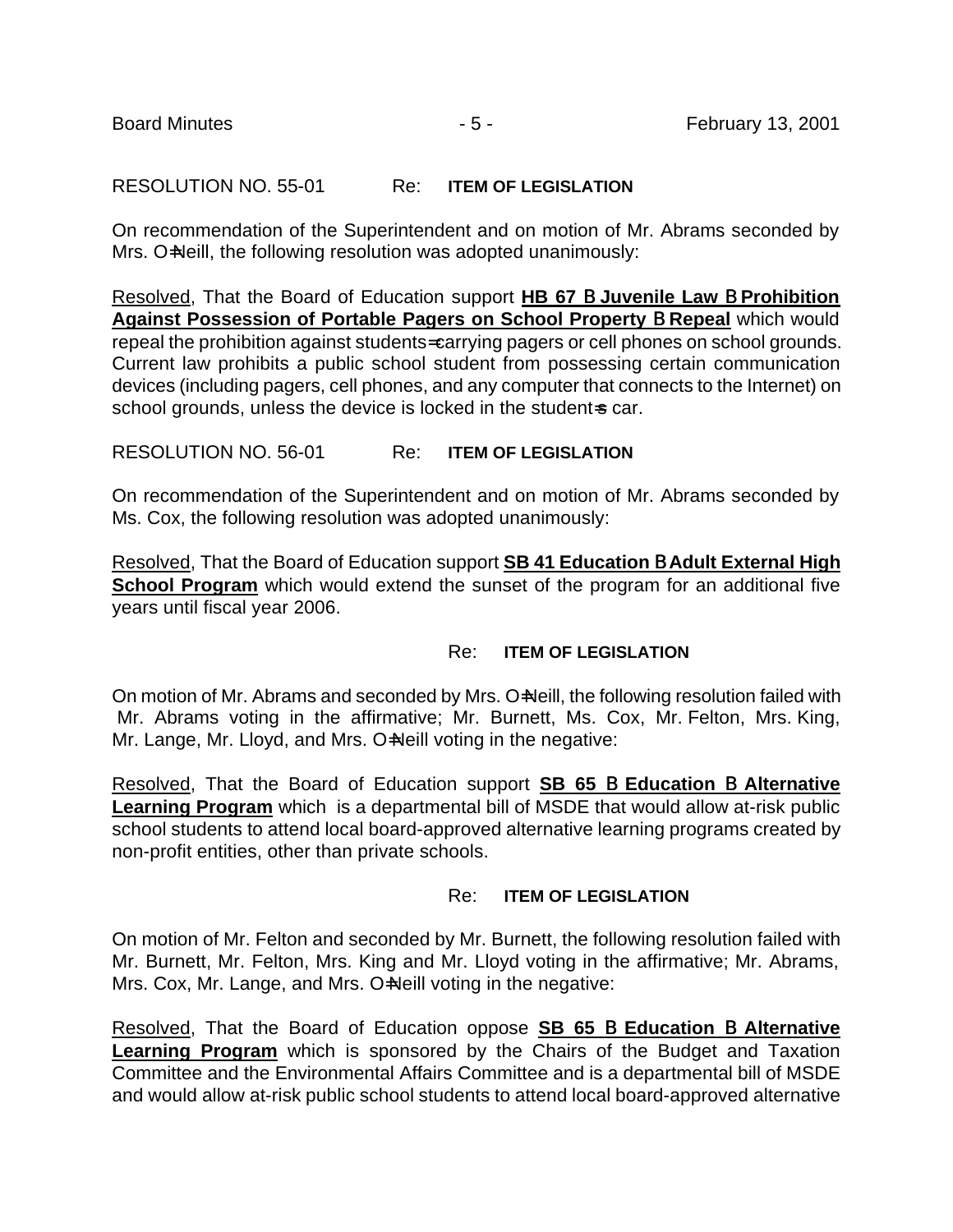learning programs created by non-profit entities, other than private schools.

#### Re: **ITEM OF LEGISLATION**

The Board of Education had no position on **SB 65** B **Education** B **Alternative Learning Program** which sponsored by the Chairs of the Budget and Taxation Committee and the Environmental Affairs Committee and is a departmental bill of MSDE, and would allow atrisk public school students to attend local board-approved alternative learning programs created by non-profit entities, other than private schools.

# Re: **ITEM OF LEGISLATION**

The Board of Education had no position on **HB 54** B **Public Schools** B **Class Size Reduction** B **Smart Growth** B **Pilot Program** which would establish a pilot program to limit to 17 or fewer students the class size in eligible kindergarten through grade 3 in core curriculum classes.

# RESOLUTION NO. 57-01 Re: **ITEM OF LEGISLATION**

On recommendation of the Superintendent and on motion of Mr. Abrams seconded by Mr. Felton, the following resolution was adopted unanimously:

Resolved, That the Board of Education oppose **SB 133** B **Vehicle Laws** B **Commercial Drivers**= **Licenses** B **Special School Bus Endorsement** which would require an operator of a school bus to obtain a special commercial driver-s license endorsement from the Motor Vehicle Administration.

# Re: **ITEM OF LEGISLATION**

On motion of Mr. Abrams and seconded by Ms. Cox, the following resolution failed with Mr. Abrams, Mrs. Cox, and Mrs. O=Neill voting in the affirmative; Mr. Burnett, Mr. Felton, Mrs. King, Mr. Lange, and Mr. Lloyd voting in the negative:

Resolved, That the Board of Education support **SB 61** B **Boiler and Pressure Vessel Safety** B **Regulation of Inspectors, Owners, Repair Companies, and Insurance Companies** which would require licensing standards for stationary engineers and would require regulations to be developed concerning boiler and pressure valve safety.

RESOLUTION NO. 58-01 Re: **ITEM OF LEGISLATION**

On motion of Mr. Felton and seconded by Mr. Burnett, the following resolution was adopted with Mr. Burnett, Mr. Felton, Mrs. King, Mr. Lange, and Mr. Lloyd voting in the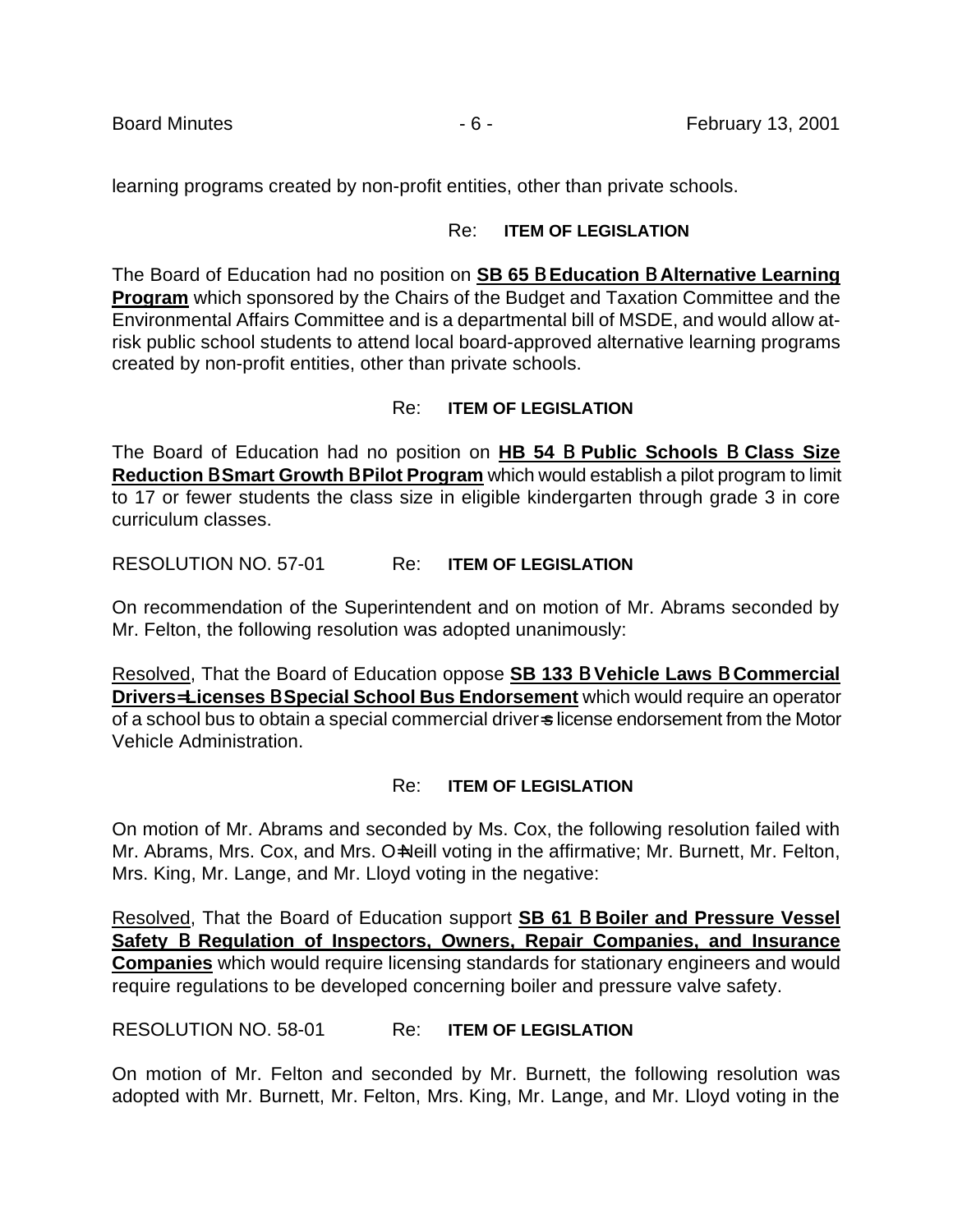affirmative; Mr. Abrams, Ms. Cox, and Mrs. O=Neill voting in the negative:

Resolved, That the Board of Education had no position on **SB 61** B **Boiler and Pressure Vessel Safety** B **Regulation of Inspectors, Owners, Repair Companies, and Insurance Companies** which would require licensing standards for stationary engineers and would require regulations to be developed concerning boiler and pressure valve safety.

RESOLUTION NO. 59-01 Re: **ITEM OF LEGISLATION**

On recommendation of the Superintendent and on motion of Mr. Abrams seconded by Mr. Felton, the following resolution was adopted unanimously:

Resolved, That the Board of Education support **HB 291** B **Education** B **Graphing Calculators** which would provide a total of \$2,113,300 in FY 2002 to purchase and distribute graphing calculators, and Montgomery County would receive 3,912 calculators, based on the current number of students enrolled in Algebra 1.

RESOLUTION NO. 60-01 Re: **ITEM OF LEGISLATION**

On recommendation of the Superintendent and on motion of Mr. Abrams seconded by Ms. Cox, the following resolution was adopted unanimously:

Resolved, That the Board of Education support **SB 288** B **Creation of a State Debt-Aging School Program-Qualified Zone Academy Bonds** which would extend the current AZAB bond program for FY 2002.

RESOLUTION NO. 61-01 Re: **ITEM OF LEGISLATION**

On recommendation of the Superintendent and on motion of Mr. Abrams seconded by Mrs. O=Neill, the following resolution was adopted unanimously:

Resolved, That the Board of Education support **HB 29** B **Public Charter School Act of 2001** which would create a charter school program and would authorize local boards to issue the charters.

RESOLUTION NO. 62-01 Re: **ITEM OF LEGISLATION**

On recommendation of the Superintendent and on motion of Mr. Abrams seconded by Mr. Felton, the following resolution was adopted unanimously:

Resolved, That the Board of Education support **SB 88** B **Teachers**= **Retirement and Pension Systems** B **Re-employment of Retired Personnel** which would encourage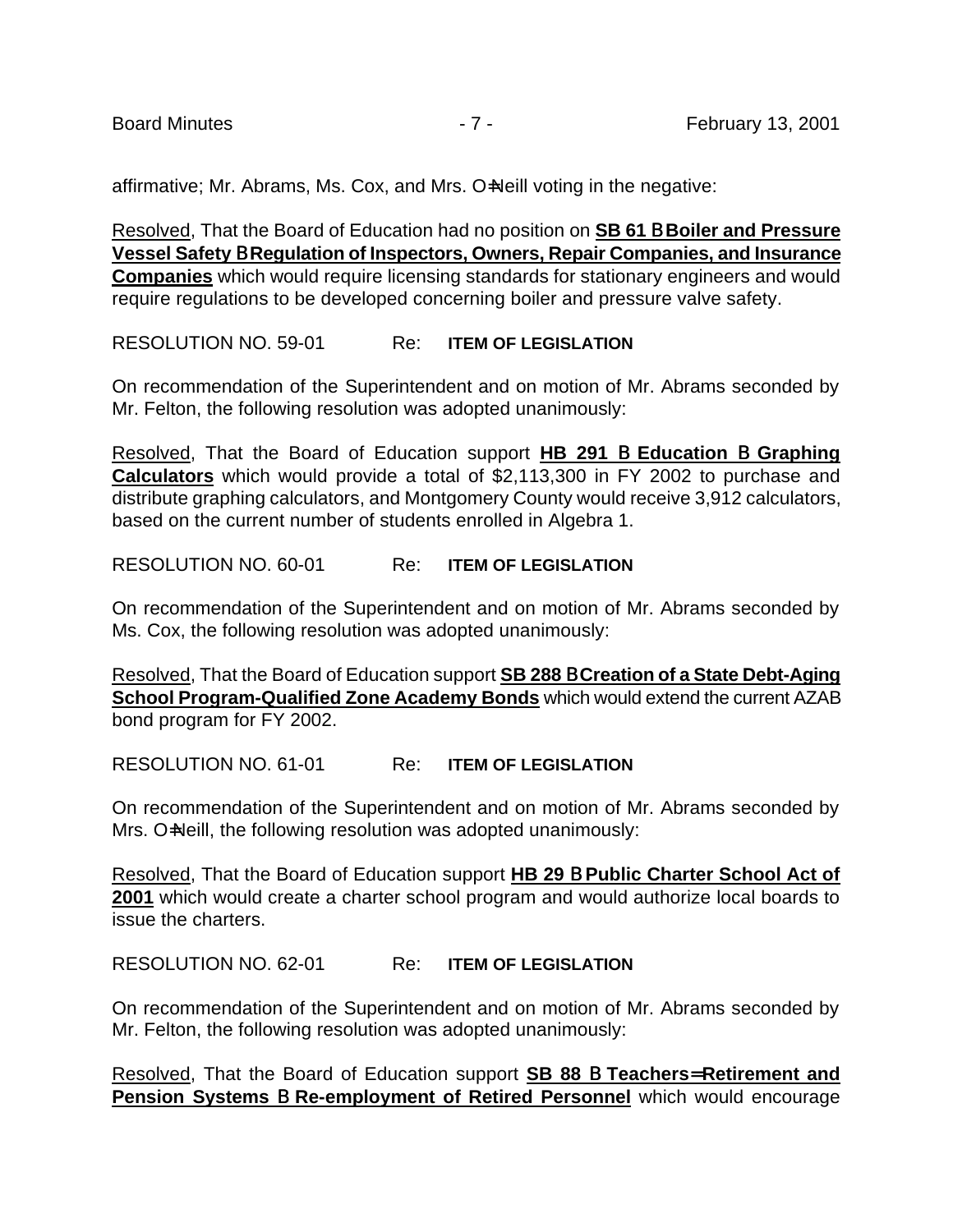retired persons to return to the public school setting to serve in areas of particular need.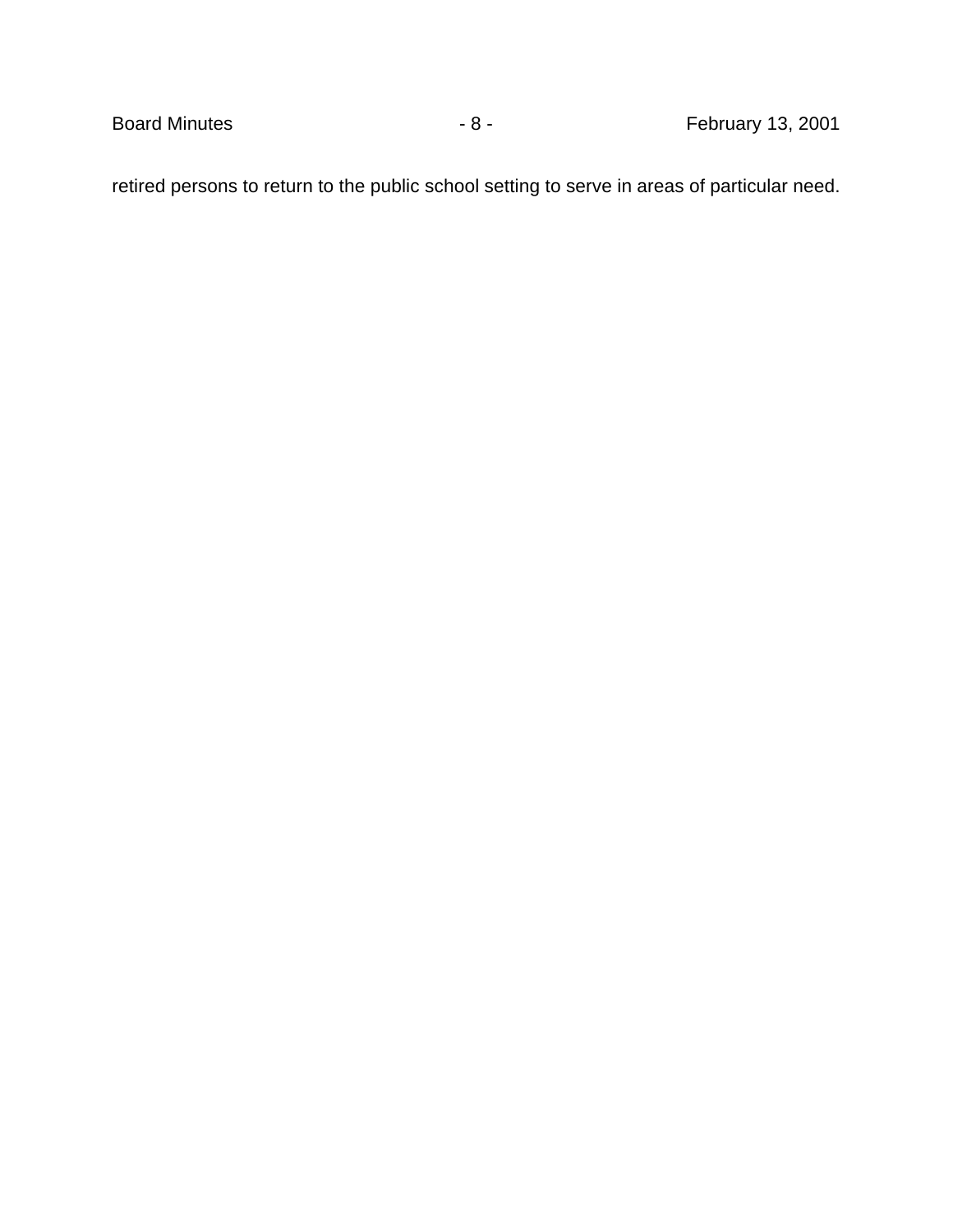# RESOLUTION NO. 63-01 Re: **ITEM OF LEGISLATION**

On recommendation of the Superintendent and on motion of Mrs. O=Neill seconded by Mr. Felton, the following resolution was adopted unanimously:

Resolved, That the Board of Education support with an amendment **HB 325** B **Governor's Commission to Study Pension Benefit Enhancements to the Teachers' Pension System** which would establish a state commission to study the Teachers' Pension System.

# RESOLUTION NO. 64-01 Re: **ITEM OF LEGISLATION**

On recommendation of the Superintendent and on motion of Mr. Abrams seconded by Mr. Lange, the following resolution was adopted unanimously:

Resolved, That the Board of Education support **HB 412** B **Higher Education** B **Teachers** B **Career Change and Teaching Assistants Scholarships** which would provide scholarship monies (\$2,000 for a full-time student, enrolled at a 2-year school, \$5,000 for a full-time student enrolled at a 4-year school, and the appropriate equivalent amount for a part-time student) for instructional assistants who pursue teacher certification and require them to teach one year in the public school system in Maryland for each year they receive the scholarship.

RESOLUTION NO. 65-01 Re: **ITEM OF LEGISLATION**

On recommendation of the Superintendent and on motion of Ms. Cox seconded by Mr. Lange, the following resolution was adopted unanimously:

Resolved, That the Board of Education support **HB 335** B **Higher Education** B **Maryland Teacher Loan and Loan-Forgiveness Program** which would establish a program that awards loans to students who pledge to work as public school teachers in Maryland for five consecutive years. Program loan awards are to be forgiven for each year that the recipient fulfills the service obligation.

# RESOLUTION NO. 66-01 Re: **ITEM OF LEGISLATION**

On recommendation of the Superintendent and on motion of Mr. Abrams seconded by Mr. Felton, the following resolution was adopted unanimously:

Resolved, That the Board of Education support with clarification on oral notice **HB 248** B **Education** B **Special Education** which would amend current state law so that it is congruent with the federal Individuals with Disabilities Education Act as it relates to situations where the parents of a student with a disability unilaterally place the student in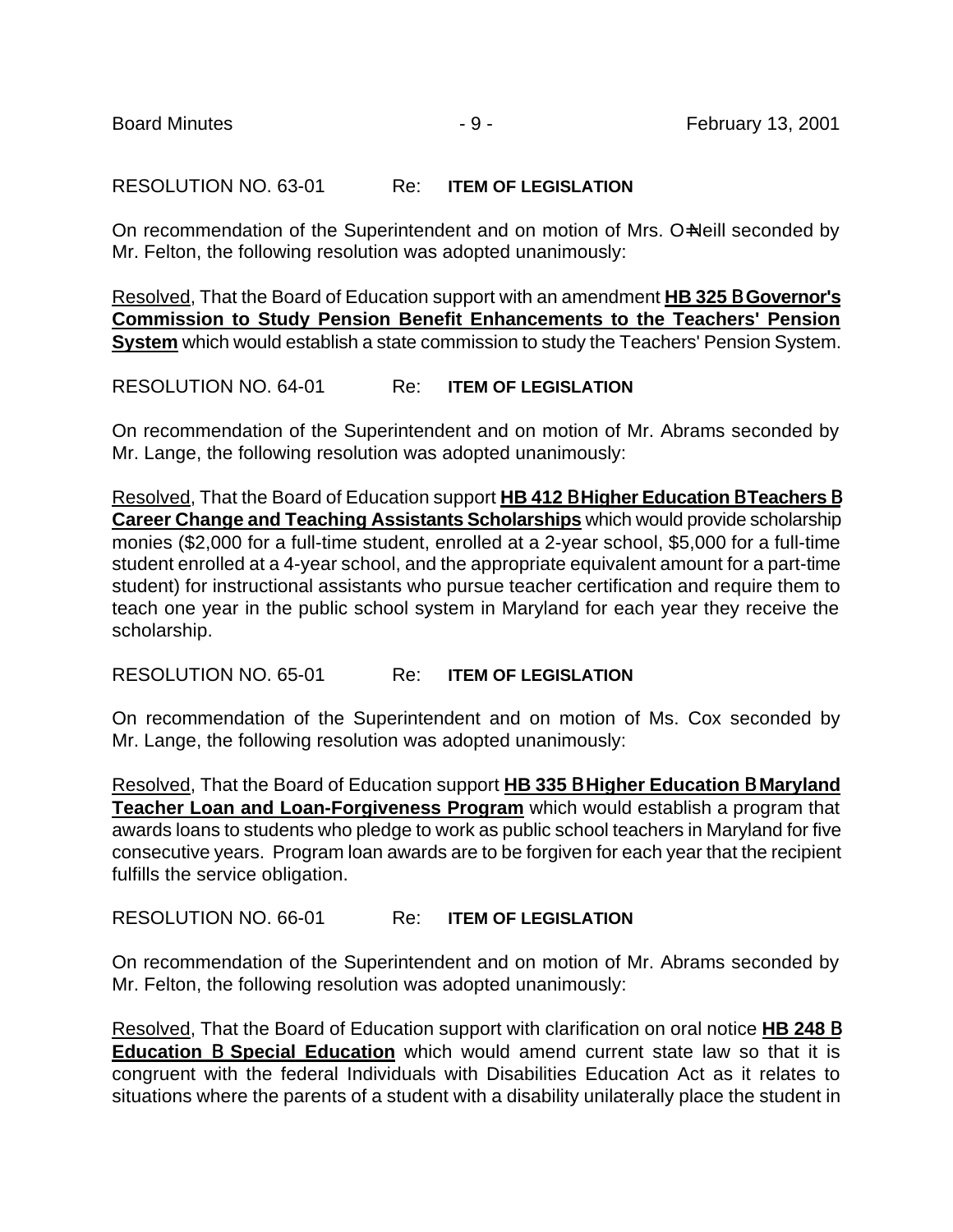# private school. RESOLUTION NO. 67-01 Re: **ITEM OF LEGISLATION**

On recommendation of the Superintendent and on motion of Mr. Abrams seconded by Mr. Felton, the following resolution was adopted unanimously:

Resolved, That the Board of Education support **HB 282/SB 281** B **Hearing Aid Loan Bank Program** which would establish a Hearing Aid Loan Bank Program in MSDE.

RESOLUTION NO. 68-01 Re: **ITEM OF LEGISLATION**

On recommendation of the Superintendent and on motion of Mr. Burnett seconded by Mr. Abrams, the following resolution was adopted unanimously:

Resolved, That the Board of Education oppose **HB 130** B **Education** B **Public Schools** B **Firearms Safety and Accident Avoidance Program** which would mandate that each local board adopt a state-developed firearms safety and accident avoidance program.

#### Re: **ITEM OF LEGISLATION**

On motion of Mrs. Cox and seconded by Mrs. O=Neill, the following resolution failed with Mr. Burnett, Ms. Cox, Mrs. King, and Mrs. O=Neill voting in the affirmative; Mr. Abrams, Mr. Felton, Mr. Lange, and Mr. Lloyd voting in the negative:

Resolved, That the Board of Education oppose **HJ 3** B **Maryland Day of Remembrance of the Armenian Genocide** which would encourage Maryland public schools to develop programs similar to those already established in California, Connecticut, Massachusetts, New Jersey, and New York that focus on human rights, with attention given to the Armenian Genocide of 1915-1923.

# Re: **ITEM OF LEGISLATION**

The Board of Education took no position on **HJ 3** B **Maryland Day of Remembrance of the Armenian Genocide** which would encourage Maryland public schools to develop programs similar to those already established in California, Connecticut, Massachusetts, New Jersey, and New York that focus on human rights, with attention given to the Armenian Genocide of 1915-1923.

# RESOLUTION NO. 69-01 Re: **ITEM OF LEGISLATION**

On recommendation of the Superintendent and on motion of Mr. Abrams seconded by Ms. Cox, the following resolution was adopted with Mr. Abrams, Mr. Burnett, Ms. Cox,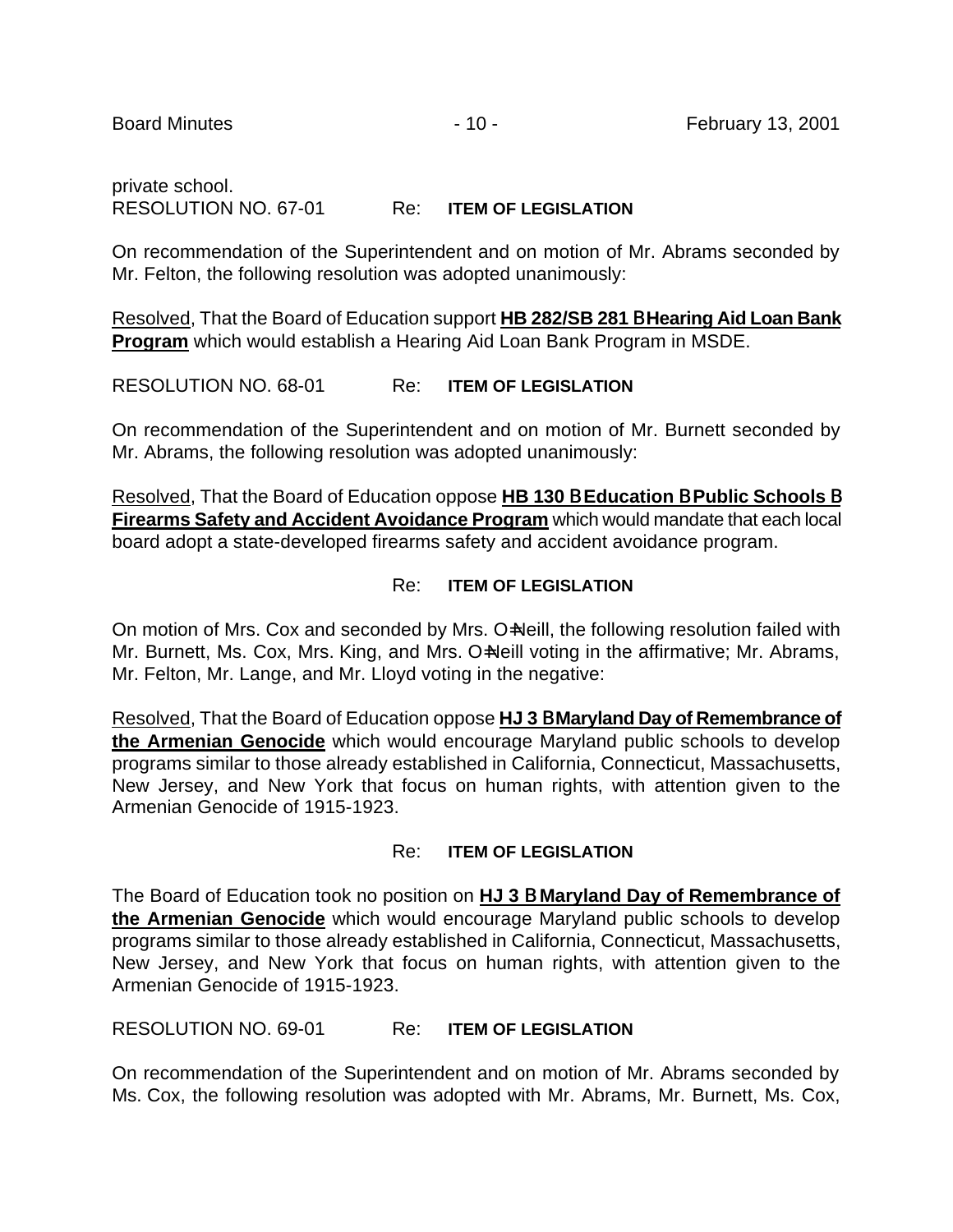Mrs. King, Mr. Lange, Mr. Lloyd, and Mrs. O=Neill voting in the affirmative; Mr. Felton voting in the negative:

Resolved, That the Board of Education support **HB 93 Courts** B **Sharing Information Relating to Juveniles** which would authorize the sharing of juvenile and school records among various agencies in a county, including the schools, the police and social services.

RESOLUTION NO. 70-01 Re: **ITEM OF LEGISLATION**

On recommendation of the Superintendent and on motion of Mr. Felton seconded by Ms. Cox, the following resolution was adopted unanimously:

Resolved, That the Board of Education oppose **SB 171 Education** B **Children in Out-of-County Living Arrangements** B **Kinship Care** which would require a superintendent of schools of a county to allow a child to attend a public school in the county other than where the child is domiciled with the child=s parent or legal guardian if the child lives with a relative in the county due to a serious family hardship.

# Re: **ITEM OF LEGISLATION**

On motion of Mr. Felton and seconded by Mr. Burnett, the following resolution failed with Mr. Felton voting in the affirmative; Mr. Abrams, Mr. Burnett, Ms. Cox, Mrs. King, Mr. Lange, Mr. Lloyd, and Mrs. O=Neill voting in the negative:

Resolved, That the Board of Education oppose **HB 251/SB 382** B **Maryland Educational Buying Consortium** which would create a central Maryland Educational Buying Consortium with the purpose of enabling county boards, public and private schools in Maryland to receive volume discounts on the purchase of textbooks and other educational supplies.

RESOLUTION NO. 71-01 Re: **ITEM OF LEGISLATION**

On recommendation of the Superintendent and on motion of Mrs. O=Neill seconded by Mr. Abrams, the following resolution was adopted with Mr. Abrams, Ms. Cox, Mrs. King, Mr. Lange, Mr. Lloyd, and Mrs. O-Neill voting in the affirmative; Mr. Burnett and Mr. Felton voting in the negative:

Resolved, That the Board of Education took no position on **HB 251/SB 382** B **Maryland Educational Buying Consortium** which would create a central Maryland Educational Buying Consortium with the purpose of enabling county boards, public and private schools in Maryland to receive volume discounts on the purchase of textbooks and other educational supplies.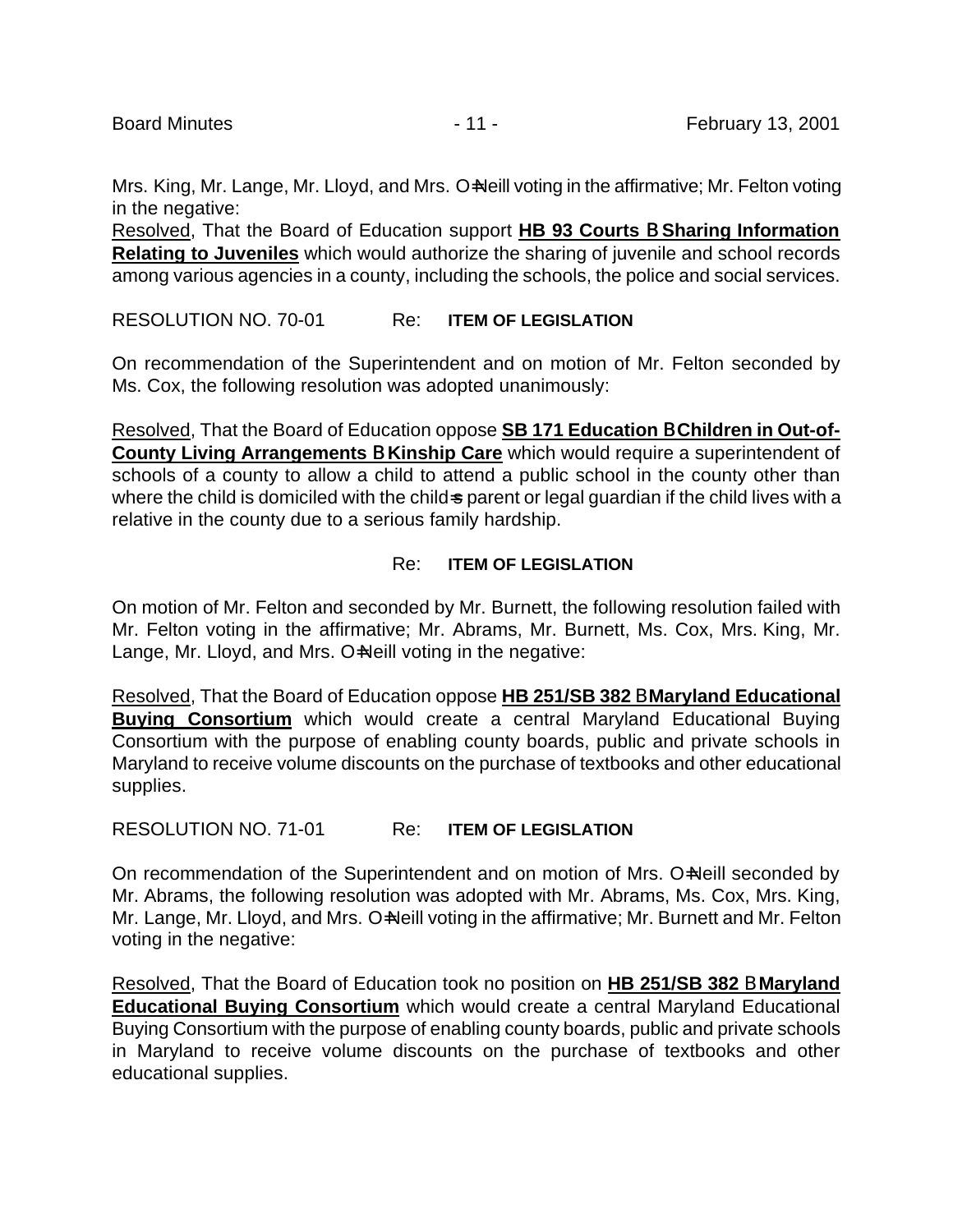#### Re: **FEDERAL EDUCATION FUNDING**

On motion of Mrs. O=Neill and seconded by Mr. Felton, the following resolution was place on the table:

WHEREAS, President Bush has unveiled his educational program to be embodied in legislation; and

WHEREAS, Congress adjourned its last session without enacting several pieces of legislation that now await the new Congress to consider; and

WHEREAS, this past week, Board members Steve Abrams, Reggie Felton, and Pat O=Neill met with school board members from across the nation in Washington, D.C., under the auspices of the National School Boards Association, to advance the cause of public education on the Federal level; now therefore be it

Resolved, That the Montgomery County Board of Education support the reauthorization of the Elementary and Secondary Education Act (ESEA), inclusive of an increase of \$1.9 billion in Title I funding and a new \$2-billion funding stream for preschool education and the academic component of Head Start; and be it further

Resolved, That the Montgomery Board of Education urge Congress to meet its 25-year-old commitment to pay 40% of the cost for educating children with special needs by increasing the current funding level (15%) for the Individuals with Disabilities Education Act (IDEA) by at least \$2.5 billion every year until the 40% level is reached; and be it further

Resolved, That the Board, again, go on record in opposition to vouchers, using public tax dollars, for private and parochial schools, reaffirming the Board-s unanimous action of November 10, 1998; and be it further

Resolved, That this resolution be sent to all the members of Marylands congressional delegation, the National School Boards Association, the Maryland Association of Boards of Education, and all school boards within the State of Maryland.

#### Re: **DISCUSSION**

Mr. Abrams noted that he was not a Board member when the Board voted unanimously on November 10, 1998, to go on record in opposition to vouchers, using public tax dollars, for private and parochial schools. Even though he did not believe that vouchers were appropriate for Montgomery County at this time, he did not want people to have the impression that there was still unanimous opposition to vouchers on the Board. Also, he did not believe that the proposition that aid to distressed students should be forever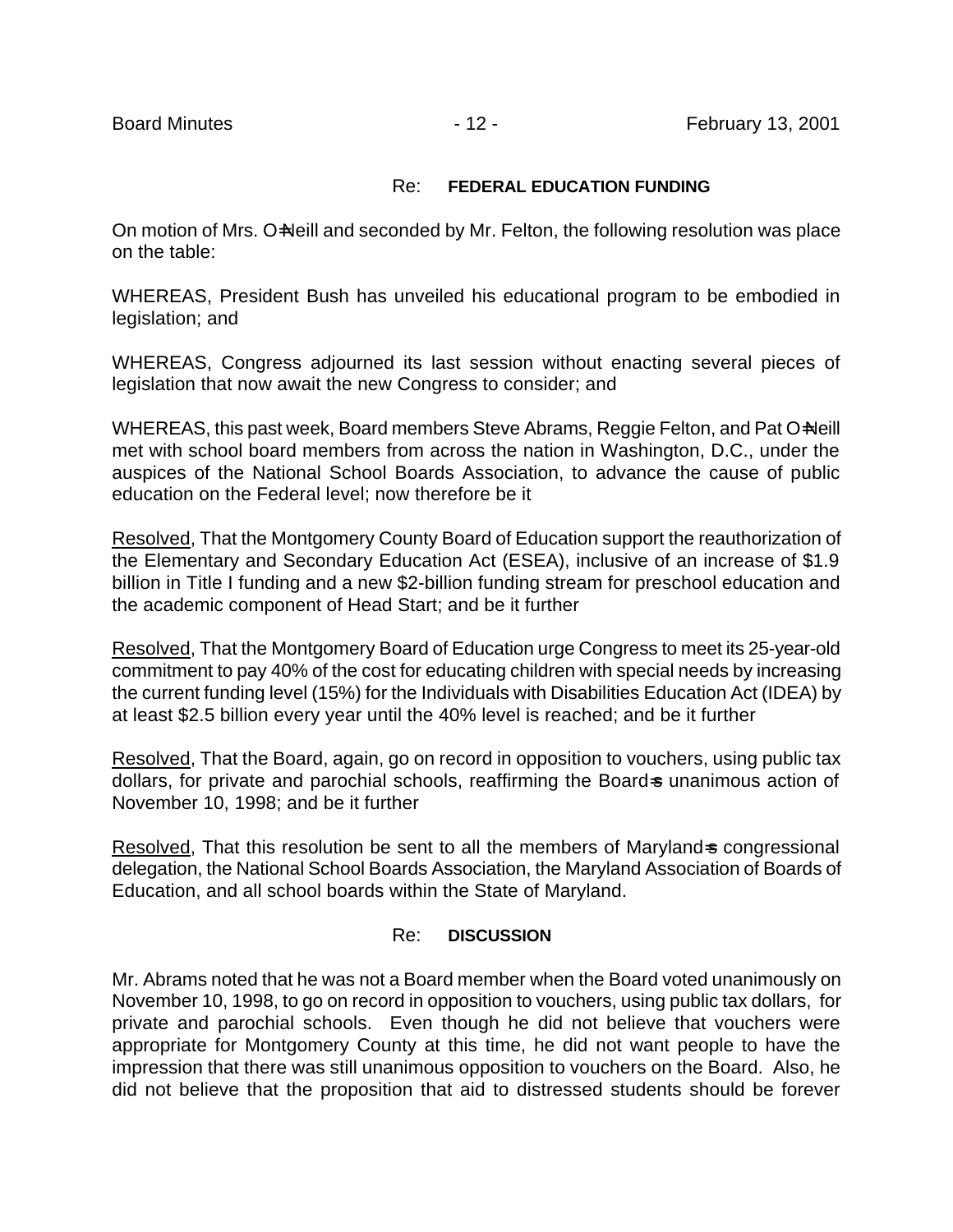foreclosed. He supported the President-s legislation which is clear in a limited sense. He supports the concept that students come first and all alternatives must be explored to help students achieve.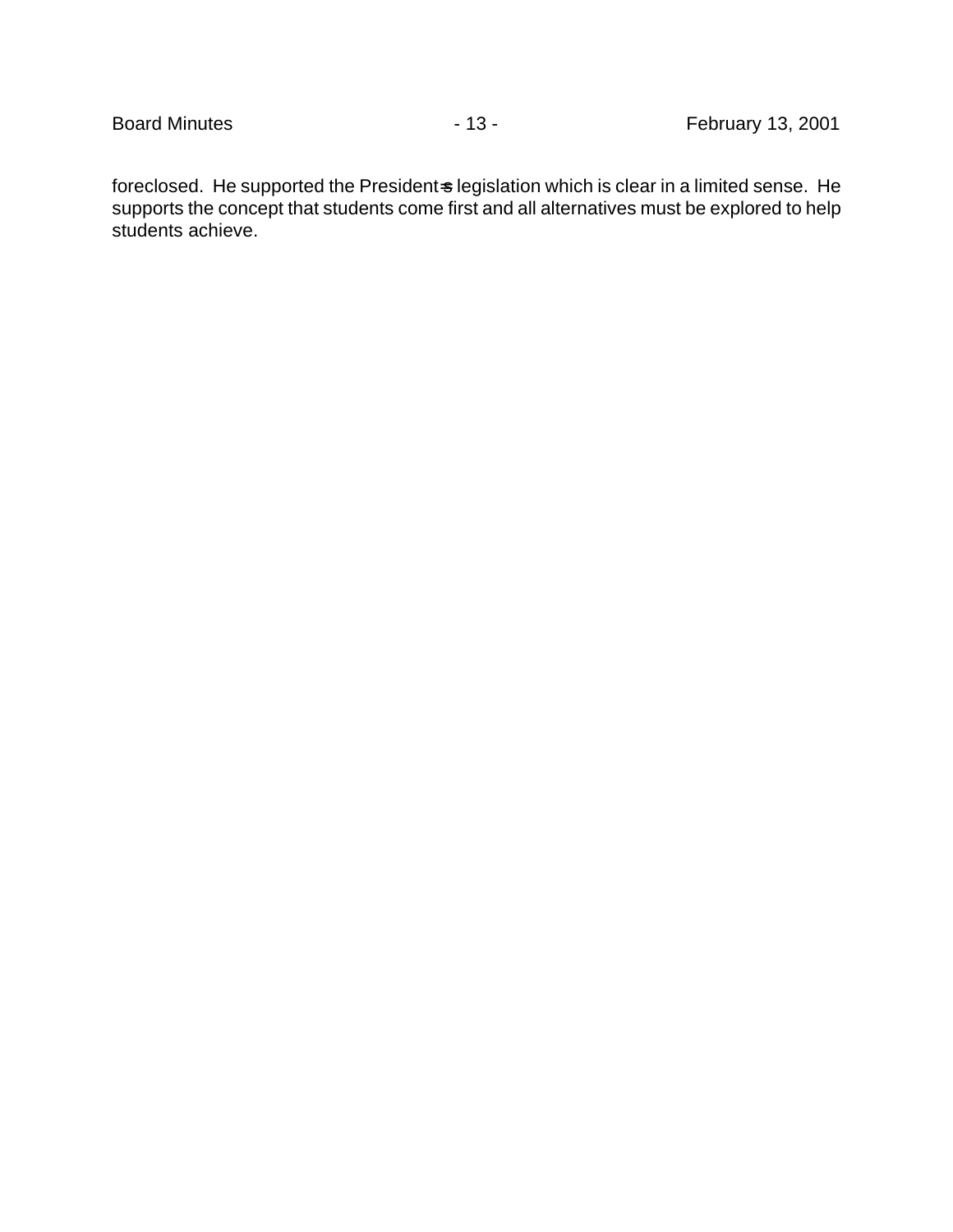RESOLUTION NO. 72-01 Re: **FEDERAL EDUCATION FUNDING**

On motion of Mrs. O=Neill and seconded by Mr. Felton, the following resolution was adopted with Mr. Burnett, Ms. Cox, Mr. Felton, Mrs. King, Mr. Lange, Mr. Lloyd, and Mrs. O=Neill voting in the affirmative; Mr. Abrams voting in the negative:

WHEREAS, President Bush has unveiled his educational program to be embodied in legislation; and

WHEREAS, Congress adjourned its last session without enacting several pieces of legislation that now await the new Congress to consider; and

WHEREAS, this past week, Board members Steve Abrams, Reggie Felton, and Pat O=Neill met with school board members from across the nation in Washington, D.C., under the auspices of the National School Boards Association, to advance the cause of public education on the Federal level; now therefore be it

Resolved, That the Montgomery County Board of Education support the reauthorization of the Elementary and Secondary Education Act (ESEA), inclusive of an increase of \$1.9 billion in Title I funding and a new \$2-billion funding stream for preschool education and the academic component of Head Start; and be it further

Resolved, That the Montgomery Board of Education urge Congress to meet its 25-year-old commitment to pay 40% of the cost for educating children with special needs by increasing the current funding level (15%) for the Individuals with Disabilities Education Act (IDEA) by at least \$2.5 billion every year until the 40% level is reached; and be it further

Resolved, That the Board, again, go on record in opposition to vouchers, using public tax dollars, for private and parochial schools, reaffirming the Board-s unanimous action of November 10, 1998; and be it further

Resolved, That this resolution be sent to all the members of Maryland is congressional delegation, the National School Boards Association, the Maryland Association of Boards of Education, and all school boards within the State of Maryland.

RESOLUTION NO. 73-01 Re: **MONTGOMERY COUNTY BILL**

On motion of Mrs. O=Neill and seconded by Mr. Burnett, the following resolution was adopted unanimously:

Resolved, That the Board of Education support the Montgomery County bill that would require residents to shovel snow from sidewalks adjacent to their property with provisions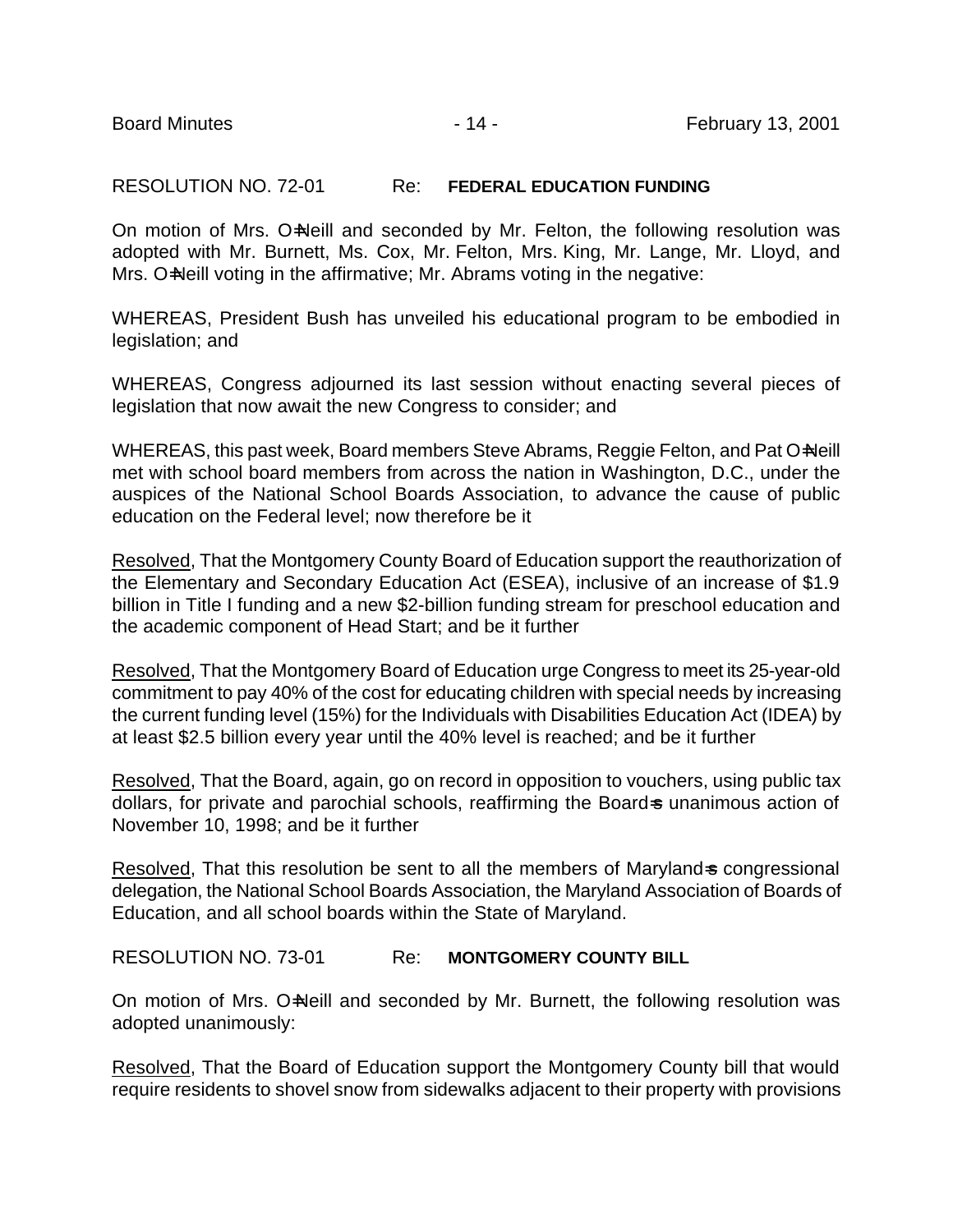for disabled individuals.

### Re: **BOARD/SUPERINTENDENT COMMENTS**

Dr. Weast noted that 26 percent of the people who were nationally board certified (the highest level of certification) came from MCPS. Two Montgomery Blair High School seniors are among 40 finalists in the 60th annual national Intel Science Talent Search, in which high school seniors entered papers on their independent research projects in science, engineering, mathematics and computer science. Lieutenant John Queen, who had been the Commander of School Safety, died on January 25, 2001.

Mr. Burnett remarked that he had attended the Thomas Edison High School of Technology open house. He encouraged others to visit the school because the programs are phenomenal.

Mrs. O=Neill reported that she attended with Mr. Abrams and Mr. Felton the Federal Relations Network sponsored by the NSBA. The Secretary of Education, Rod Paige, addressed 900 school board members. She commended Mr. Felton for his presentation on the elementary and secondary education reauthorization bill.

Mr. Felton brought to the Board-s attention the tremendous turnout at John F. Kennedy High School for the fourth Saturday program sponsored by Omega Psi Phi Fraternity and the George B. Thomas Learning Academy. The key is that there is magnificent collaboration between the school system and the community.

#### Re: **PUBLIC COMMENTS**

The following people testified before the Board of Education:

|                | Person                      | Topic                                  |
|----------------|-----------------------------|----------------------------------------|
| $\mathbf{1}$ . | Nguyen Minh Chau            | Alf I Were Mayor@Contest               |
| 2.             | <b>Owen Nichols</b>         | Student Resource Officer (SRO) Program |
| 3.             | <b>Mark Simon</b>           | <b>State Bargaining Bill</b>           |
| 4.             | Linda Plummer               | <b>SRO Program</b>                     |
| 5.             | <b>Wendy Willimas</b>       | <b>Final Exams</b>                     |
| 6.             | <b>Dustin Jeter</b>         | <b>SRO Program</b>                     |
| 7.             | <b>Will Picard</b>          | <b>ID Tags</b>                         |
| 8.             | Ling Cheung                 | <b>ESOL for Senior Citizens</b>        |
| 9.             | <b>Susan Sellers</b>        | <b>Curriculum Policy</b>               |
| 10.            | Linna Barnes                | <b>High School Exams</b>               |
| 11.            | <b>Yvette Edghill-Smith</b> | <b>High School Assessment</b>          |

12. Gwen Harris-Gale SRO Program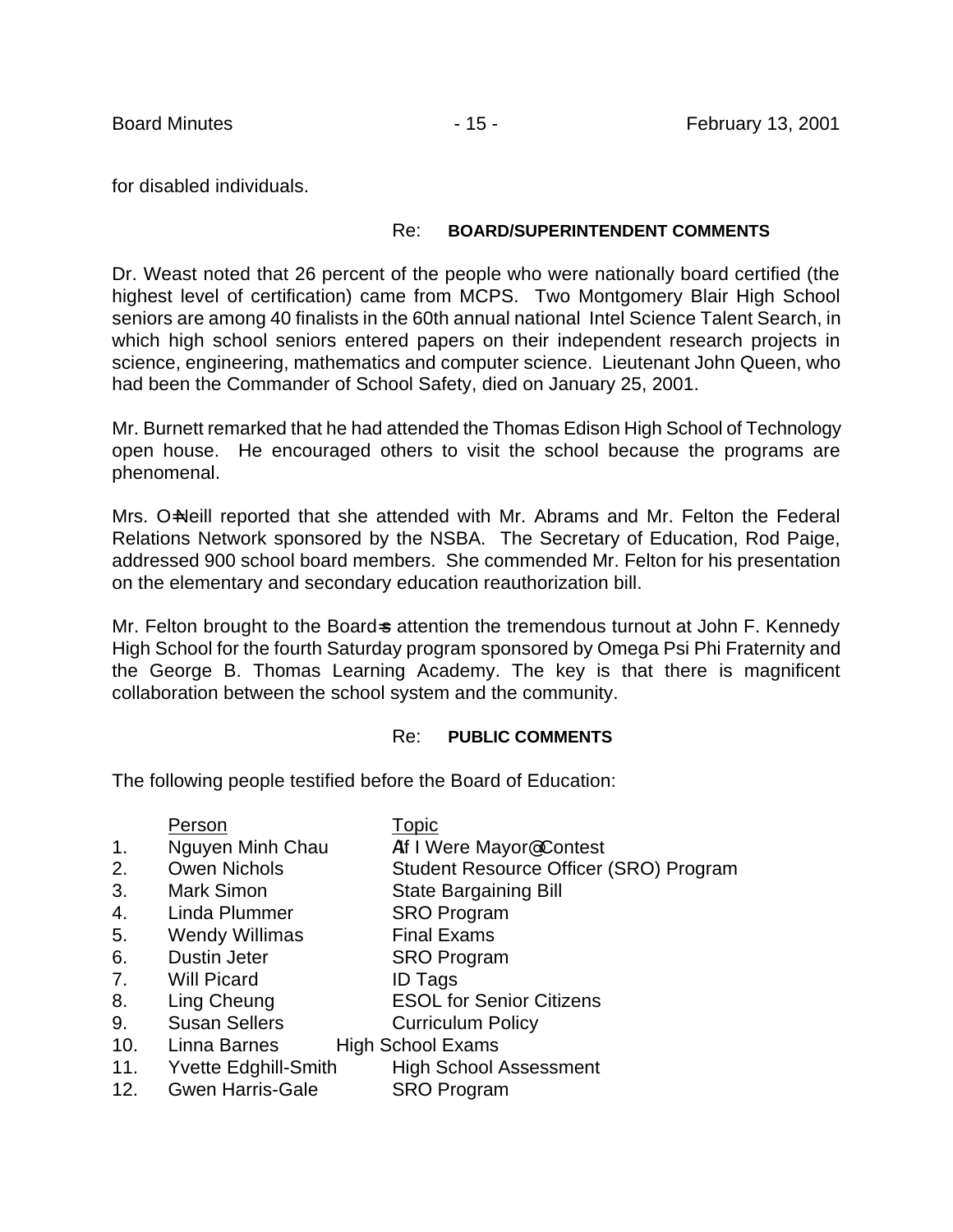13. Neal Bobys Rock Terrace School 14. Jeff Bessmer SRO Program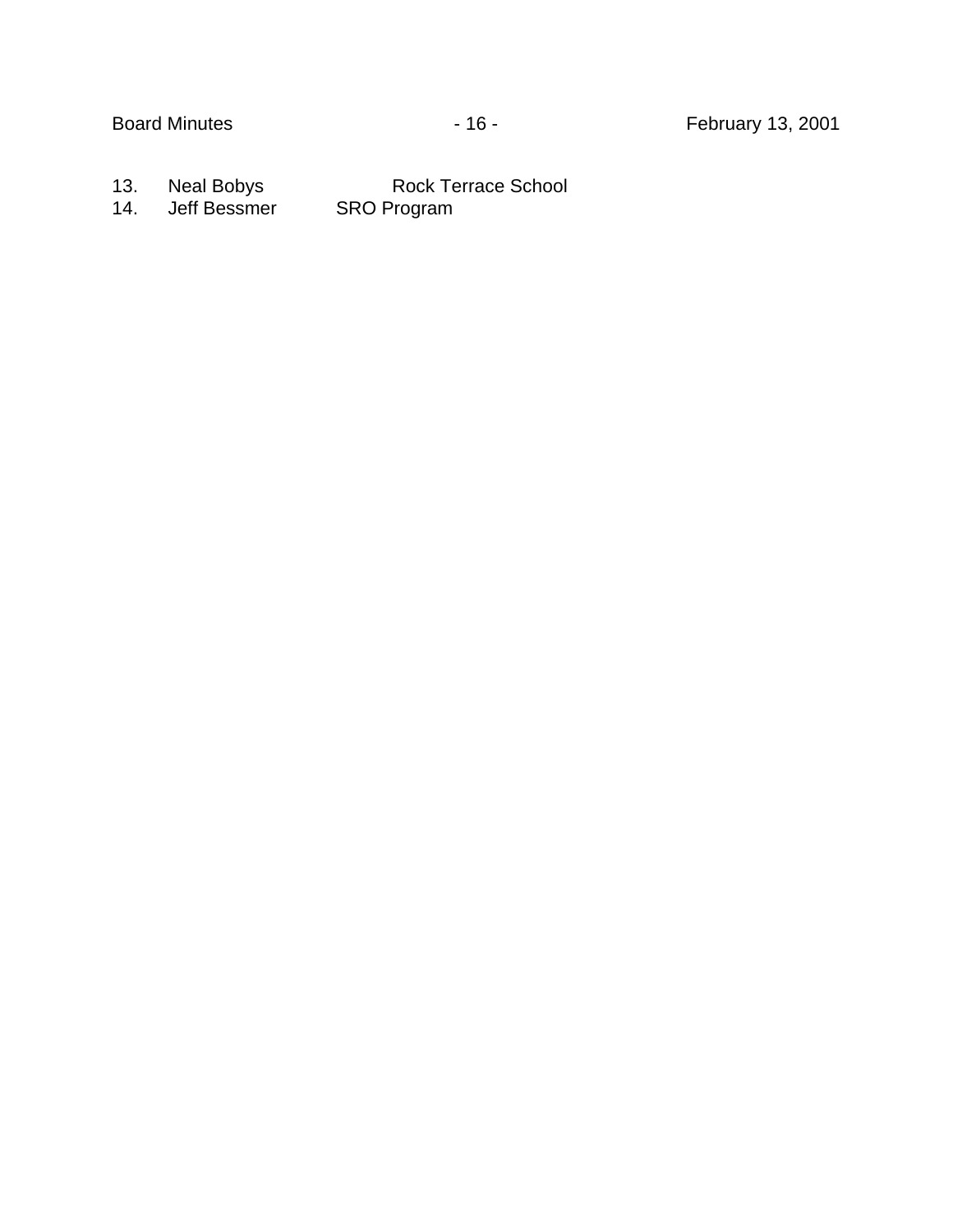### Re: **UPDATE ON SCHOOL RESOURCE OFFICERS**

Dr. Weast turned the meeting over to the following people: Dr. James A. Williams, deputy superintendent of schools, and chairman of the SRO Task Force, and Mr. Edward A. Clarke, director of school safety and security.

The initiation of a program in which a uniformed police officer is assigned to work out of a school has been the topic of significant community interest and discussion. On January 11, 2000, and April 11, 2000, members of the Board of Education and Montgomery County Chief of Police Charles A. Moose met to discuss the concept of a School Resource Officer (SRO) program for MCPS. The issues brought to light by staff and the Board in this dialogue were too numerous and complex to resolve in these sessions. Therefore, it was resolved that the Board of Education authorize the establishment of a task force to address community concerns and determine the feasibility of an SRO program for MCPS. Dr. James A. Williams, deputy superintendent of schools, was appointed task force chairman.

In addition, the Public Safety and Education Committees of the Montgomery County Council recommended jointly that the Council make no decision about funding or implementation of the SRO program until the findings of the task force are reported to the Board of Education. At that point, the Board will provide the Council with its recommendations. This joint committee recommendation was supported by the Council during its May 2000 budget work and action sessions.

The work of the task force recognized the extraordinary relationship that exists between the school system and law enforcement personnel in Montgomery County, especially, with county police officers and district commanders who support ongoing instructional programs, student support services, counseling, mentoring, and extracurricular activities. This continuing partnership between schools and police officers B including municipal, county, and state law enforcement personnel who participate in the DARE Program and other initiatives B reflects the strong collaboration necessary to provide comprehensive community support for students. Many of the safety and security personnel employed by the school system are former police officers from the county and other jurisdictions. The extension of this collaboration to a formalized presence of police officers in schools was the basis for the work of the task force in reviewing the potential for an SRO initiative.

The charge to the task force was the following:

Study and determine the feasibility of implementing an SRO program in MCPS and, if determined feasible, identify operational issues and make recommendations for addressing these issues in a way that supports an effective SRO program. These issues include but are not limited to the following: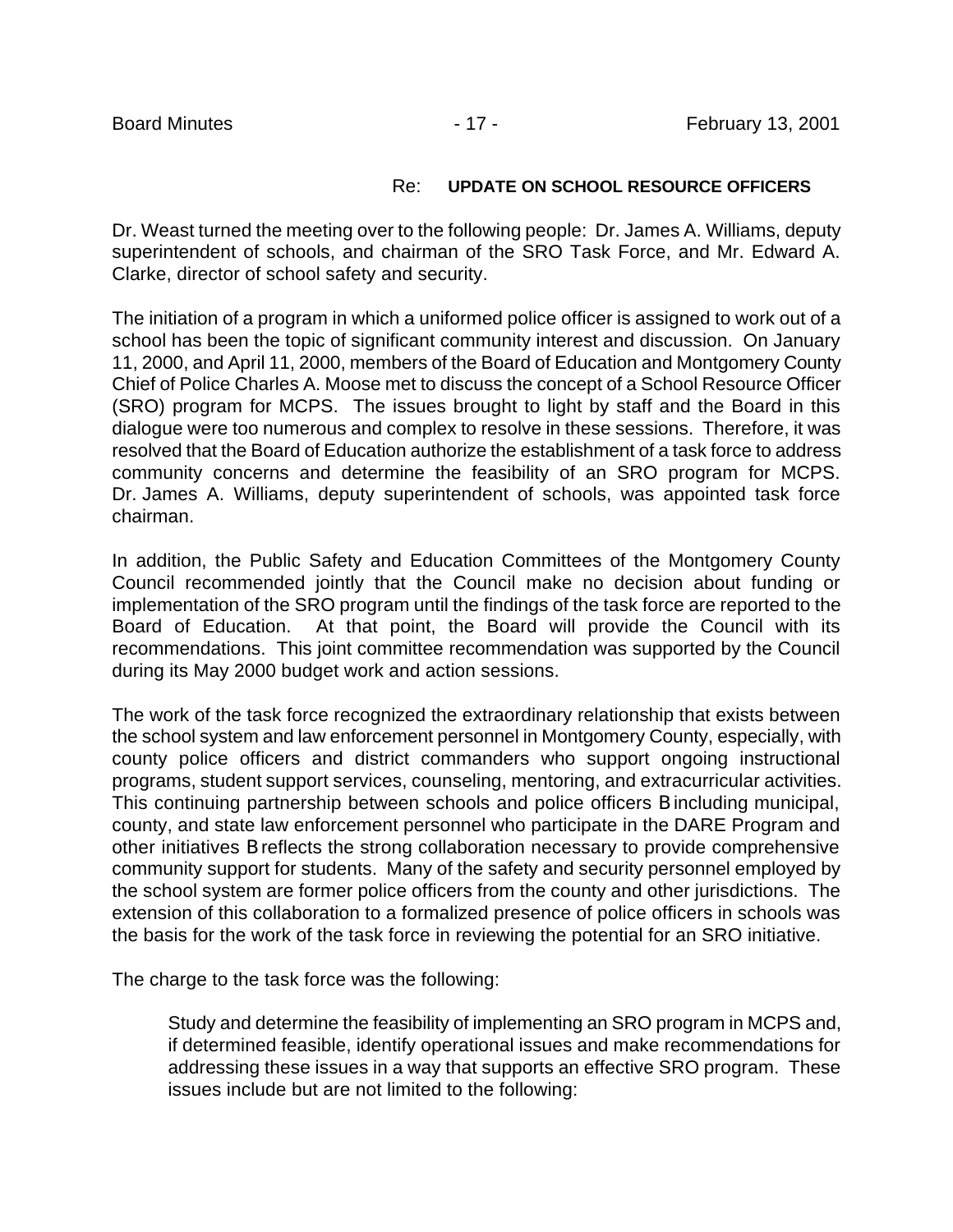- \$ SRO involvement in the instructional program<br>\$ Duties and responsibilities of SROs
- Duties and responsibilities of SROs
- \$ Selection and assignment of officers as SROs
- \$ Training for SROs
- \$ Investigations, questioning, search and seizure, and arrest procedures on school property and at school events
- \$ Administrative hearings and use of student and police information

# **Findings**

The SRO Task Force met six times to discuss the issues surrounding the concept of an SRO program and two additional times to complete its report. As part of the process, members listened to presentations, reviewed available data, and discussed the rationale for an SRO program. Debate centered around whether there is a need and/or benefit to having a uniformed police officer assigned to high schools on a permanent basis.

Members of the task force discussed their perceptions, opinions, and the purpose of an SRO program for MCPS. Members were divided regarding their support of such a program. The difference of opinion seemed to rest in the underlying rationale and need for an SRO implementation. Members in favor of a program cited the positive effects that an SRO could have within a school and the surrounding community. These members saw the program as similar to the community policing philosophy that establishes positive relationships and partnerships among citizens, the greater school community, and law enforcement.

Those members not in favor of the SRO initiative viewed the program as being reactive to recent high-profile incidents of school violence that have occurred across the country. Their overall perception was that schools continue to be a safe place and there was insufficient data within MCPS to demonstrate the need for placing uniformed police officers in the high schools.

The student representatives who spoke with the task force expressed several concerns, including a concern about privacy, regarding the establishment of an SRO program. Students said they would prefer to take concerns to a guidance counselor, teacher, or security assistant rather than to an SRO. The representatives= perception was that students are not in favor of an SRO program.

Additionally, a panel of secondary school principals expressed its support for an SRO program. They believe an SRO officer would be an additional resource with different training and knowledge who could serve as a member of the school staff to ensure the safest possible environment for all students. These principals indicated a concern about the current climate in their schools. The general consensus was that they favored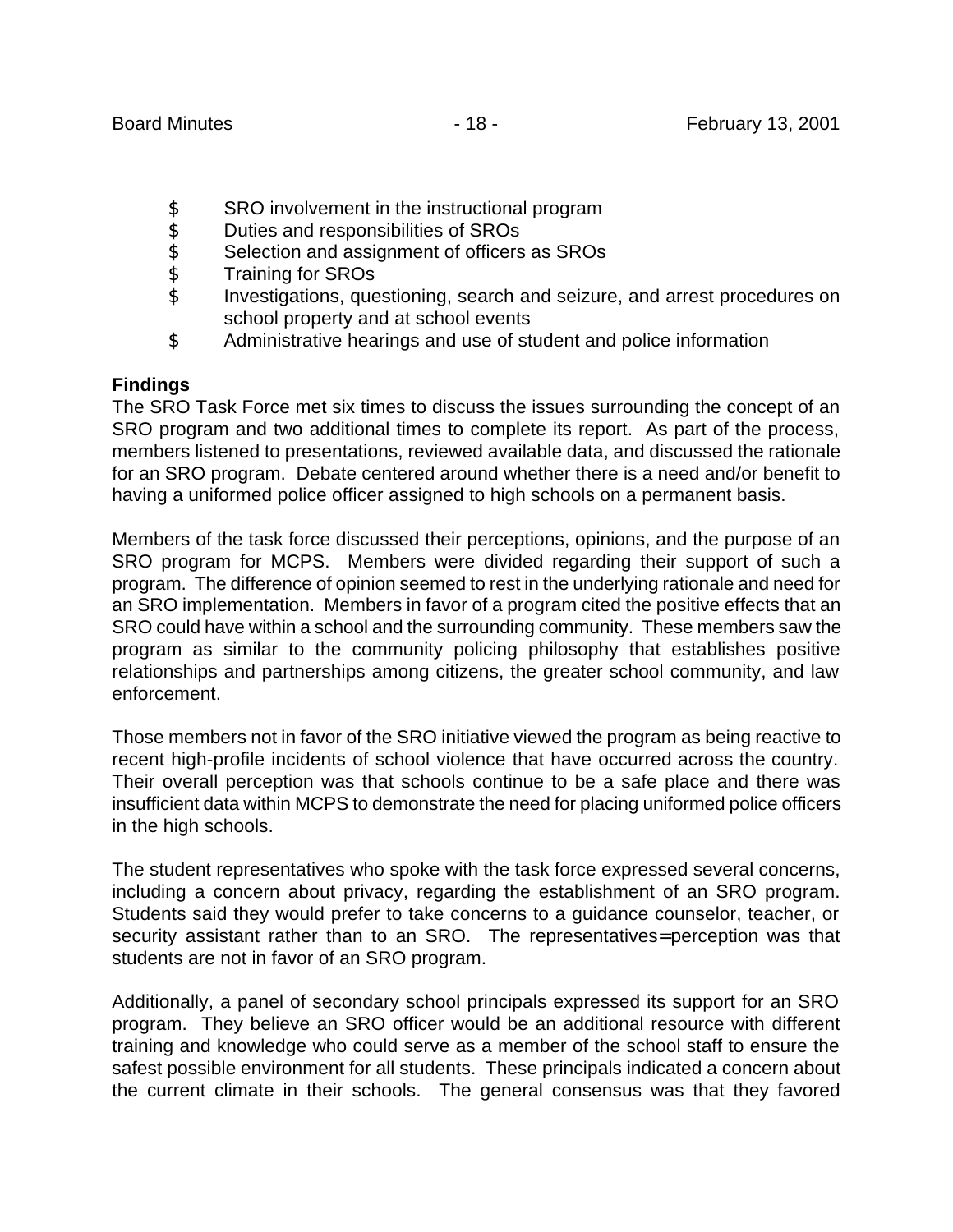establishing at least a pilot to test the effectiveness of an SRO program for MCPS.

# **Recommendations of the SRO Task Force**

The majority of the members of the task force concluded that the implementation of an SRO program is not needed nor appropriate for MCPS. This decision was based primarily on the fact that MCPS could not demonstrate a clear and convincing need for a program of this type.

Three task force members did not agree with the conclusion of the majority. They expressed their support for an SRO program for MCPS and highlighted the positive aspects and benefits. These members felt that the SRO program has merit and warrants further consideration and that a pilot should be explored. Their views are stated in the accompanying minority reports.

However, as a result of the work of the task force, several recommendations came to light. The majority of task force members support the implementation of the following recommendations as cited in their report.

- \$ Adopt methodologies to analyze and compare data related to serious schoolbased incidents in order to formulate prevention strategies
- \$ Research all aspects of a comprehensive incident reporting system and recommend a system that meets the needs of MCPS
- \$ Develop methodologies and strategies to effectively assess and seek funding for appropriate staffing levels for school-based security to include alternative education sites
- \$ Develop strategies to ensure that open lines of communication and coordination of critical information exist between public safety agencies and **MCPS**
- \$ Develop enhanced safety and security training for administrators, staff, and security personnel to include serious incident recognition, crisis preparedness, and incident/crime prevention strategies and to ensure that proper notification procedures are followed by administrators
- \$ Ask that the chief of police work with the Board of Education and the greater community to develop alternative models for police involvement in MCPS
- \$ Expand existing prevention and safety programs and explore existing programs to provide additional recreation/educational opportunities beyond the school day
- \$ Utilize a community advisory group including task force representatives to provide feedback on future issues of safety and security

# **Next Steps**

It is clear that the issue of SROs for MCPS is a topic that has generated great debate. As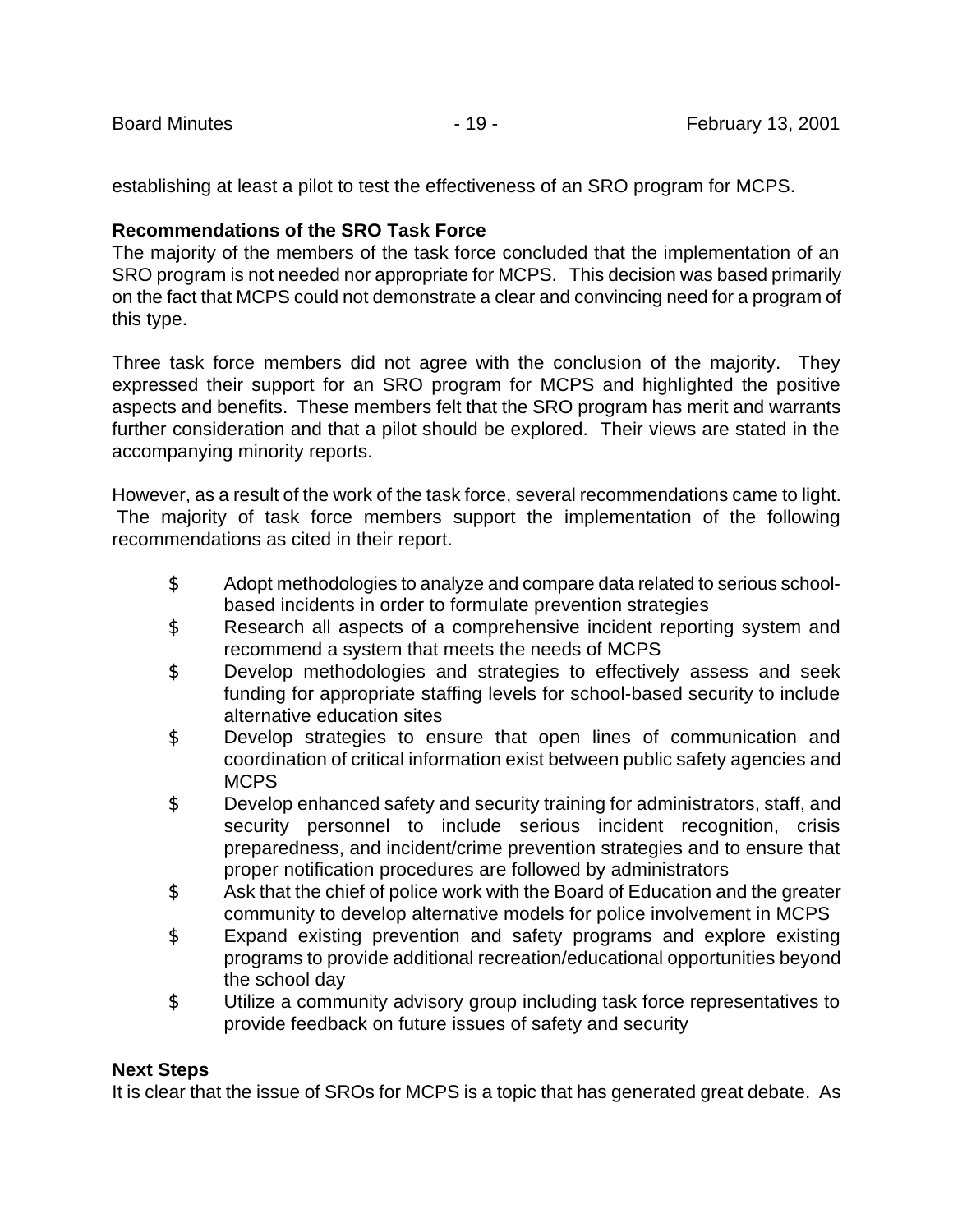an alternative to having SROs assigned to MCPS high schools at this time, it is recommended that the Board of Education endorse the alternative recommendations proposed by the SRO Task Force. It also is recommended that the positive elements of a school resource officer B such as mentor, role model, confidant, public safety educator, and conflict mediator B continue to be explored with law enforcement partners as part of a broad-based community policing philosophy as it applies to MCPS.

If the Board approves this recommendation, the results should be conveyed to the Montgomery County Council, county executive, and the chief of police.

# Re: **DISCUSSION**

Mrs, O=Neill thanked the task force for its recommendations. She thought there should be a focus on the magnitude of the issues involving safety and security. On the recommendation to develop methodologies and strategies to effectively assess and seek funding, she would like to see local schools review the concerns of staff members and parents. Also, she understood why principals offered a minority opinion regarding the recommendations of the task force since their job is one of the most difficult in the school system. The consultant-s report on security illustrated the vulnerability of staffing athletic events to assure safety for all attendees. However, she was concerned about the perception that SROs would make the schools safer. The most potential serious incident in Montgomery County was averted because students reported what they heard and saw. Also, parents are concerned about bullying and harassment, especially on the school buses. She wanted staff to evaluate what is needed for safe and secure schools and develop a strategy that encouraged communication between students and adults.

Mr. Felton noted that the SRO program did not have unanimous support among citizens. However, everyone wants a safe learning environment for students. He was concerned about armed SROs since there was no data supporting the idea that the presence of an SRO prevents violence. Community policing is predicated on the principle that everyone is responsible for safety, not just someone assigned to assure safety. He supported the development of alternative models in collaboration with principals to identify what works within each school.

Ms. Cox noted that the report consistently emphasized a needs assessment on security issues. She was philosophically opposed to the SRO concept. She believed the police department had a very different mission than the school system. At some point, there could be a situation in which the police officer would be required to take an action that a principal would not think was in the child=s best interest. She asked what the Board should do to get the data required to make a decision that would support the schools.

Mr. Abrams was not opposed to the SRO. This issue was brought to the Board by the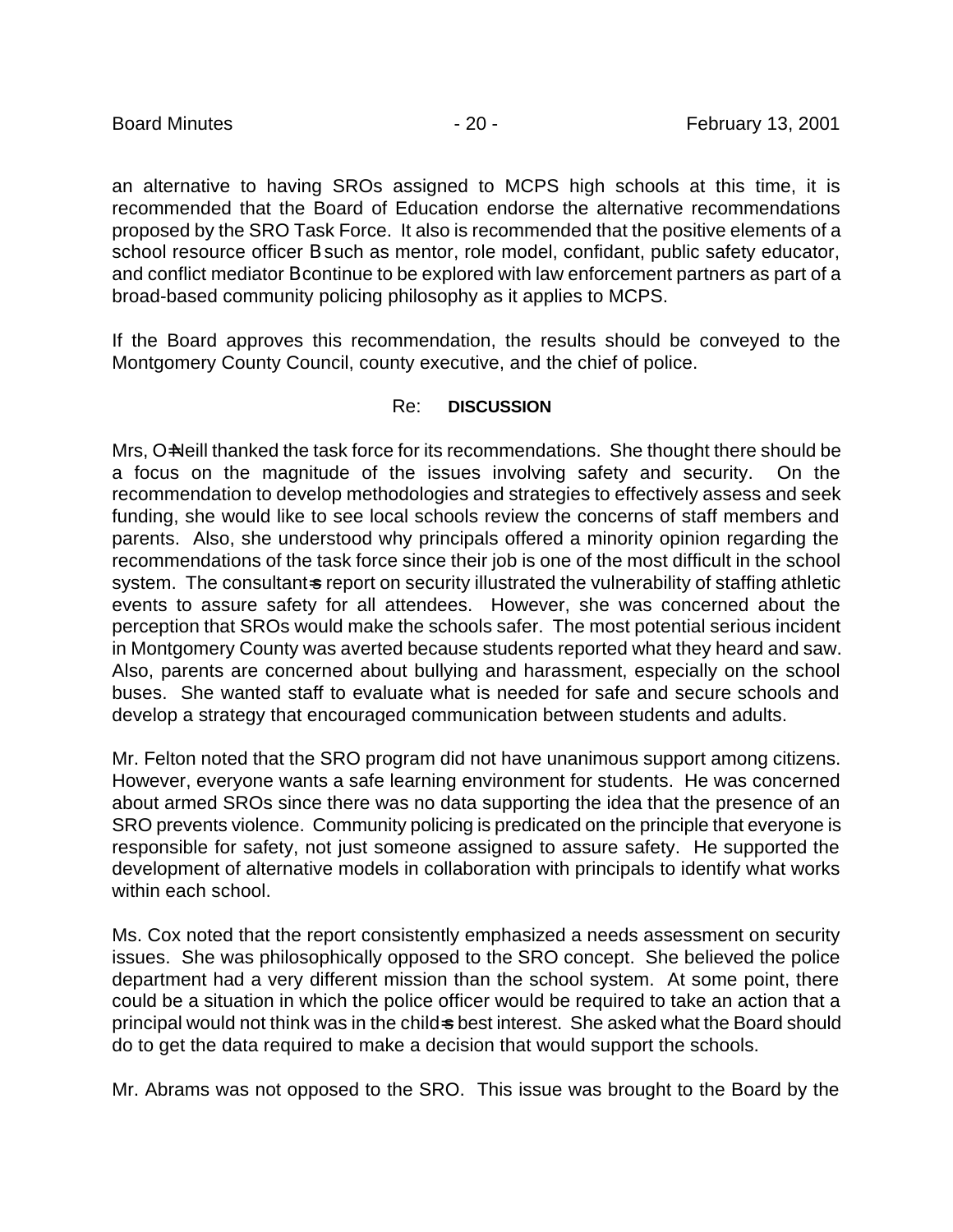police chief to use funds for SROs and enhance resources in the schools. In collaboration, the school study has worked on early childhood issues and recognized that breaking down barriers of responsibility fosters a holistic approach to solving community problems. Usually, a recommendation to seek more data can delay making a decision on an issue. As a next step, with the generation of meaningful data and the comments of the principals, would it be feasible to ask for two or three school communities to volunteer to pilot the SRO concept? The underlying issue could be the need for students to have more exposure to the institution of law enforcement in ways that can change the cultural response. He would prefer that MCPS explore options that move the bar and recognize that the SROs come from the county-s budget in a spirit of collaboration to improve a community objective.

Mr. Lloyd did not support the SRO program for the reasons stated by Mrs. O=Neill, Mr. Felton, and Ms. Cox. The main reason he opposed the SRO program was that the continual move to increase security has changed the learning atmosphere of school. He felt that communication with and among students, parents, and staff makes a school safer, not SROs, badges, cameras and similar security devices. Until all the questions about security are answered, there should not be any pilots in the schools.

Mr. Burnett thought the SRO issue was difficult. In his work at the Pentagon, there are many security measures to pass through and none of these are threatening to him. However, the SRO issue and how it could be implemented equitably is still unclear. He would like to see a police presence in education through a class or other types of interaction with students. He wanted to know what the additional cost would be for counselors, PPWs, and security guards if the SROs were not used through the police budget. He agreed with the principal who asked for veto authority over SRO actions. He saw a conflict between the principal and SRO because he did not know where the Abest interest@ of the school resides. He would like the task force to formulate concrete alternatives. If SROs are placed in the schools, their weapons must be out of sight and they should wear plain clothes. However, until his questions and concerns were addressed, he would not support SROs in MCPS.

Mr. Lange did not know what information would be produced from additional research and collaboration. Studies have shown that some tragedies occur when students feel isolated. That comes to the issue of involving the community, staff and students. If MCPS adopts an SRO program, the criteria must be well defined and understood. Also, measures of success/failure must be clearly identified.

Mrs. King asked Mr. Lloyd if students feel safe, see drug transactions or hear of threats or weapons. Mr. Lloyd responded that there are different groups of students. There is the group that is oblivious to drugs, violence, and threats; these students are in school for the sole purpose of getting an education. Another group attends school for the social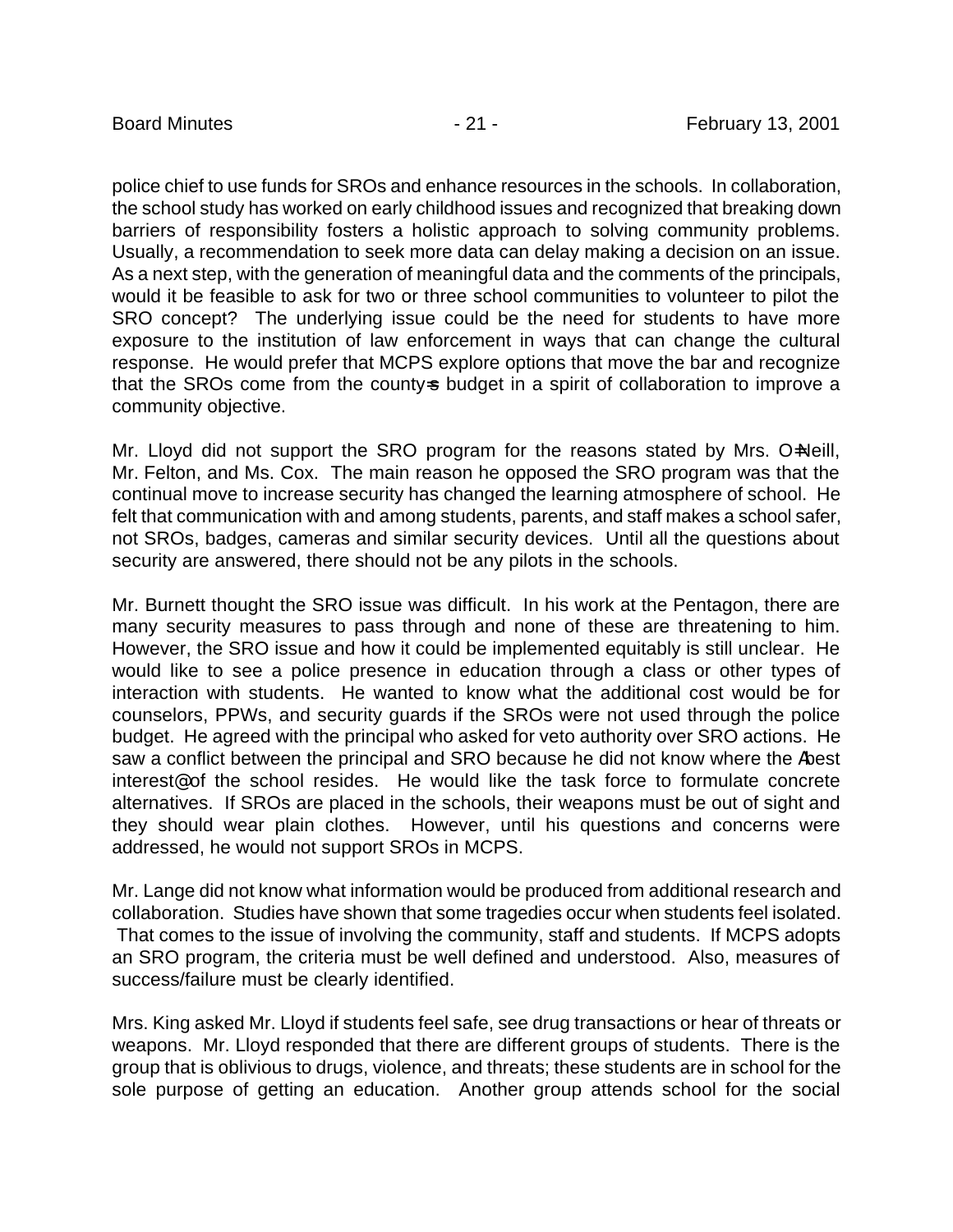atmosphere, and these students witness drugs, violence, and threats. However, he felt totally safe at school.

Mrs. King said her conversations with principals revealed that students feel safe in school. She was not totally against SROs, but even a pilot would be inappropriate at this time. Because of the negative feeling about SROs, she thought the program could not survive. There are questions that have not been addressed, and she supported the recommendations of the task force. Board members should keep an open mind to find ways to make students feel safe as well as support principals.

Mrs. O=Neill said she did not want to leave the impression that police are never in the schools. Opportunities for interactions between the police and students exist through programs such as PALS, DARE, safety patrols, serious incidents, and athletic events. Police officers come into the schools at the request of principals and are armed. She did not believe that SROs are necessary to provide safety and security in schools.

Mr. Abrams asked if there would be a volunteer to pilot an SRO program. Dr. Williams replied that principals would like a pilot to work out the details, and there would be volunteers from the principals supported by the community. He thought SROs were in the school for relationships and collaboration, not for punitive actions.

Ms. Cox asked about security staffing levels for alternative education sites. Mr. Clarke replied that there was no security at those sites, and the task force thought the need should be evaluated.

Mr. Felton noted that data could not justify the need for SROs, but focus on the issues within a school. An evaluation would help schools and communities identify their issues about safety and security. There is flexibility in the task force-s recommendations, and Mr. Felton asked for clarification if those recommendations are approved. Mr. Clarke replied that there is a lot of prevention in the community, and individual schools engage in community policing. Dr. Williams responded that none of the recommendations suggest that schools could pilot an SRO program. The Board should continue a dialogue with the chief of police to look at alternative models to implement.

Mr. Abrams noted that the recommendations do not preclude an SRO program as one of the alternatives in the continuing dialogue. Dr. Williams replied that was correct.

Mr. Burnett thought staff should be sensitive to the issues of the police and students in alternative centers. Mr. Clarke clarified that MCPS would use its own security guards rather than SROs. Mr. Burnett noted that MCPS-s methods of incident reporting and discipline lack uniformity.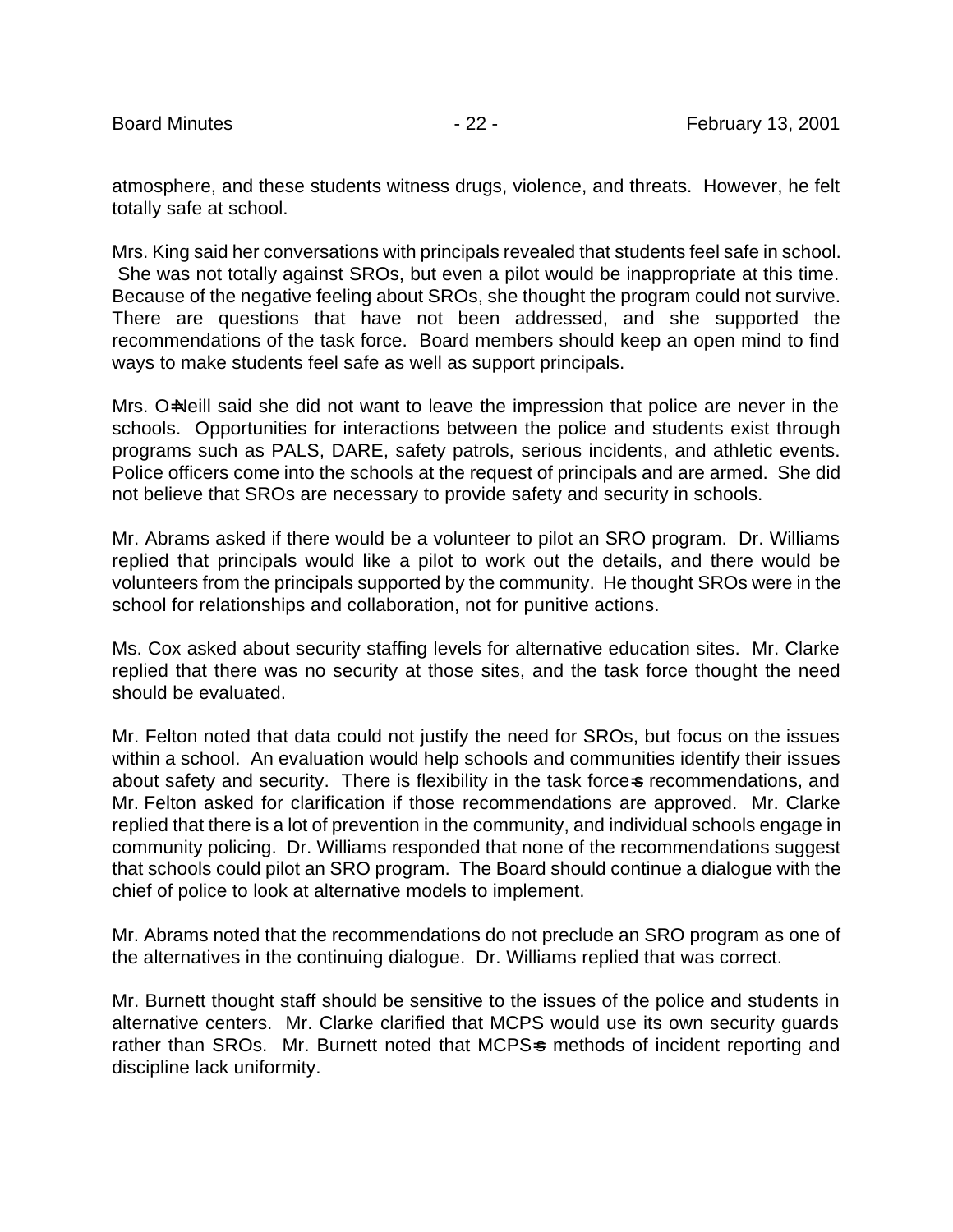RESOLUTION NO. 74-01 Re: **SCHOOL RESOURCE OFFICERS**

On recommendation of the Superintendent and on motion of Mr. Felton seconded by Mr. Felton, the following resolution was adopted unanimously:

Resolved, That the Board of Education accept the recommendations of the Task Force on School Resource Officers.

#### Re: **LUNCH AND CLOSED SESSION**

The Board of Education recessed for lunch and closed session from 1:30 to 3:10 p.m.

\*\*Mr. Abrams left the meeting at this point.

RESOLUTION NO. 75-01 Re: **PROCUREMENT CONTRACTS EXCEEDING \$25,000**

On recommendation of the Superintendent and on motion of Mr. Felton seconded by Mrs. O=Neill, the following resolution was adopted unanimously by members present:#

WHEREAS, Funds have been budgeted for the purchase of equipment, supplies, and contractual services; and

WHEREAS, Funds have been budgeted and/or identified for Bid No. 4106.1, Replacement/Additional Copiers; and

WHEREAS, The acquisition of such equipment through lease/purchase arrangements has been reviewed by legal counsel; now therefore be it

Resolved, That Bid No. 4106.1, Replacement/Additional Copiers in the amount of \$81,162, be lease/purchased under the Master Lease/Purchase Agreement with Banc of America Leasing & Capital, LLC; and be it further

Resolved, That having been duly advertised, the following contracts be awarded to the low bidders meeting specifications shown for the bids as follows:

COG Tires and Tubes B Extension C00051

> Awardees McCarthy Tire Service of Maryland Merchant=s Truck and Auto Tire Donald B. Rice Corporation John L. Sullivan, Inc./Sullivan=s Goodyear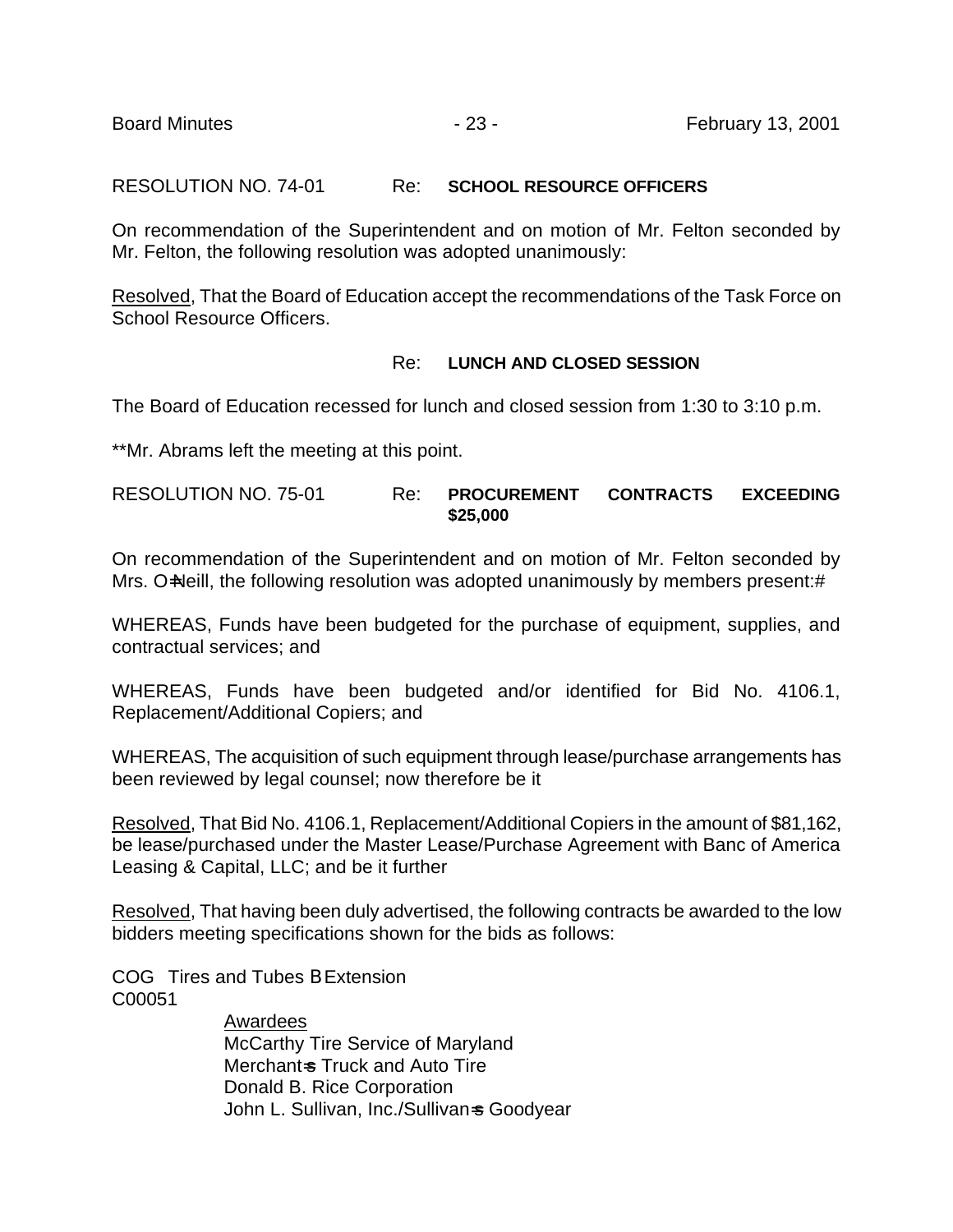| <b>Board Minutes</b> |                                                                                                                                                                                                                                                                                                                                                                                         | $-24-$ | February 13, 2001 |         |
|----------------------|-----------------------------------------------------------------------------------------------------------------------------------------------------------------------------------------------------------------------------------------------------------------------------------------------------------------------------------------------------------------------------------------|--------|-------------------|---------|
|                      | Total                                                                                                                                                                                                                                                                                                                                                                                   |        | \$                | 204,000 |
| MC1721<br>00001AC    | Trophies, Awards, Plaques, and Engraving                                                                                                                                                                                                                                                                                                                                                |        |                   |         |
|                      | <b>Awardees</b><br><b>Lamb Awards</b><br>Allogramm, Inc.<br>Crown Trophy<br>Total                                                                                                                                                                                                                                                                                                       |        | \$                | 30,000  |
| 228-97               | Office Supplies/Systems Contract B Extension                                                                                                                                                                                                                                                                                                                                            |        |                   |         |
|                      | Awardee                                                                                                                                                                                                                                                                                                                                                                                 |        |                   |         |
|                      | <b>Boise Cascade Office Products</b>                                                                                                                                                                                                                                                                                                                                                    |        | \$                | 807,000 |
| 1121.1               | Long-term Care Insurance                                                                                                                                                                                                                                                                                                                                                                |        |                   |         |
|                      | Awardee<br><b>Prudential Insurance Company of America</b><br>(Contract amounts based on individual requirements.)                                                                                                                                                                                                                                                                       |        |                   |         |
| 1126.1               | Collaborative Academic Intervention, Academic Enrichment and Youth<br>Development and After-school Services in Specified Cluster Feeder School<br><b>Patterns</b>                                                                                                                                                                                                                       |        |                   |         |
|                      | Awardees<br>Guide Program, Inc. (Gaithersburg Feeder School Cluster)<br>Mental Health Association (Einstein and Wheaton Feeder School Clusters)<br>Silver Spring YMCA Youth Services (Blair Feeder School Cluster)<br>Total                                                                                                                                                             |        | S.                | 912,000 |
| 1129.1               | Collaborative Academic Intervention, Academic Enrichment and Youth<br>Development and After-school Services in Specified School Communities                                                                                                                                                                                                                                             |        |                   |         |
|                      | <b>Awardees</b><br>Guide Program, Inc. (Seneca Valley and Watkins Mill high schools and<br>Roberto Clemente and Montgomery Village middle schools)<br>Mental Health Association (John F. Kennedy High School,<br>Col. E. Brooke Lee and Argyle middle schools)<br>Montgomery Youth Works (Springbrook High School)<br>Silver Spring YMCA Youth Services (Broad Acres Elementary School) |        |                   |         |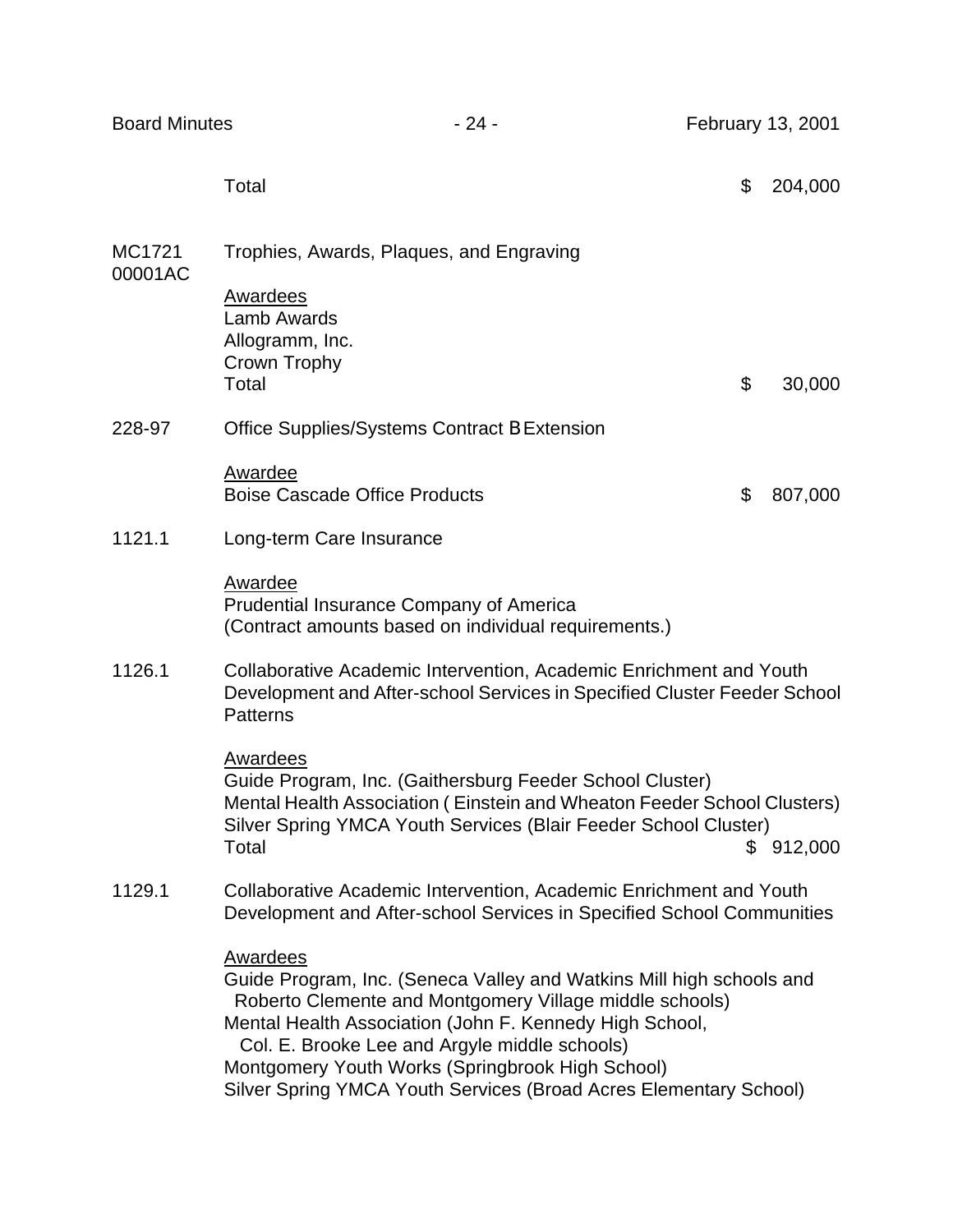|        | Total                                                                                                                                                                                                                                                                                                                                            | \$  | 762,000                                                                                                             |
|--------|--------------------------------------------------------------------------------------------------------------------------------------------------------------------------------------------------------------------------------------------------------------------------------------------------------------------------------------------------|-----|---------------------------------------------------------------------------------------------------------------------|
| 4005.3 | <b>Woodwind and Brass Instrument Repairs</b>                                                                                                                                                                                                                                                                                                     |     |                                                                                                                     |
|        | <b>Awardees</b><br>L & L Music Wind Shop<br><b>Marshall Music Company</b><br><b>Woodwind Repair Service</b><br>Total                                                                                                                                                                                                                             | \$  | 35,000                                                                                                              |
| 4063.3 | <b>Art Supplies</b>                                                                                                                                                                                                                                                                                                                              |     |                                                                                                                     |
|        | <b>Awardees</b><br><b>Dick Blick East</b><br>Elgin School Supply Company, Inc.<br>J.L. Hammett Company, Inc.<br>Integrity School Supplies*<br>Interstate Office Supply Company*<br>Jackman's, Inc.<br><b>Pyramid School Products</b><br>S & S Worldwide<br>Sax Arts & Crafts<br>Windtree Enterprises, Inc.<br>Henry S. Wolkins Company*<br>Total | \$  | 4,019<br>54,523<br>14,769<br>46,392<br>8,453<br>3,367<br>61,578<br>12,914<br>35,633<br>3,402<br>55,031<br>\$300,081 |
| 4064.3 | <b>Art Tools</b>                                                                                                                                                                                                                                                                                                                                 |     |                                                                                                                     |
|        | <b>Awardees</b><br>Bye Mor, Inc.*<br>Elgin School Supply Company, Inc.<br>J.L. Hammett Company, Inc.<br>Integrity School Supplies*<br>Marsel Brush Company*<br><b>Nasco</b><br>2,208<br><b>Pyramid School Products</b>                                                                                                                           | \$  | 10,087<br>11,137<br>822<br>10,086<br>4,075<br>194,090                                                               |
|        | Sax Arts & Crafts<br><b>Service Reproduction Company</b>                                                                                                                                                                                                                                                                                         |     | 18,803<br>880                                                                                                       |
|        | Windtree Enterprises, Inc.                                                                                                                                                                                                                                                                                                                       |     | 17,833                                                                                                              |
|        | Henry S. Wolkins Company*                                                                                                                                                                                                                                                                                                                        |     | 3,644                                                                                                               |
|        | Total                                                                                                                                                                                                                                                                                                                                            | \$. | 273,665                                                                                                             |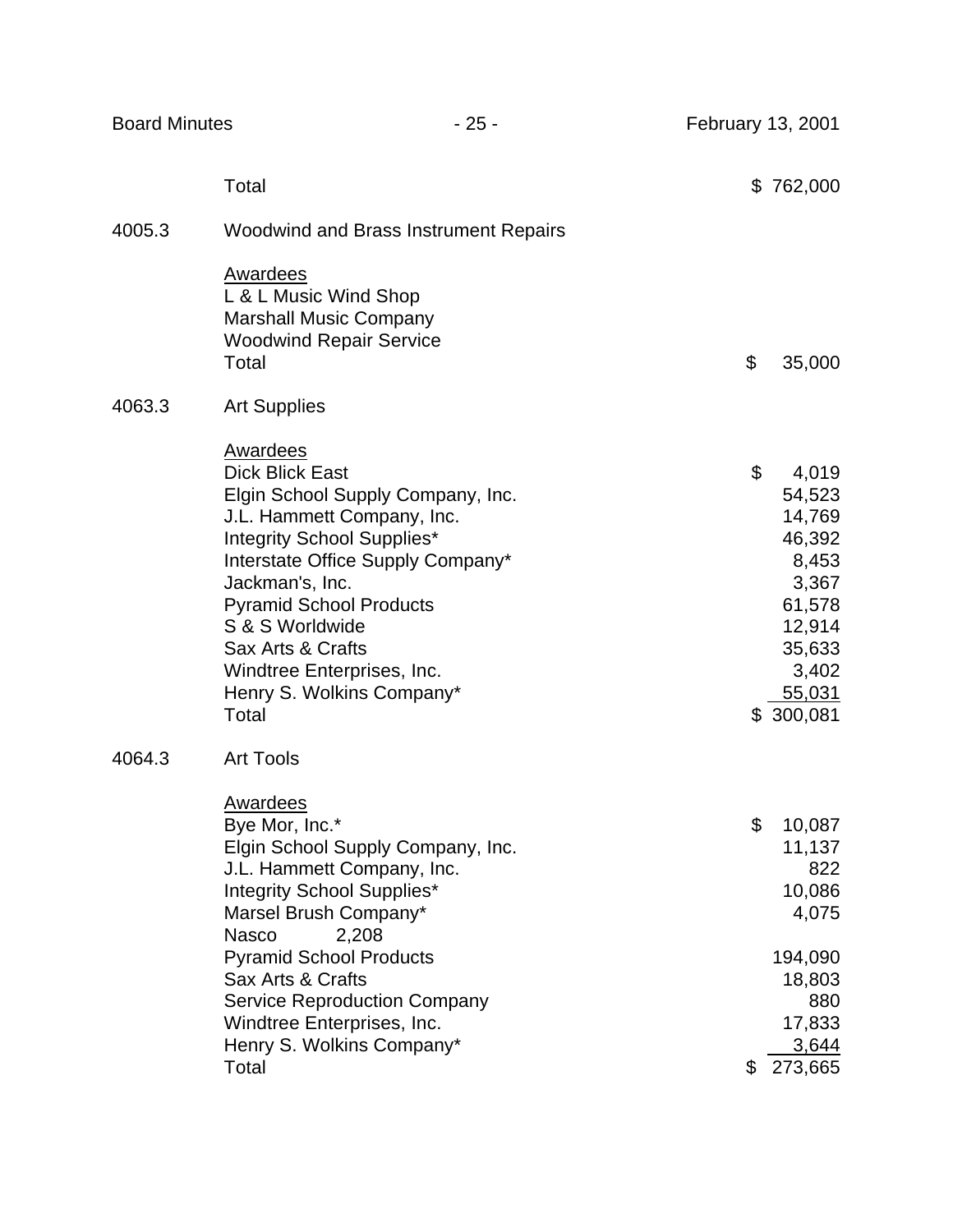| 4065.3 |  | <b>Ceramic Supplies</b> |
|--------|--|-------------------------|
|--------|--|-------------------------|

|        | Awardees                                    |    |         |
|--------|---------------------------------------------|----|---------|
|        | <b>Bailey Pottery Equipment Corporation</b> | \$ | 682     |
|        | <b>Campbells Ceramics Supply Company</b>    |    | 8,726   |
|        | Cutlass Enterprises, Inc.                   |    | 4,627   |
|        | Gare, Inc.                                  |    | 9,893   |
|        | Sax Arts & Crafts                           |    | 2,931   |
|        | Sheffield Pottery, Inc.                     |    | 27,638  |
|        | Windtree Enterprises, Inc.                  |    | 4,044   |
|        | Total                                       | \$ | 58,541  |
| 4087.2 | <b>Office and School Supplies</b>           |    |         |
|        | <b>Awardees</b>                             |    |         |
|        | AFP School Supply/Div. AFP Ind., Inc.       | \$ | 515     |
|        | B & B Concepts*                             |    | 579     |
|        | <b>Boise Cascade Office Products</b>        |    | 97,689  |
|        | Branch Office Supply Company, Inc.*         |    | 3,142   |
|        | <b>Custom Business Products*</b>            |    | 1,646   |
|        | Elgin School Supply Company, Inc.           |    | 71,244  |
|        | J.L. Hammett Company, Inc.                  |    | 1,233   |
|        | Integrity School Supplies*                  |    | 3,869   |
|        | Interstate Office Supply Company*           |    | 43,562  |
|        | <b>National Art and School Supplies</b>     |    | 12,605  |
|        | <b>Pyramid School Products</b>              |    | 362,044 |
|        | <b>Reliable Reproduction Supply Company</b> |    | 186     |
|        | Rudolph=s Office and Computer Supply, Inc.* |    | 2,100   |
|        | <b>School Specialty</b>                     |    | 1,473   |
|        | SKM Industries, Inc.*                       |    | 4,881   |
|        | Standard Office Supply*                     |    | 13,581  |
|        | <b>Standard Stationery Supply Company</b>   |    | 163,190 |
|        | Windtree Enterprises, Inc.                  |    | 35,504  |
|        | Frank W. Winne and Son, Inc.                |    | 329     |
|        | Henry S. Wolkins Company*                   |    | 20,374  |
|        | Total                                       | \$ | 839,746 |
| 4089.1 | Laminating Supplies B Extension             |    |         |
|        | <b>Awardees</b>                             |    |         |
|        | <b>General Binding Corporation</b>          | \$ | 1,278   |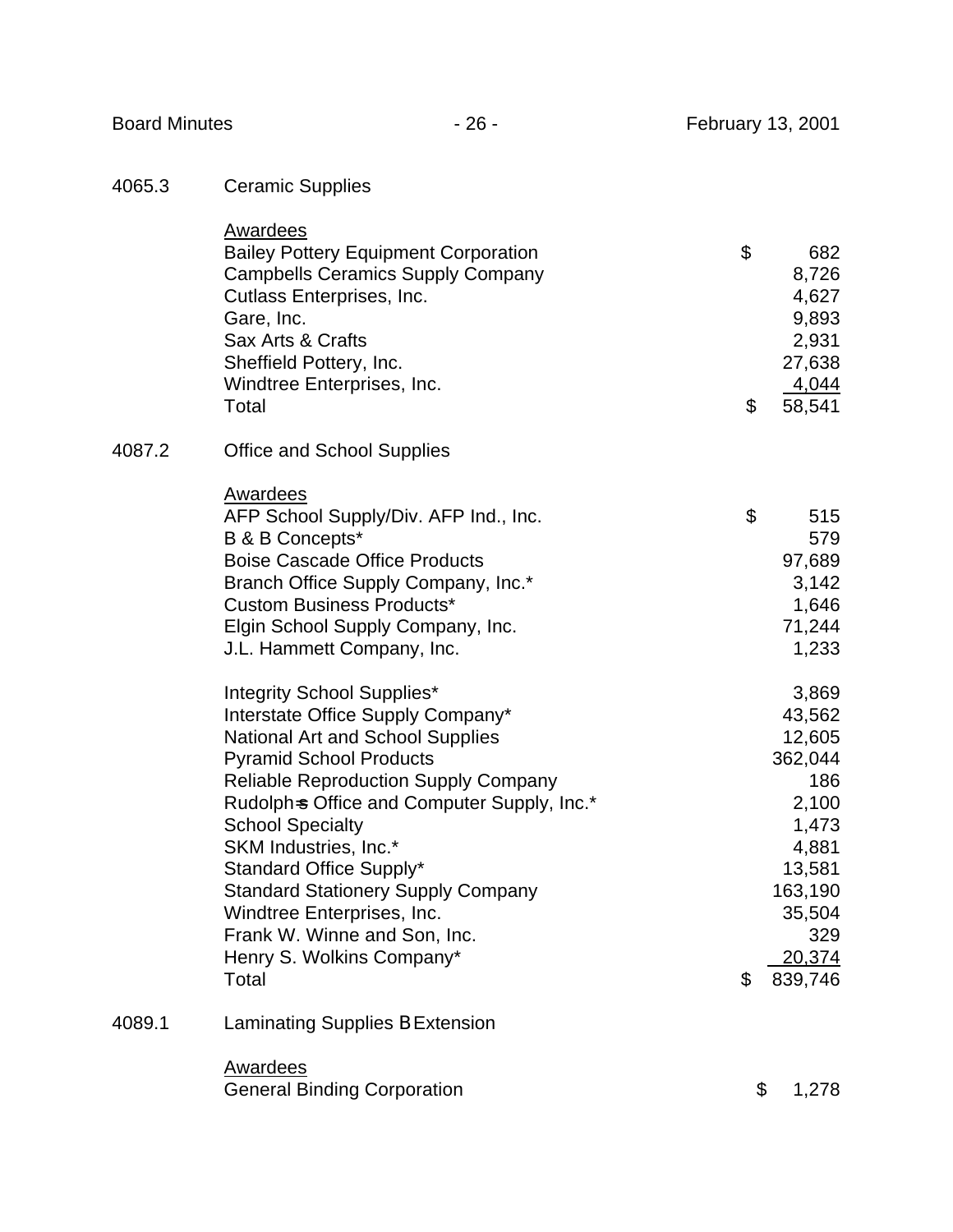|        | Kunz, Inc.*<br>Precision Graphics*<br>86,500                                                                                      | 5,387                                   |
|--------|-----------------------------------------------------------------------------------------------------------------------------------|-----------------------------------------|
|        | <b>Pyramid School Products</b><br>USI, Inc.<br>Nelson C. White Company, Inc.*<br>Total                                            | \$<br>299<br>7,798<br>64,508<br>165,770 |
| 4090.1 | <b>Envelopes B Extension</b>                                                                                                      |                                         |
|        | Awardees                                                                                                                          |                                         |
|        | <b>Pyramid School Products</b><br><b>Unisource</b>                                                                                | \$<br>27,063<br>37,008                  |
|        | Total                                                                                                                             | \$<br>64,071                            |
| 4115.1 | Microscopes                                                                                                                       |                                         |
|        | <b>Awardees</b><br><b>Fisher Science Education</b><br><b>General Precision Specialties</b><br>Parco Scientific Company*<br>17,991 | \$<br>11,642<br>20,960                  |
|        | <b>Universal Scientific Instruments</b><br>Total                                                                                  | \$<br>6,580<br>57,173                   |
| 4116.1 | Dry Ink Developer, Fuser Agent, and Staples for Docutech/5090 Printers                                                            |                                         |
|        | <b>Awardees</b><br>OEM Supply Company, Inc.                                                                                       | \$<br>31,160                            |
|        | Single Source, Inc.*<br>Total                                                                                                     | \$<br>4,053<br>35,213                   |
| 4117.1 | Design/Planning/Coordination of Office/Reception and Dining Areas for New<br>and Modernized Schools                               |                                         |
|        | Awardee<br>Douron, Inc.*<br>$\mathfrak{S}$<br>600,000                                                                             |                                         |
| 7076.2 | Automotive Shop Equipment Repair, Service, and Parts                                                                              |                                         |
|        | <b>Awardees</b><br><b>Auto Hydraulics</b><br><b>Ferguson Corporation</b>                                                          |                                         |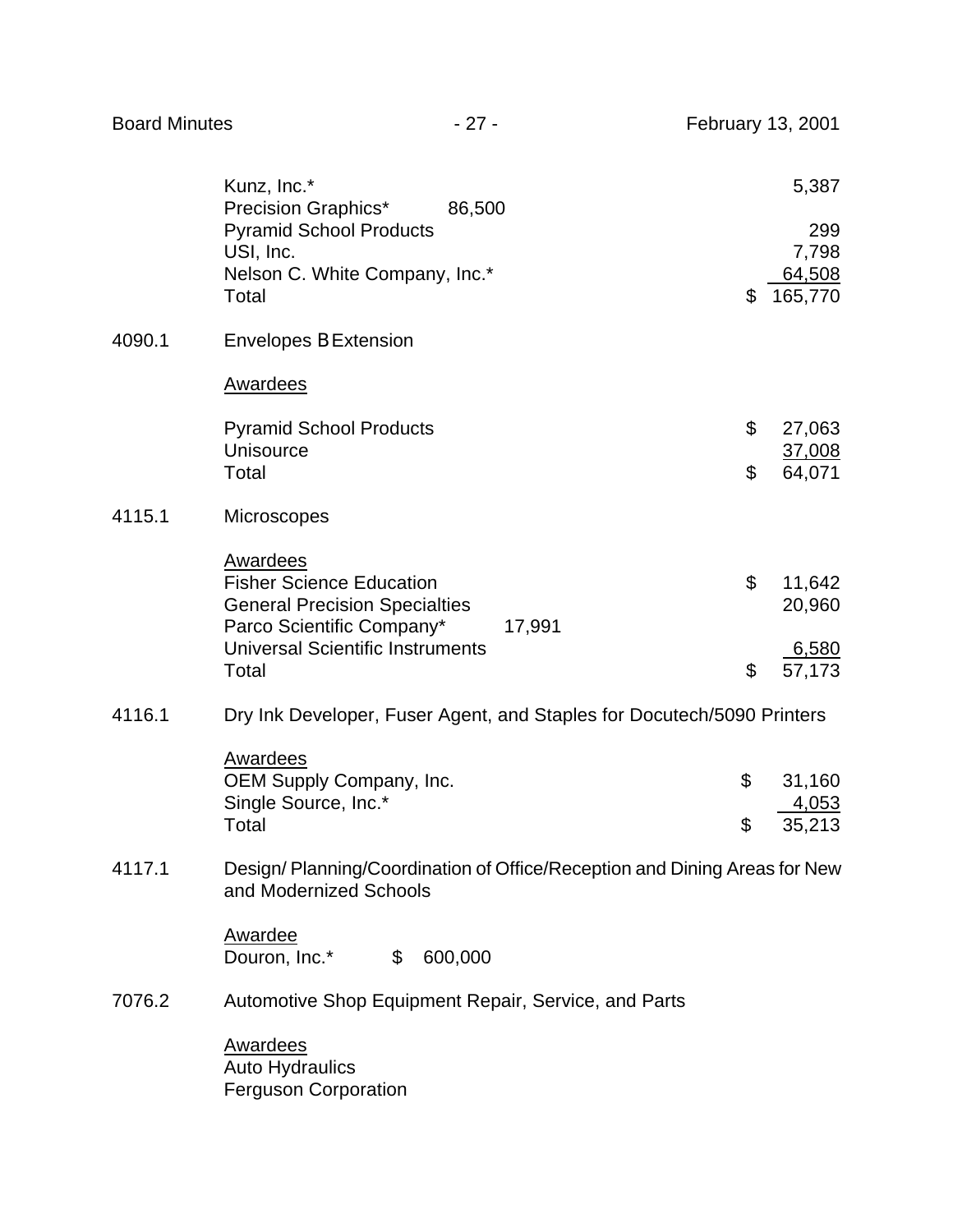McHenry Equipment Myco, Inc.  $\textsf{Total} \quad \textsf{S} \quad \textsf{44,500}$ 

7077.1 Telecommunications and Network Wiring Installation and Integration and Broadband Cable Network Prequalification B Extension

> Awardees Bell Atlantic Communications and Construction Services, Inc. Black Box Network Services Baltimore, Inc. CAM Communications, Inc.\* M.C. Dean, Inc. F-Squared Communications\* Fiber-Plus, Inc. Netcom Technologies Orange Technologies, Inc. Panurgy Stansbury/Decker Total \$2,800,000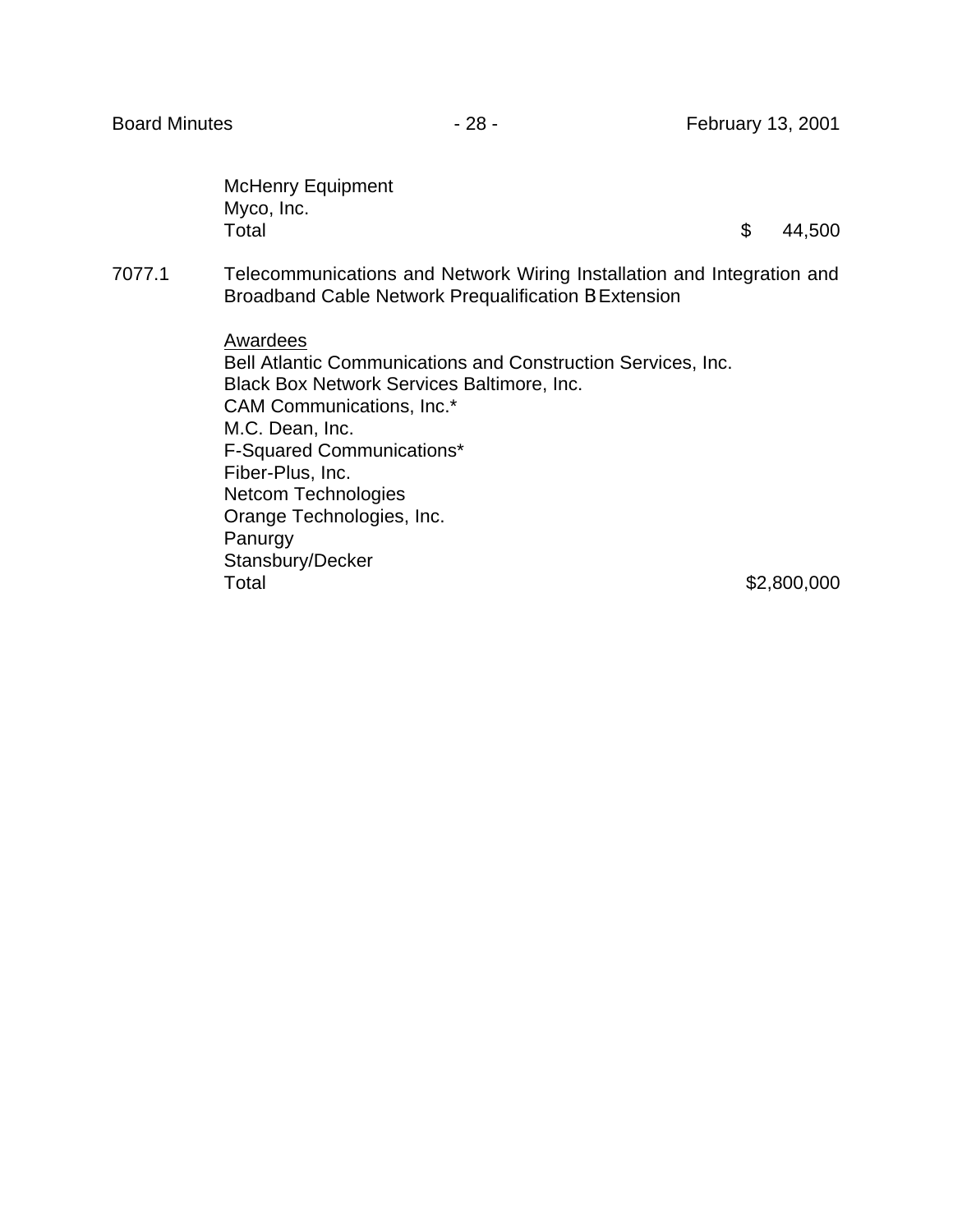| <b>Board Minutes</b> | $-29-$                                                                                                                                                                                                                                                                                                                        |         |          | February 13, 2001                                                                         |
|----------------------|-------------------------------------------------------------------------------------------------------------------------------------------------------------------------------------------------------------------------------------------------------------------------------------------------------------------------------|---------|----------|-------------------------------------------------------------------------------------------|
| 7078.1               | Air Filters B Extension                                                                                                                                                                                                                                                                                                       |         |          |                                                                                           |
|                      | <b>Awardee</b><br>Vair Corporation                                                                                                                                                                                                                                                                                            |         | \$       | 100,000                                                                                   |
| 9002.3               | Door Hardware, Closures, and Exit Devices                                                                                                                                                                                                                                                                                     |         |          |                                                                                           |
|                      | Awardees<br>Blades Industries, Inc.<br>Liberty Lock and Security, Inc.<br><b>Precision Doors and Hardware</b><br>Southern Lock and Supply<br>Taylor Security and Lock Company, Inc.                                                                                                                                           | 212,872 | \$       | 5,393<br>5,000<br>4,500<br>17,667                                                         |
|                      | Total                                                                                                                                                                                                                                                                                                                         |         | \$       | 245,432                                                                                   |
| 9005.3               | Industrial and Technology Education B Lumber                                                                                                                                                                                                                                                                                  |         |          |                                                                                           |
|                      | <b>Awardees</b><br><b>Allied Plywood Corporation</b><br>J. Gibson McIlvain Company<br>Mann and Parker Lumber Company<br>Total                                                                                                                                                                                                 |         | \$<br>\$ | 12,492<br>13,916<br>62,447<br>88,855                                                      |
| 9058.2               | <b>Basketball Supplies and Equipment</b>                                                                                                                                                                                                                                                                                      |         |          |                                                                                           |
|                      | <b>Awardees</b><br>Anaconda Sports, Inc.<br>Cannon Sports, Inc.*<br><b>DVF Sporting Goods Company</b><br><b>Bill Fritz Sports Corporation</b><br>Morley Athletic Supply Company, Inc.<br>Passon-s Sports<br><b>Scoreboard Sales &amp; Service</b><br>Sportmaster Recreation Equipment Unlimited<br>Sports Stop, Inc.<br>Total |         | \$<br>\$ | 7,893<br>16,250<br>48,826<br>6,780<br>1,185<br>1,882<br>6,790<br>5,422<br>1,302<br>96,330 |
| 9059.2               | Developmental Activities Supplies and Equipment                                                                                                                                                                                                                                                                               |         |          |                                                                                           |
|                      | <b>Awardees</b>                                                                                                                                                                                                                                                                                                               |         |          |                                                                                           |
|                      | Cannon Sports, Inc.*<br><b>DVF Sporting Goods Company</b>                                                                                                                                                                                                                                                                     |         | \$       | 17,075<br>15,306                                                                          |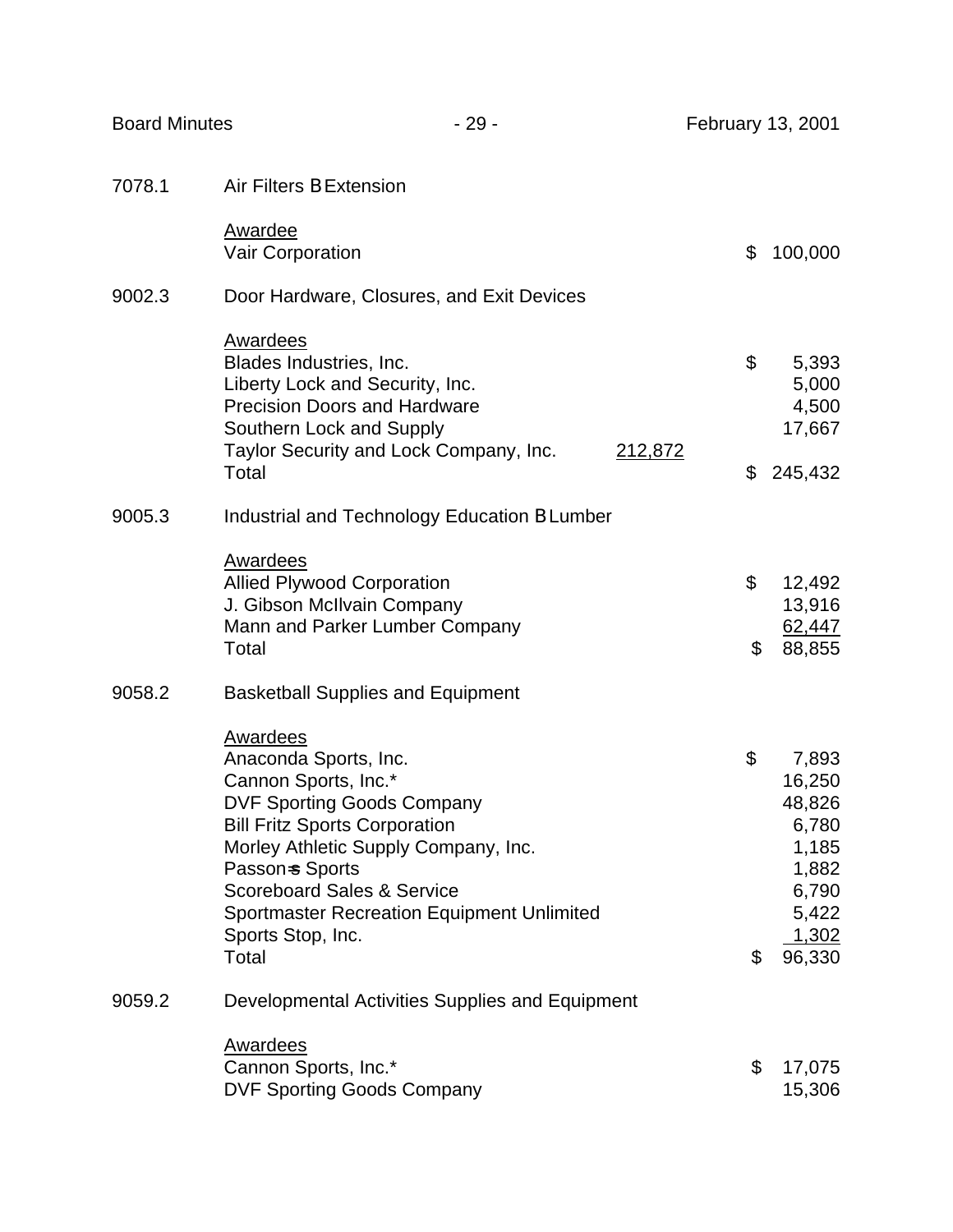|        | <b>Bill Fritz Sports Corporation</b><br><b>Gopher Athletic Sports</b><br>Morley Athletic Supply Company, Inc.<br>Passon = Sports<br><b>Pyramid School Products</b><br><b>S&amp;S Worldwide</b><br><b>Sportime Select Services and Supplies</b><br><b>Sportmaster Recreation Equipment Unlimited</b><br>Sports Stop, Inc.<br>Total | \$       | 116<br>1,328<br>4,473<br>8,217<br>2,658<br>2,297<br>262<br>240<br>1,590<br>53,562           |
|--------|-----------------------------------------------------------------------------------------------------------------------------------------------------------------------------------------------------------------------------------------------------------------------------------------------------------------------------------|----------|---------------------------------------------------------------------------------------------|
| 9062.2 | Fitness and Team Handball Supplies and Equipment                                                                                                                                                                                                                                                                                  |          |                                                                                             |
|        | <b>Awardees</b><br>Cannon Sports, Inc.*<br>Creative Health Products*<br><b>DVF Sporting Goods Company</b><br><b>Gopher Athletic Sports</b><br>Morley Athletic Supply Company, Inc.<br>Passon=s Sports<br>Polar Electro, Inc.<br>Sports Stop, Inc.<br>Total                                                                        | \$<br>\$ | 1,678<br>11,437<br>1,337<br>3,262<br>18,445<br>5,616<br>440<br>135<br>42,350                |
| 9063.2 | <b>Football Supplies and Equipment</b>                                                                                                                                                                                                                                                                                            |          |                                                                                             |
|        | <b>Awardees</b><br>Anaconda Sports, Inc.<br>Cannon Sports, Inc.*<br><b>DVF Sporting Goods Company</b><br>Marty Gilman, Inc.*<br>Marlow Sports, Inc.*<br>Morley Athletic Supply Company, Inc.<br>Passon's Sports<br>Riddell All American<br>Sports Stop, Inc.<br>Total                                                             | \$       | 19,215<br>2,581<br>5,940<br>4,100<br>29,964<br>4,049<br>13,556<br>59,346<br>84<br>\$138,835 |
| 9065.2 | <b>Lacrosse Supplies and Equipment</b>                                                                                                                                                                                                                                                                                            |          |                                                                                             |
|        | <b>Awardees</b><br>Georgi Sport/Division of Richmat, Inc.*                                                                                                                                                                                                                                                                        | \$       | 2,275                                                                                       |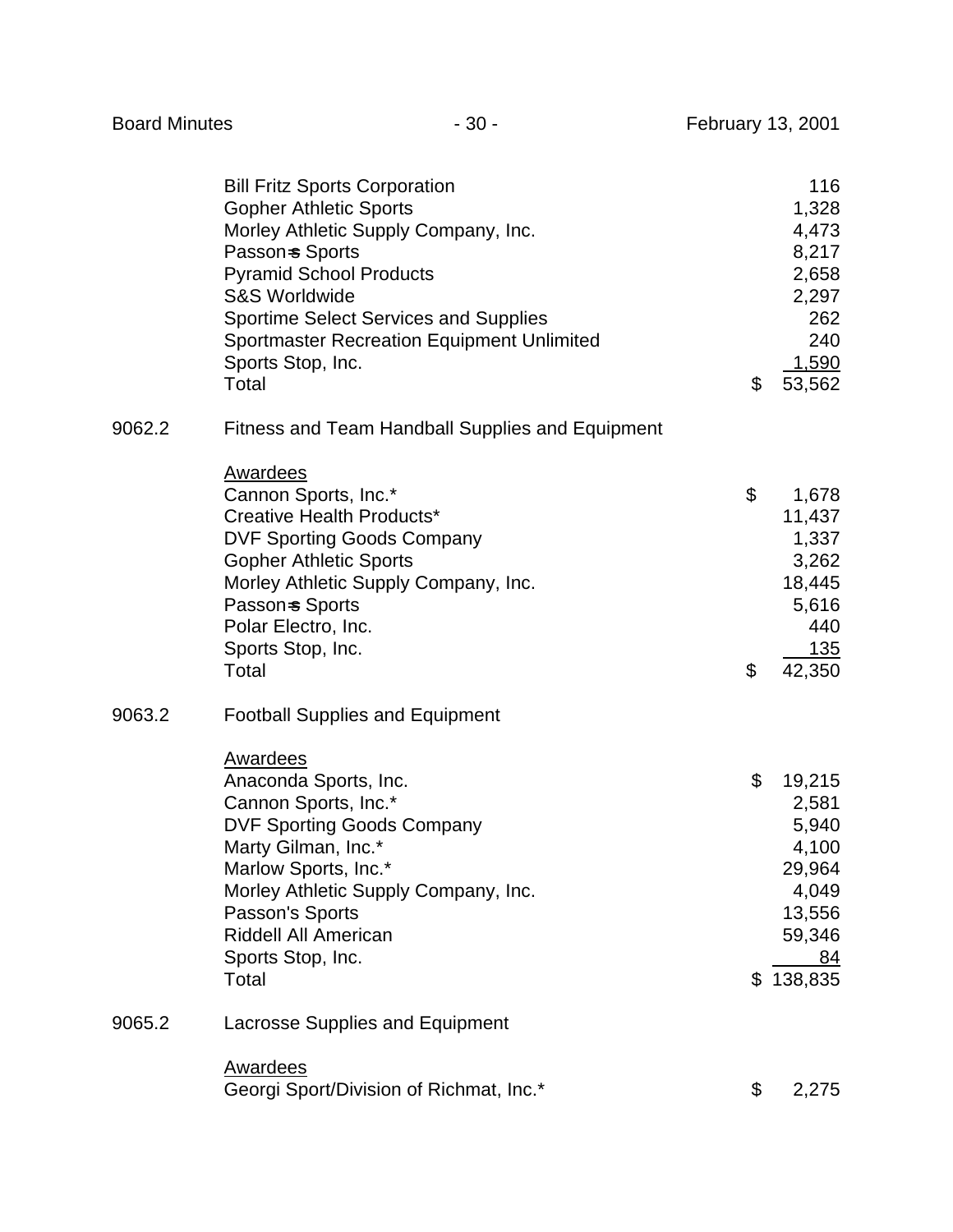|        | <b>Gopher Athletic Sport</b><br>Lax World<br>Longstreth Sporting Goods*<br>Morley Athletic Supply Company, Inc.<br>Passon=s Sports<br>Sports Stop, Inc.<br>Total                                                                                                                                                                                                                                                                                                                                                       | \$<br>554<br>17,086<br>2,809<br>5,814<br>339<br>1,262<br>30,139                                                                           |
|--------|------------------------------------------------------------------------------------------------------------------------------------------------------------------------------------------------------------------------------------------------------------------------------------------------------------------------------------------------------------------------------------------------------------------------------------------------------------------------------------------------------------------------|-------------------------------------------------------------------------------------------------------------------------------------------|
| 9066.2 | <b>Physical Education and Athletic Supplies and Equipment</b>                                                                                                                                                                                                                                                                                                                                                                                                                                                          |                                                                                                                                           |
|        | <b>Awardees</b>                                                                                                                                                                                                                                                                                                                                                                                                                                                                                                        |                                                                                                                                           |
|        | Aluminum Athletic Equipment Company<br>Anaconda Sports, Inc.<br><b>Bremen</b><br>Cannon Sports, Inc.*<br>Creative Health Products*<br><b>DTI Soccer</b><br><b>DVF Sporting Goods Company</b><br>Georgi Sport/Division of Richmat, Inc.*<br><b>Gill Sports</b><br><b>Gopher Athletic Sport</b><br>Jaypro Sports, Inc.<br><b>Greg Larson Sports</b><br>1,831<br>Marlow Sports, Inc.*<br>1,952<br><b>MF Athletic Company</b><br>Morley Athletic Supply Company, Inc.<br>Passon-s Sports<br><b>Pyramid School Products</b> | \$<br>17,348<br>7,495<br>3,060<br>50,346<br>6,700<br>985<br>34,545<br>356<br>12,232<br>1,999<br>1,914<br>920<br>61,527<br>80,657<br>3,687 |
|        | Rock Terrace High School*<br><b>Sportime Select Services and Supplies</b>                                                                                                                                                                                                                                                                                                                                                                                                                                              | 2,332<br>2,246                                                                                                                            |
|        | Sports Imports, Inc.<br>Sports Stop, Inc.                                                                                                                                                                                                                                                                                                                                                                                                                                                                              | 32,387<br>51,573                                                                                                                          |
|        | Tiffin Athletic Mats, Inc.                                                                                                                                                                                                                                                                                                                                                                                                                                                                                             | <u>4,480</u>                                                                                                                              |
|        | Total                                                                                                                                                                                                                                                                                                                                                                                                                                                                                                                  | \$<br>380,572                                                                                                                             |
| 9069.2 | Softball Supplies and Equipment                                                                                                                                                                                                                                                                                                                                                                                                                                                                                        |                                                                                                                                           |
|        | <b>Awardees</b><br>Anaconda Sports, Inc.<br>Cannon Sports, Inc.*<br><b>DVF Sporting Goods Company</b><br><b>Bill Fritz Sports Corporation</b>                                                                                                                                                                                                                                                                                                                                                                          | \$<br>15,763<br>2,856<br>8,509<br>5,555                                                                                                   |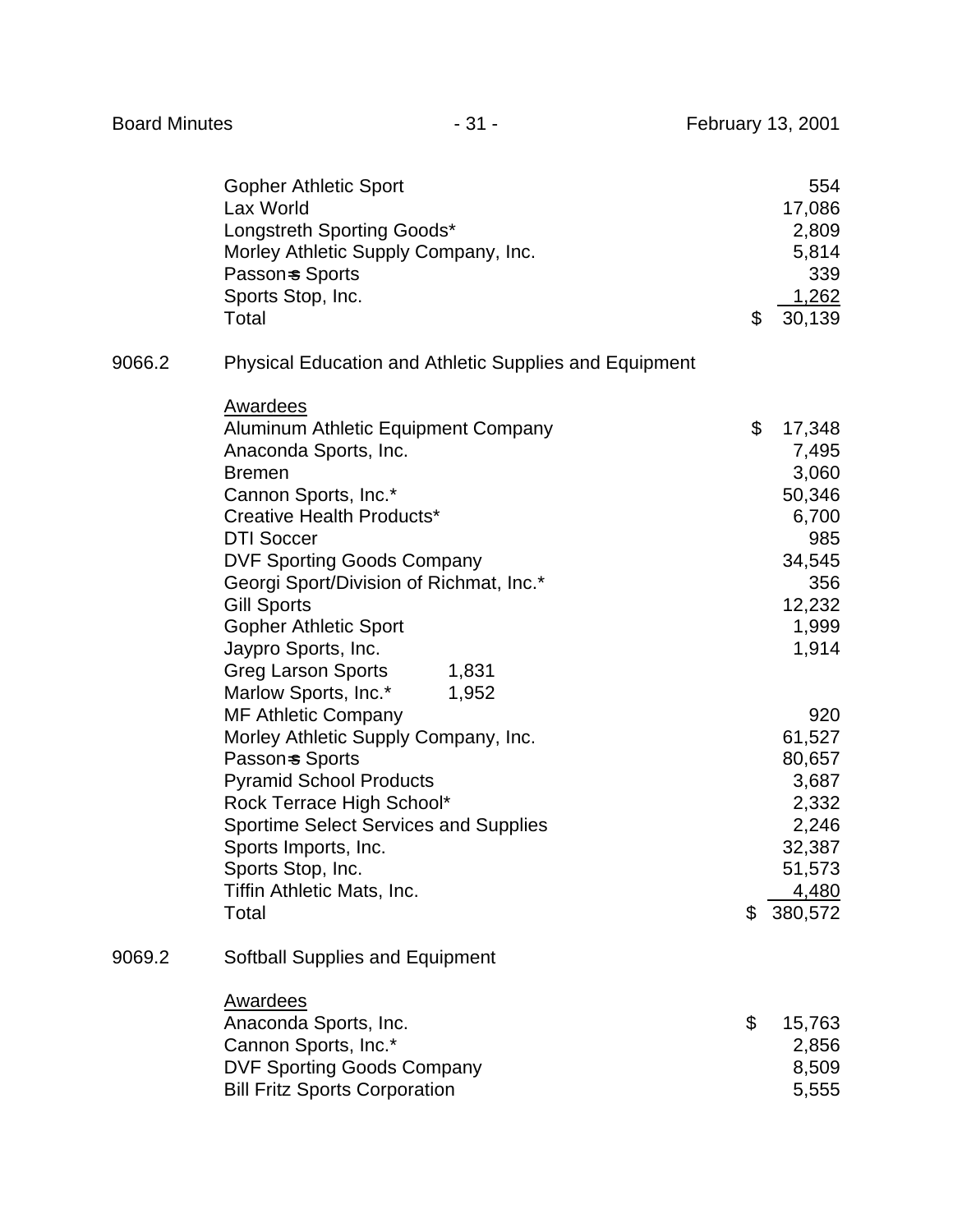|        | Longstreth Sporting Goods*<br>Marlow Sports, Inc.<br>Morley Athletic Supply Company, Inc.<br>Passon-s Sports<br><b>Sportmaster Recreation Equipment Unlimited</b><br>Sports Stop, Inc.<br>Total                                                           | \$       | 2,288<br>418<br>876<br>6,307<br>995<br>12,004<br>55,571               |
|--------|-----------------------------------------------------------------------------------------------------------------------------------------------------------------------------------------------------------------------------------------------------------|----------|-----------------------------------------------------------------------|
| 9073.2 | <b>Weight Training Supplies and Equipment</b>                                                                                                                                                                                                             |          |                                                                       |
|        | Awardees<br><b>Fitness Equipment Solutions</b><br><b>Fitness Resource</b><br><b>Fitness Warehouse</b><br><b>Heartline Fitness Products</b><br><b>International Youth Fitness</b><br>Sports Stop, Inc.<br>Total                                            | \$       | 107,343<br>81,485<br>34,795<br>89,718<br>58,353<br>5,947<br>\$377,641 |
| 9074.2 | <b>Physical Education Warehouse Supplies and Equipment</b>                                                                                                                                                                                                |          |                                                                       |
|        | <b>Awardees</b><br>Aluminum Athletic Equipment Company<br>Cannon Sports, Inc.*<br><b>Fitness Equipment Solutions</b><br>Marlow Sports, Inc.*<br>9,608<br>Morley Athletic Supply Company, Inc.<br>Passon=s Sports<br><b>Pioneer Manufacturing</b><br>Total | \$<br>\$ | 180<br>7,588<br>1,561<br>383<br>3,484<br>12,268<br>35,072             |
| 9076.2 | <b>Climbing Wall</b>                                                                                                                                                                                                                                      |          |                                                                       |
| 9119.2 | Awardee<br><b>International Youth Fitness</b><br>Processed Meats and Refrigerated and Frozen Foods B Spring                                                                                                                                               | \$       | 27,197                                                                |
|        |                                                                                                                                                                                                                                                           |          |                                                                       |
|        | <b>Awardees</b><br>Carroll County Foods, Inc.<br>Dori Foods, Inc.<br>Eastern Foods, Inc.*                                                                                                                                                                 | \$       | 279,645<br>222,339<br>56,096                                          |

Board Minutes **- 32 - February 13, 2001**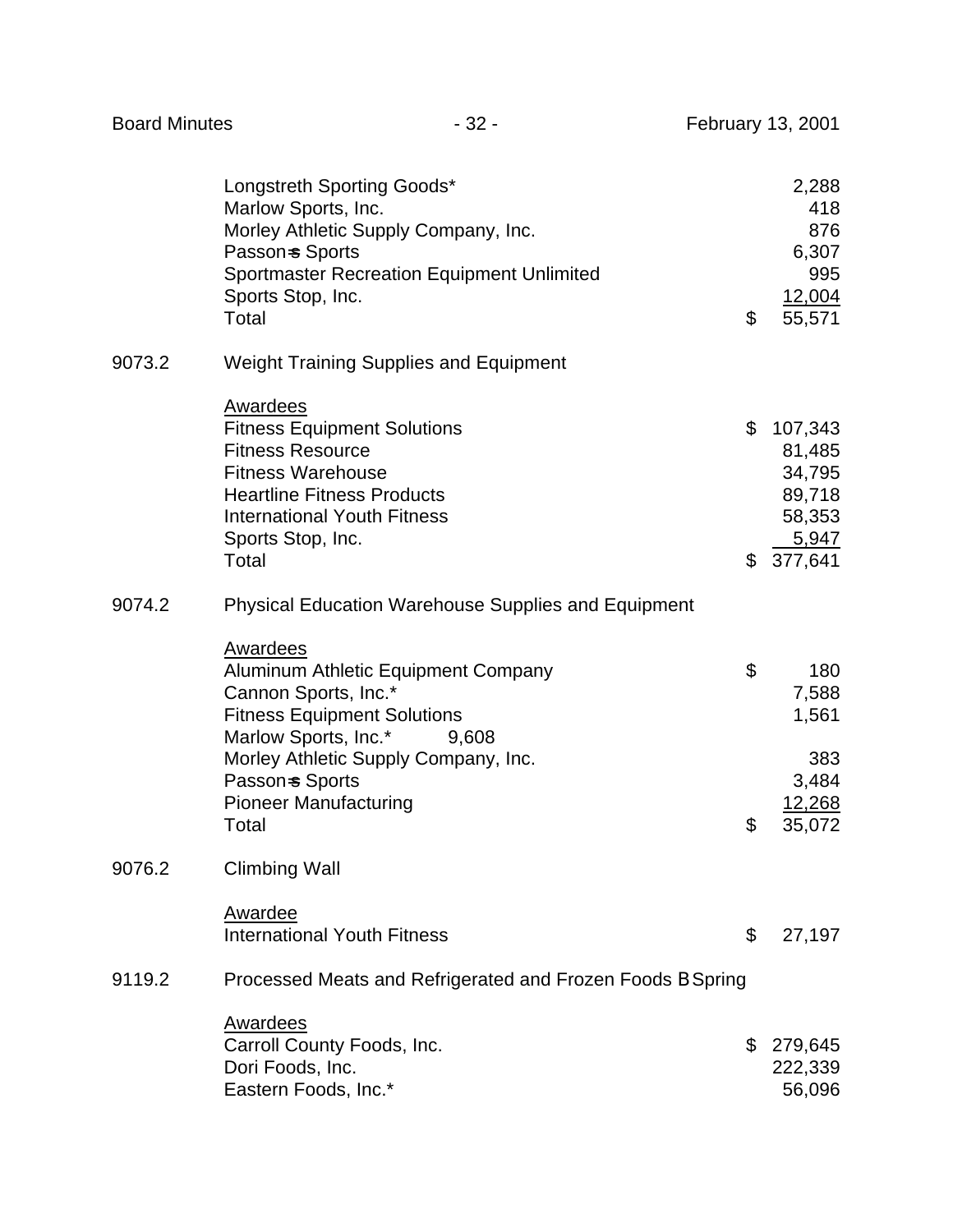| <b>Board Minutes</b> |                                                                                                                       | $-33-$  | February 13, 2001 |                             |
|----------------------|-----------------------------------------------------------------------------------------------------------------------|---------|-------------------|-----------------------------|
|                      | Karetas Foods, Inc.<br>Sysco Food Services of Baltimore/DC Region<br>Total                                            |         | \$                | 14,655<br>36,129<br>608,864 |
| 9178.1               | Energy Management Automation System Up-Grade B Extension**                                                            |         |                   |                             |
| 9208.1               | Awardee<br>$\mathfrak{S}$<br>Seibe-Pritchett, Inc.<br><b>Additional Elementary Mathematics Supplies B Digi Blocks</b> | 115,071 |                   |                             |
|                      | Awardee<br>Digi-Block, LLC                                                                                            |         | \$                | 201,580                     |
|                      | TOTAL PROCUREMENT CONTRACTS EXCEEDING \$25,000                                                                        |         |                   | \$10,585,831                |

\*Denotes Minority-, Female-, or Disabled-owned Business \*\*Planned Life-cycle Asset Replacement Bid (PLAR)

RESOLUTION NO. 76-01 Re: **AWARD OF CONTRACTS** B **NORTHWEST ELEMENTARY SCHOOL #6/LONGVIEW SPECIAL EDUCATION CENTER**

On recommendation of the Superintendent and on motion of Mr. Felton seconded by Mrs. O=Neill, the following resolution was adopted unanimously by members present:#

WHEREAS, The following sealed bids represent the tenth in a series of contracts that were bid as part of a construction management process for the Northwest Elementary School #6/Longview Special Education Center project:

| <b>Bidder</b>                                       | Amount    | Consultant-s<br><b>Estimate</b> |
|-----------------------------------------------------|-----------|---------------------------------|
| Carpet/VCT<br>Teprac                                | \$179,800 | \$180,641                       |
| <u>Wood Flooring</u><br>Weyer's Floor Service, Inc. | 37,197    | 55,100                          |

and

WHEREAS, The aggregate minority business participation for the contracts bid to date is 25.29 percent; now therefore be it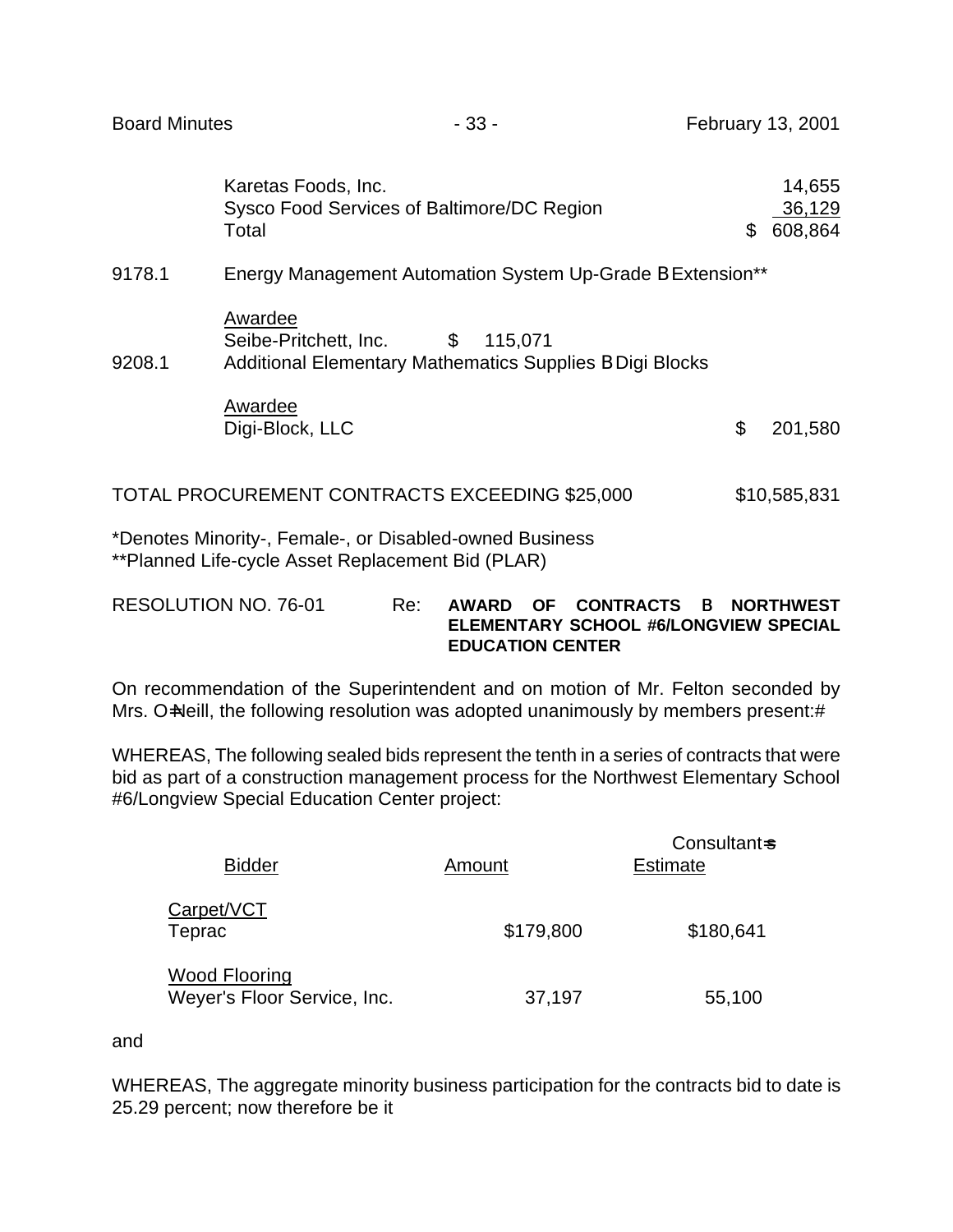Resolved, That contracts be awarded for the above-referenced contractors for the Northwest Elementary School #6/Longview Special Education Center project, in accordance with drawings and specifications prepared by SHW Group, Inc.

#### RESOLUTION NO. 77-01 Re: **AWARD OF CONTRACTS** B **ROOFING**

On recommendation of the Superintendent and on motion of Mr. Felton seconded by Mrs. O=Neill, the following resolution was adopted unanimously by members present:# WHEREAS, The following sealed bids were received on January 18, 2001, for roof replacements for Grosvenor Center and the Thomas S. Wootton High School auditorium, with work to begin June 19, 2001, and be completed by September 1, 2001:

| <b>Bidder</b>                                                                                                                                                                                                                                      | <u>Amount</u>                                                                                     | <b>Estimate</b> |
|----------------------------------------------------------------------------------------------------------------------------------------------------------------------------------------------------------------------------------------------------|---------------------------------------------------------------------------------------------------|-----------------|
| <b>Grosvenor Center</b>                                                                                                                                                                                                                            |                                                                                                   | \$185,196       |
| Interstate Corporation<br>J. E. Wood & Sons Company, Inc.<br>R. D. Bean, Inc.<br>Orndorff & Spaid, Inc.<br>Vatica Contracting, Inc.<br>Desbuild, Inc.<br>Brothers Construction Company, Inc.<br>KI Construction Company, Inc.<br>SJC Company, Inc. | \$175,000<br>193,046<br>204,485<br>238,695<br>248,700<br>255,750<br>265,000<br>281,019<br>329,000 |                 |
| <b>Thomas S. Wootton High School</b>                                                                                                                                                                                                               |                                                                                                   | \$155,267       |
| Interstate Corporation<br>R. D. Bean, Inc.<br>J. E. Wood & Sons Company, Inc.<br>Orndorff & Spaid, Inc.<br>Brothers Construction Company, Inc.<br>Vatica Contracting, Inc.<br>KI Construction Company, Inc.<br>Desbuild, Inc.<br>SJC Company, Inc. | \$149,500<br>187,750<br>192,508<br>209,980<br>224,000<br>224,850<br>224,970<br>231,000<br>298,900 |                 |

#### and

WHEREAS, Interstate Corporation has completed similar work successfully for Montgomery County Public Schools; and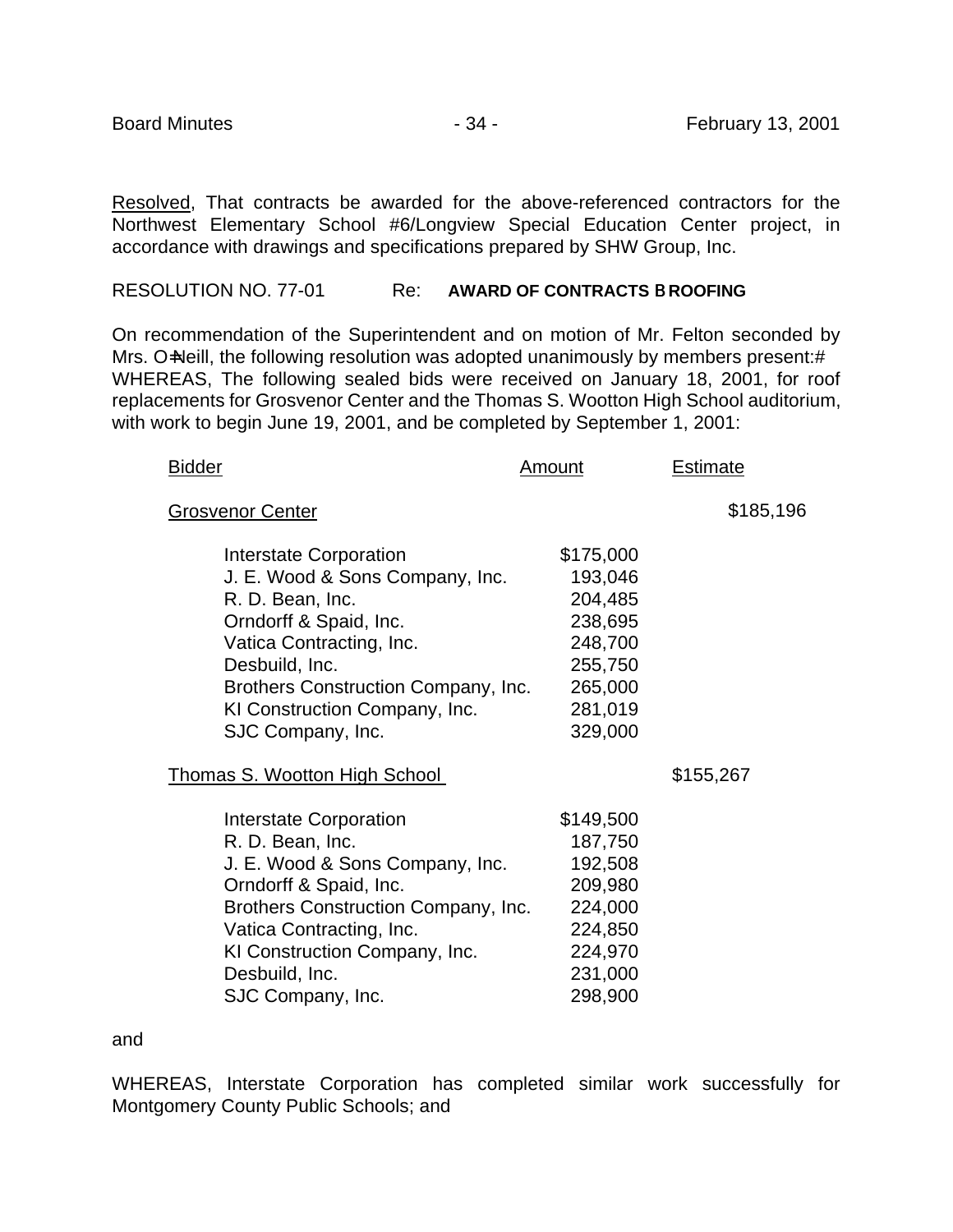WHEREAS, The low bids are within staff estimates; and

WHEREAS, Interstate Corporation is an Asian-American, Maryland Department of Transportation-certified minority firm; and

WHEREAS, The State Interagency Committee for Public School Construction will fund 50 percent of the eligible work for Grosvenor Center and Thomas S. Wootton High School as part of the state systemic renovation program; now therefore be it

Resolved, That contracts be awarded to Interstate Corporation in the amounts of \$175,000 and 149,500 for the reroofing of Grosvenor Center and the Thomas S. Wootton High School auditorium, respectively, in accordance with plans and specifications prepared by the Department of Facilities Management.

#### RESOLUTION NO. 78-01 Re: **AWARD OF CONTRACT** B **SENECA VALLEY HIGH SCHOOL MOLD REMEDIATION OF PIPE AND DUCT INSULATION**

On recommendation of the Superintendent and on motion of Mr. Felton seconded by Mrs. O=Neill, the following resolution was adopted unanimously by members present:#

WHEREAS, On January 19, 2001, the following bids were received for mold remediation to improve indoor air quality for Seneca Valley High School:

| <b>Bidder</b>                     | Amount   |
|-----------------------------------|----------|
| Barco Enterprises, Inc.           | \$32,200 |
| <b>Tri-Dim Filter Corporation</b> | 76,000   |

and

WHEREAS, Funds are available in the FY 2001 Capital Budget appropriation for indoor air quality improvements to complete this work; now therefore be it

Resolved, That a contract be awarded to Barco Enterprises, Inc., for indoor air quality improvements for Seneca Valley High School in the amount of \$32,200, in accordance with specifications and drawings prepared by Building Dynamics, LLC.

RESOLUTION NO. 79-01 Re: **ARCHITECTURAL FEE** B **ROCKVILLE HIGH SCHOOL**

On recommendation of the Superintendent and on motion of Mr. Felton seconded by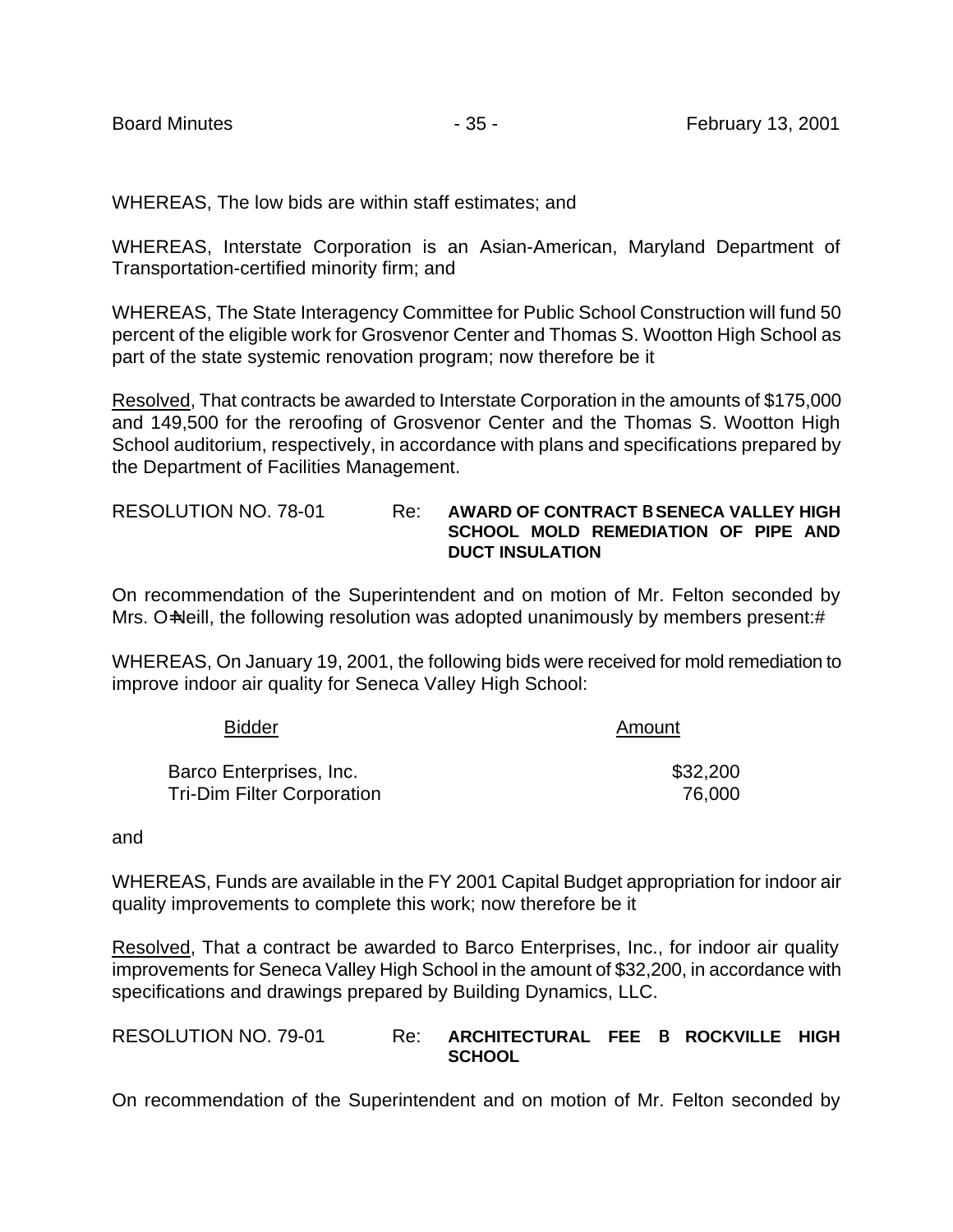Mrs. O=Neill, the following resolution was adopted unanimously by members present:#

WHEREAS, Eddy and Eckhardt Architects were awarded a contract on August 24, 1999, to provide professional and technical services during the design and construction phases of the Rockville High School modernization; and

WHEREAS, The scope of the work has increased because of the need to increase the school capacity for the modernization; and

WHEREAS, Staff has negotiated an equitable fee increase with the architect for the additional architectural/engineering services required for this work; now therefore be it

Resolved, That the architectural services contract with Eddy and Eckhardt Architects be increased by \$180,000 for additional professional architectural/engineering services for the Rockville High School modernization project.

# RESOLUTION NO. 80-01 Re: **ARCHITECTURAL APPOINTMENT** B **BROAD ACRES ELEMENTARY SCHOOL**

On recommendation of the Superintendent and on motion of Mr. Felton seconded by Mrs. O=Neill, the following resolution was adopted unanimously by members present:#

WHEREAS, It is necessary to appoint an architectural firm to provide professional and technical services during the design and construction phases for the Broad Acres Elementary School addition; and

WHEREAS, Funds for architectural planning were programmed as part of the FY 2001 Capital Budget; and

WHEREAS, An Architect Selection Committee, in accordance with procedures adopted by the Board of Education on July 14, 1998, identified Proffitt & Pryor Architects as the most qualified firm to provide the necessary professional architectural and engineering services; and

WHEREAS, Staff has negotiated a fee for necessary architectural services; now therefore be it

Resolved, That the Montgomery County Board of Education enter into a contractual agreement with the architectural firm of Proffitt & Pryor Architects to provide professional architectural and engineering services for the Broad Acres Elementary School addition for a fee of \$298,000.

RESOLUTION NO. 81-01 Re: **ARCHITECTURAL APPOINTMENT** B **WALT**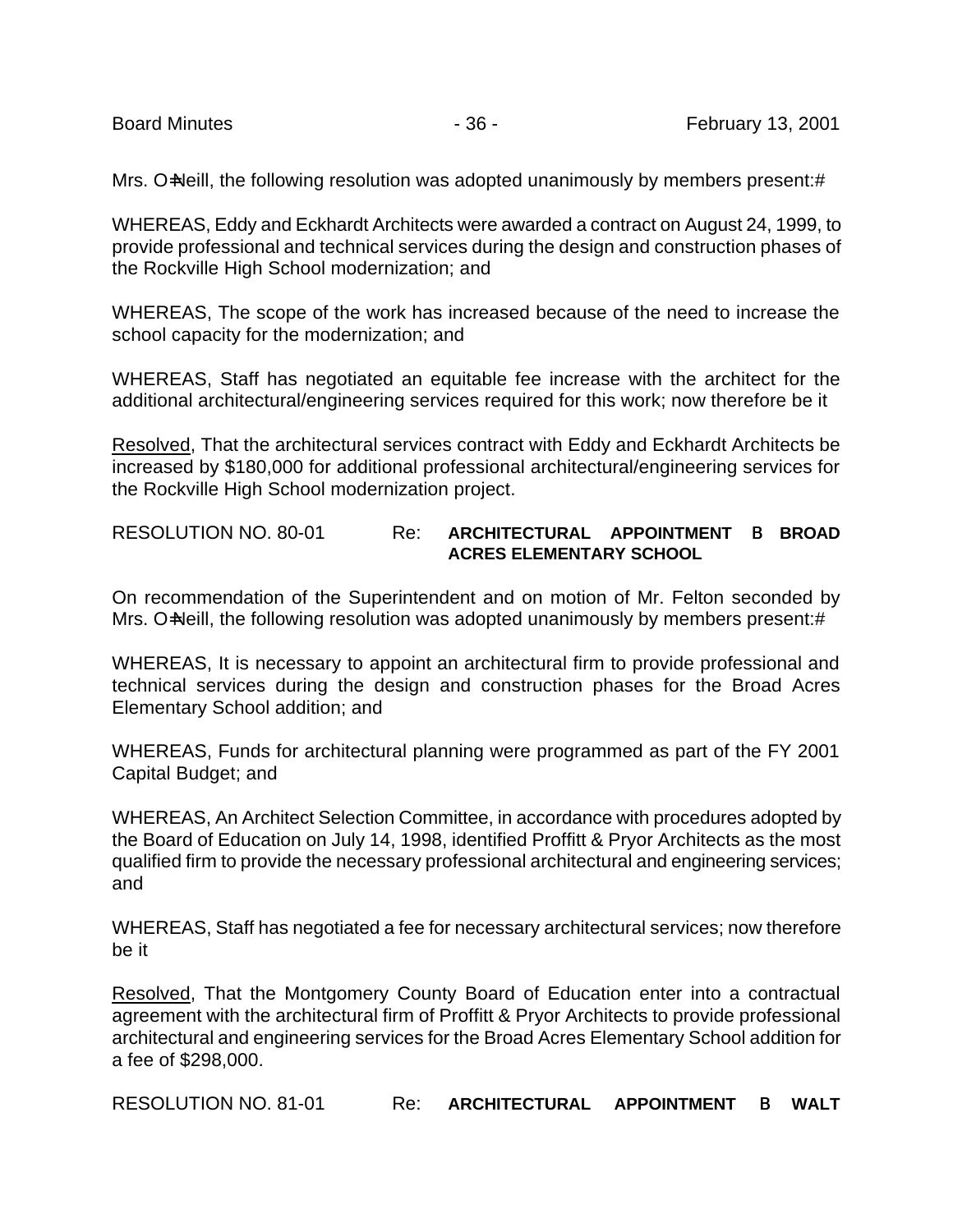### **WHITMAN HIGH SCHOOL**

On recommendation of the Superintendent and on motion of Mr. Felton seconded by Mrs. O=Neill, the following resolution was adopted unanimously by members present:#

WHEREAS, It is necessary to appoint an architectural firm to provide professional and technical services during the design and construction phases for the Walt Whitman High School addition; and

WHEREAS, Funds for architectural planning were programmed as part of the FY 2001 Capital Budget; and

WHEREAS, An Architect Selection Committee, in accordance with procedures adopted by the Board of Education on July 14, 1998, identified Grimm and Parker, P.C., as the most qualified firm to provide the necessary professional architectural and engineering services; and

WHEREAS, Staff has negotiated a fee for necessary architectural services; now therefore be it

Resolved, That the Montgomery County Board of Education enter into a contractual agreement with the architectural firm of Grimm and Parker, P.C., to provide professional architectural and engineering services for the Walt Whitman High School addition for a fee of \$200,000.

### RESOLUTION NO. 82-01 Re: **INDUSTRIAL HYGIENE AND ENGINEERING SUPPORT FEE INCREASE**

On recommendation of the Superintendent and on motion of Mr. Felton seconded by Mrs. O=Neill, the following resolution was adopted unanimously by members present:#

WHEREAS, The firms Building Dynamics, LLC; M.A. Cecil & Associates; and SAIC were awarded contracts on April 11, 2000, to provide industrial hygiene and engineering support feasibility studies for indoor air quality of existing facilities; and

WHEREAS, The scope of work has increased because of the need for testing and analysis services during emergency remediation situations; and

WHEREAS, Staff has negotiated additional fees for the necessary services; now therefore be it

Resolved, That the Board of Education approve additional fees for professional services for industrial hygiene and building engineering evaluations to the following firms for the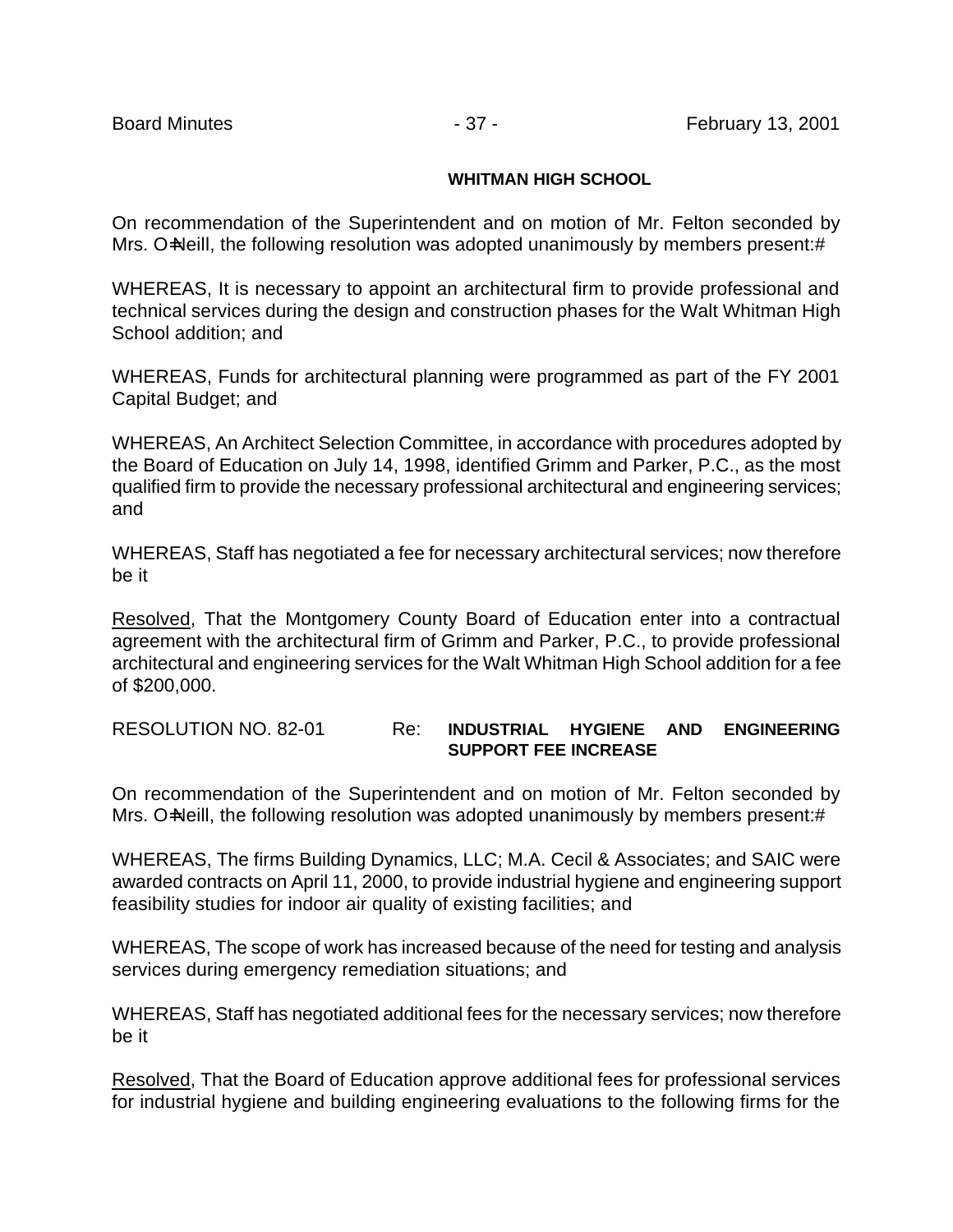listed amounts:

| Firm                          | Amount    |
|-------------------------------|-----------|
| <b>Building Dynamics, LLC</b> | \$100,000 |
| M.A. Cecil & Associates       | 15,000    |
| <b>SAIC</b>                   | 85,000    |

RESOLUTION NO. 83-01 Re: **TENANT IMPROVEMENTS FOR LEASED SPACE AT 451 HUNGERFORD DRIVE**

On recommendation of the Superintendent and on motion of Mr. Felton seconded by Mrs. O=Neill, the following resolution was adopted unanimously by members present:# WHEREAS, The Board of Education is collaborating with the Montgomery County Chamber Workforce Corporation (CWC) to establish the Montgomery County Business Roundtable for Education; and

WHEREAS, The Board of Education authorized an office space lease on November 14, 2000, to house the Montgomery County Business Roundtable for Education and the Montgomery County Public Schools (MCPS) staff in the Department of Family and Community Partnerships to support this initiative to improve academic achievement; and

WHEREAS, MCPS staff has negotiated a fair cost for tenant improvements; and

WHEREAS, The CWC has agreed to contribute \$50,000 toward the tenant improvements and pay a pro rata share of the annual lease cost; and

WHEREAS, Sufficient funds are available in the Real Estate Management Fund to cover the MCPS expense; now therefore be it

Resolved, That the Board of Education authorize payment of \$118,259.48 to HBW Group upon completion of the tenant improvements at 451 Hungerford Drive; and be it further

Resolved, That the Board of Education accept \$50,000 from the Montgomery County Chamber Workforce Corporation as its share of the tenant improvement cost.

RESOLUTION NO. 84-01 Re: **CHANGE ORDERS EXCEEDING \$25,000**

On recommendation of the Superintendent and on motion of Mr. Felton seconded by Mrs. O=Neill, the following resolution was adopted unanimously by members present:#

WHEREAS, The Department of Facilities Management has received the following change order proposals from various contractors that exceed \$25,000; and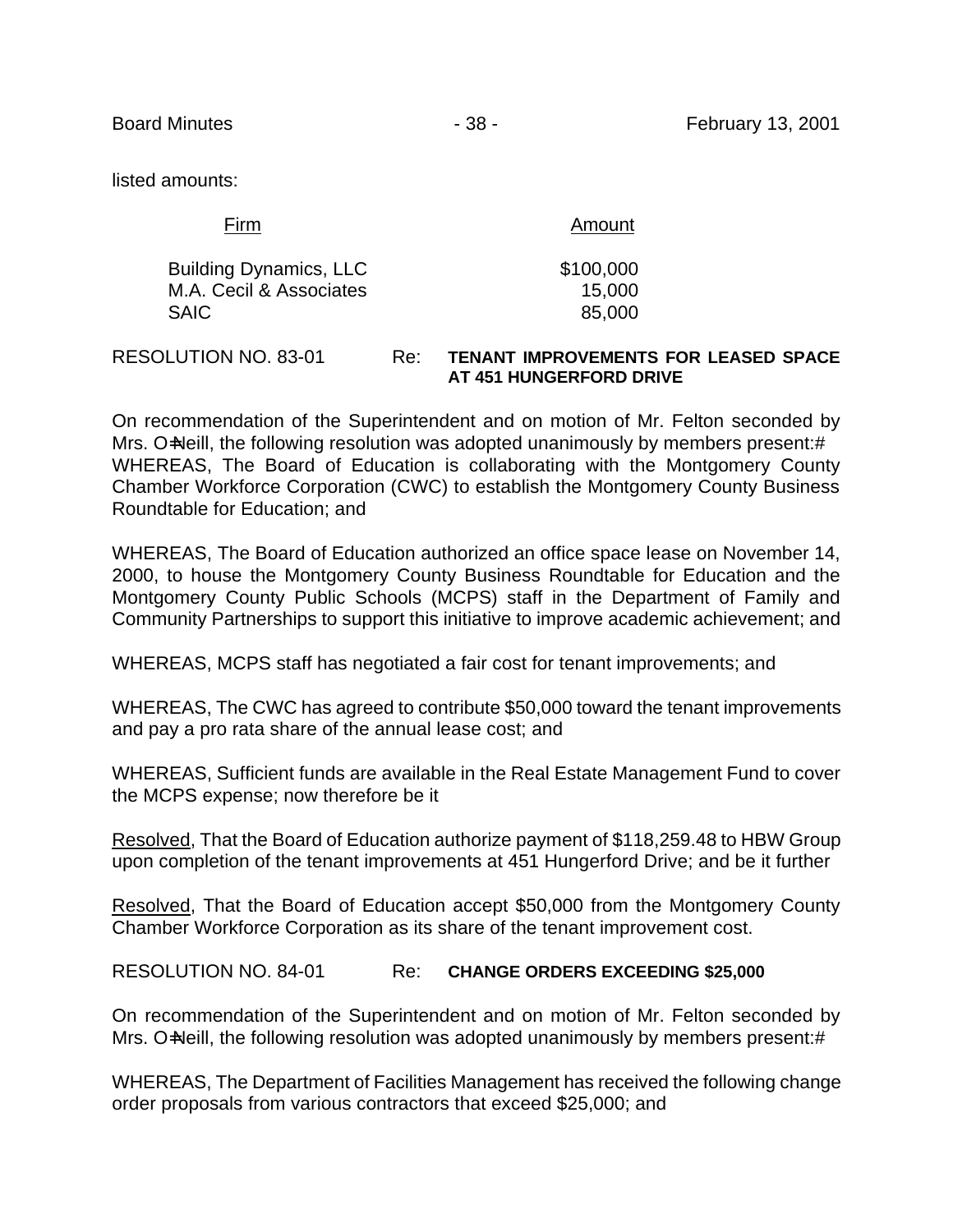WHEREAS, Staff and the project architects have reviewed these change orders and found them to be equitable; now therefore be it

Resolved, That the Board of Education approve the following change orders for the amounts indicated:

### Activity 1

| Project: | James Hubert Blake High School Addition |
|----------|-----------------------------------------|
|          |                                         |

Description: Outstanding claims by the contractor were resolved by formal mediation. This change represents resolution of all claims by both Montgomery County Public Schools and the contractor.

- Contractor: The Gassman Corporation
- Amount: \$37,218

#### Activity 2

|                   | Project:         | <b>Albert Einstein High School</b>                                                                                                    |
|-------------------|------------------|---------------------------------------------------------------------------------------------------------------------------------------|
|                   |                  | Description: Negotiated settlement with The Gassman Corporation for floor<br>patching, tile replacement, and window sill replacement. |
|                   |                  | Contractor: The Gassman Corporation                                                                                                   |
|                   | Amount:          | \$65,000                                                                                                                              |
| <b>Activity 3</b> | $D_{\text{max}}$ | $M_{\rm in\, 2}$ Churchill Lieb Ceheel                                                                                                |

- Project: Winston Churchill High School
- Description: Resurfacing of the concrete flooring on the second floor C area is required for the new vinyl tile. Cost will be back charged to the building concrete contractor.
- Contractor: Teprac
- Amount: \$30,400

### Activity 4

Project: Winston Churchill High School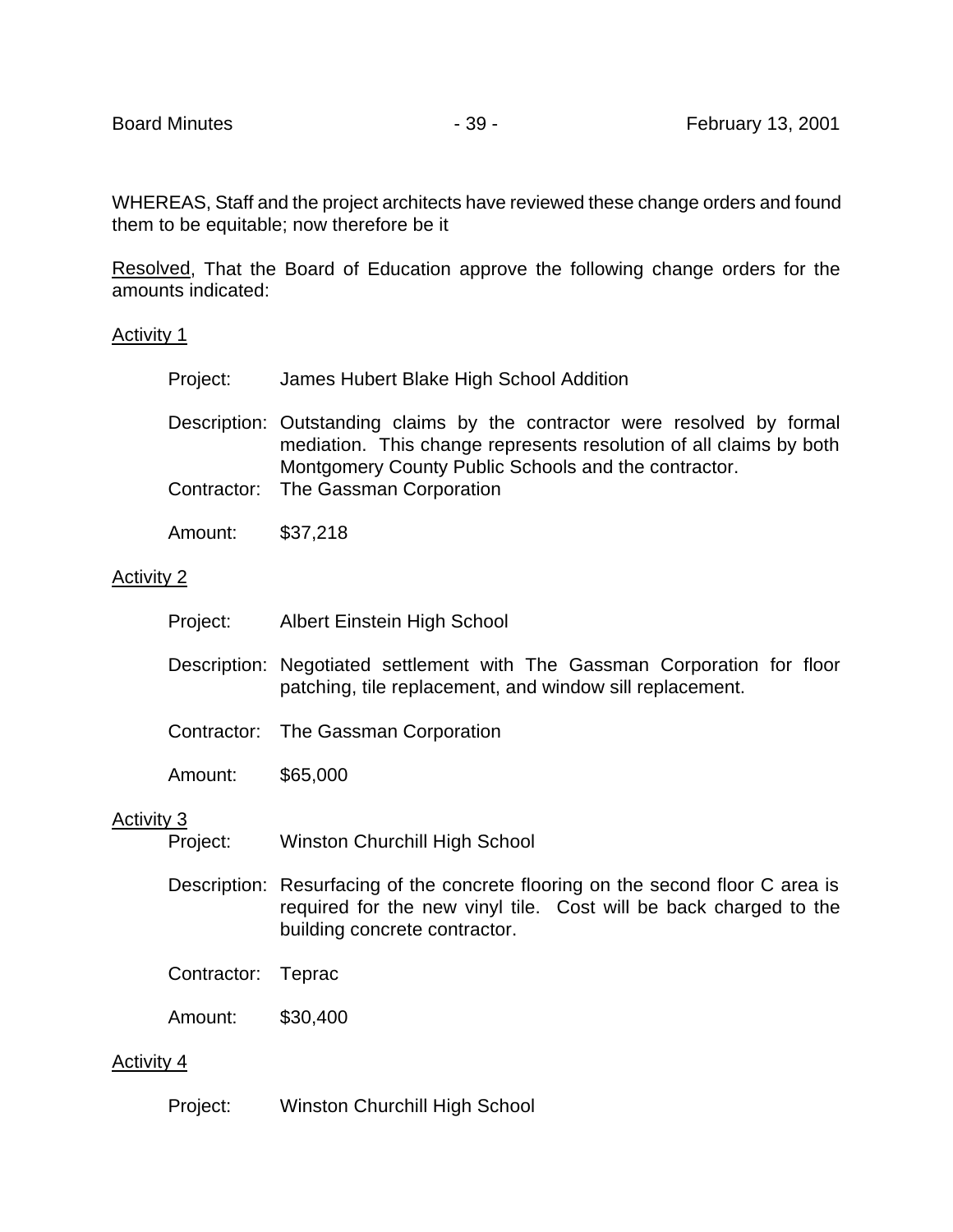- Description: Sediment control revisions required by the Montgomery County Department of Environmental Protection permit review.
- Contractor: Deneau Construction, Inc.
- Amount: \$26,239

#### Activity 5

- Project: Wheaton High School Addition
- Description: Reinsulation of existing roof-mounted duct work. This work is funded by the State Aging School Program and is being done in conjunction with the addition.
- Contractor: Hess Construction Company, Inc.
- Amount: \$86,335

#### Activity 6

- Project: Col. Zadok Magruder High School Addition
- Description: Additional grandstand ramps for increased accessibility for the disabled.
- Contractor: Porter Construction Management, Inc.
- Amount: \$28,342

### Activity 7

- Project: Northwest Elementary School #6/Longview Special Education Center
- Description: Provide a steel canopy in lieu of translucent panels. This change will result in a net savings by reducing the cost of the window contract.
- Contractor: Powell Steel Corporation
- Amount: \$34,947

#### Activity 8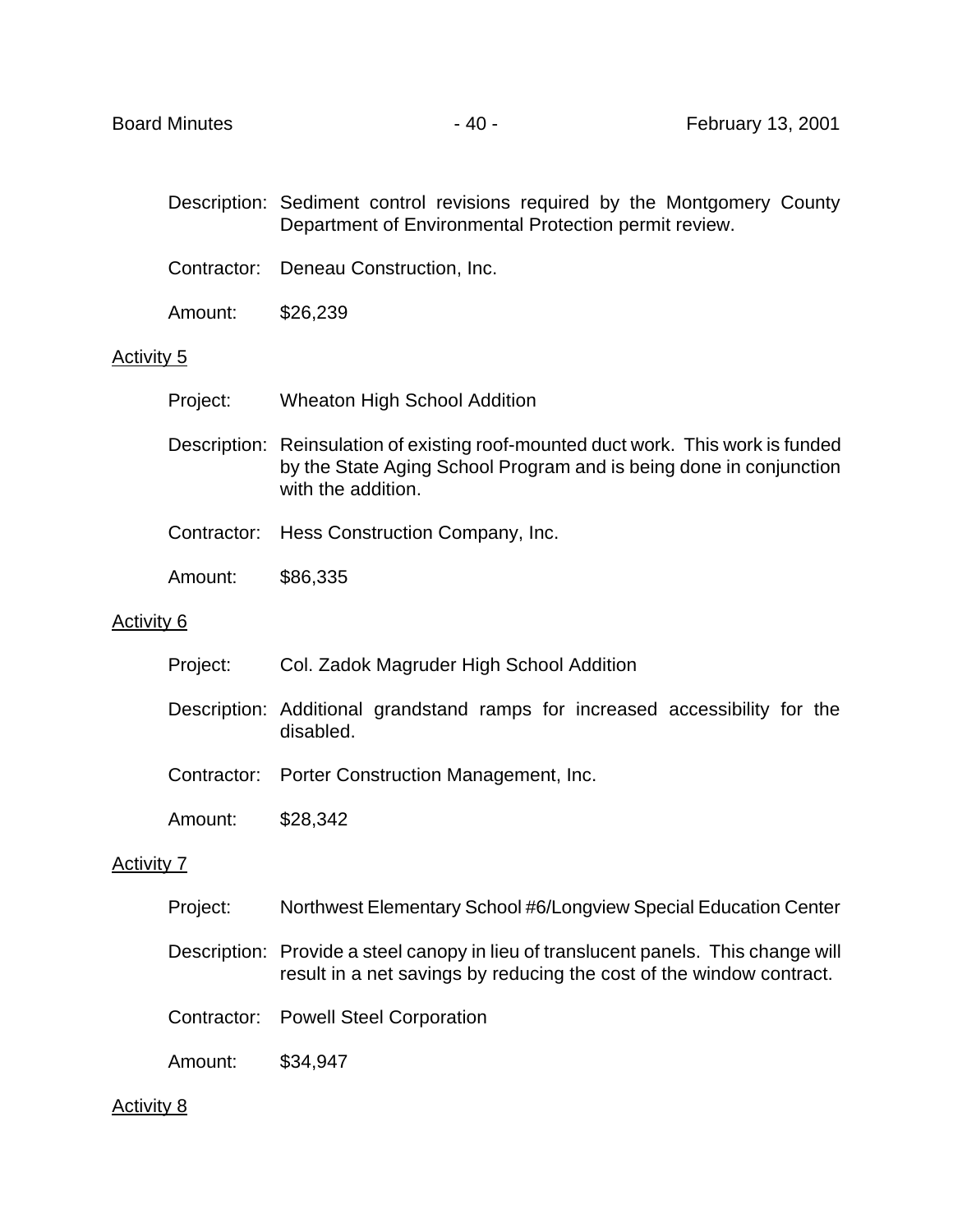|            | Project: | Bethesda-Chevy Chase High School                                                                                                               |
|------------|----------|------------------------------------------------------------------------------------------------------------------------------------------------|
|            |          | Description: Masonry work to complete the balance of the restoration contractor's<br>scope of work and to augment the base contract workforce. |
|            |          | Contractor: Parkinson Construction Company, Inc.                                                                                               |
|            | Amount:  | \$305,447                                                                                                                                      |
| Activity 9 |          |                                                                                                                                                |
|            | Project: | Thomas S. Wootton High School                                                                                                                  |
|            |          |                                                                                                                                                |

- Description: Asphalt paving for expansion of the upper parking lot.
- Contractor: Hill & Jack Construction Corporation
- Amount: \$29,500

### Activity 10

|                    | Project:    | Thomas S. Wootton High School                                                                     |
|--------------------|-------------|---------------------------------------------------------------------------------------------------|
|                    |             | Description: Sitework/keystone wall required to provide a level area where steep<br>slopes exist. |
|                    | Contractor: | Ross Contracting, Inc.                                                                            |
|                    | Amount:     | \$65,000                                                                                          |
| <b>Activity 11</b> |             |                                                                                                   |
|                    | Project:    | Thomas S. Wootton High School                                                                     |
|                    |             | Description: Rerouting of gas piping, primary duct work, domestic water lines, and                |

- hydronic piping due to conflicts with the structure and existing systems.
- Contractor: Shapiro & Duncan, Inc.
- Amount: \$118,171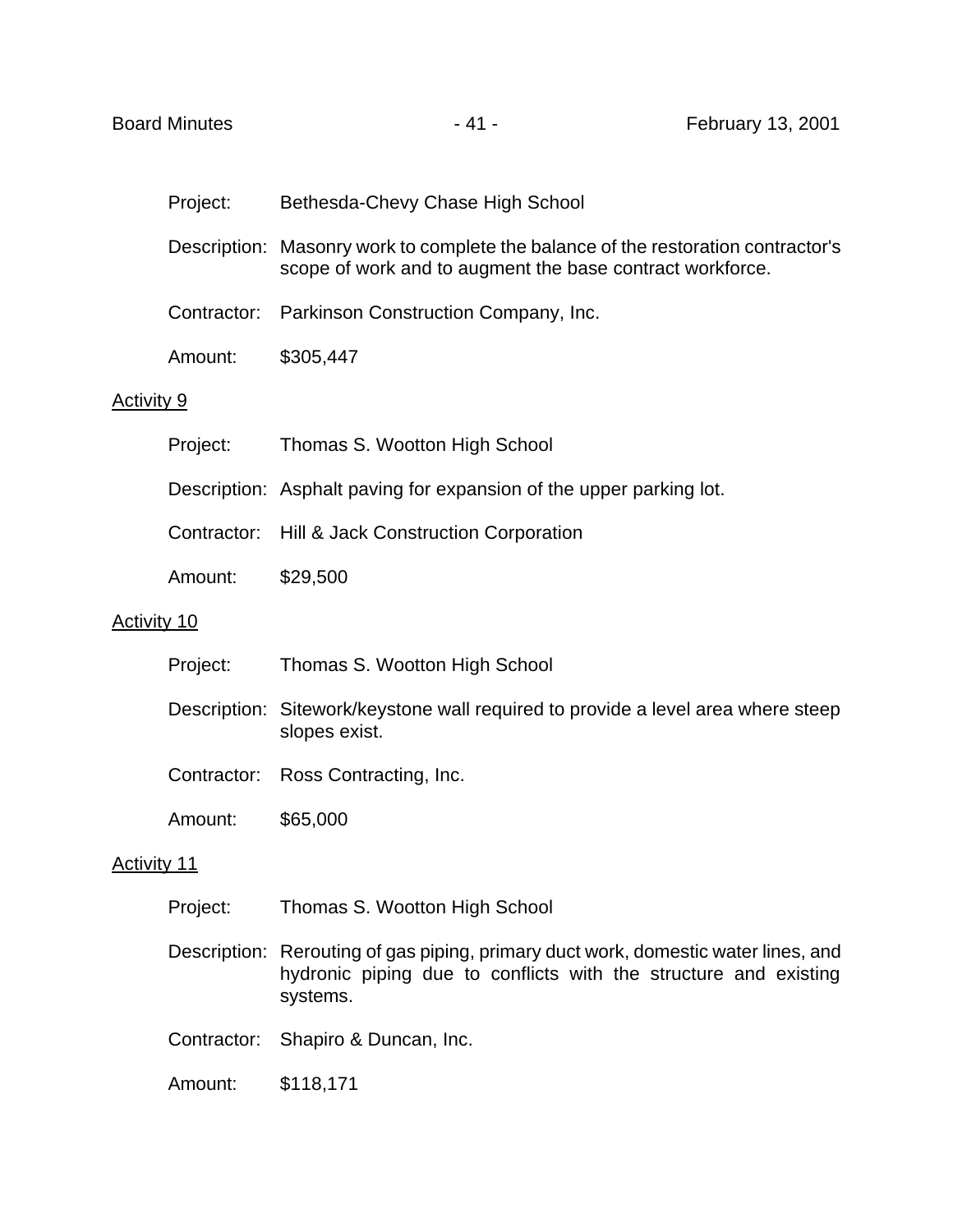### Activity 12

Project: Thomas S. Wootton High School

Description: Over time for acceleration required to open sections of the school on time.

Contractor: Shapiro & Duncan, Inc.

Amount: \$129,803

RESOLUTION NO. 85-01 Re: **RECOMMENDED FY 2001 SUPPLEMENTAL APPROPRIATION FOR COMMUNITY PARTNERSHIP GRANTS**

On recommendation of the Superintendent and on motion of Mr. Burnett seconded by Mr. Felton, the following resolution was adopted unanimously by members present:# WHEREAS, The Montgomery County Council appropriated \$250,000 in the FY 2001 Operating Budget for Community Partnership grants for local community initiatives to promote student achievement; and

WHEREAS, The County Council requested that Montgomery County Public Schools work with other county agencies to develop criteria for the award of these funds and to make recommendations for the selection of grantees; and

WHEREAS, Montgomery County Public Schools= staff developed, in consultation with other county agencies, the criteria based on the need to raise the bar and close the gap, especially with reference to literacy programs; and

WHEREAS, A Request for Proposals to select grantees was issued and publicly advertised; and

WHEREAS, Fifty-five grant applications were received and reviewed in accordance with the approved procedures; and

WHEREAS, On February 6, 2001, the County Council approved an appropriation to Montgomery County Public Schools from the General Fund for the Community Partnership grants; now therefore be it

Resolved, That the superintendent of schools be authorized to receive and expend an FY 2001 supplemental appropriation of \$250,000 for Community Partnership grants in accordance with the attached recommendation, in the following categories: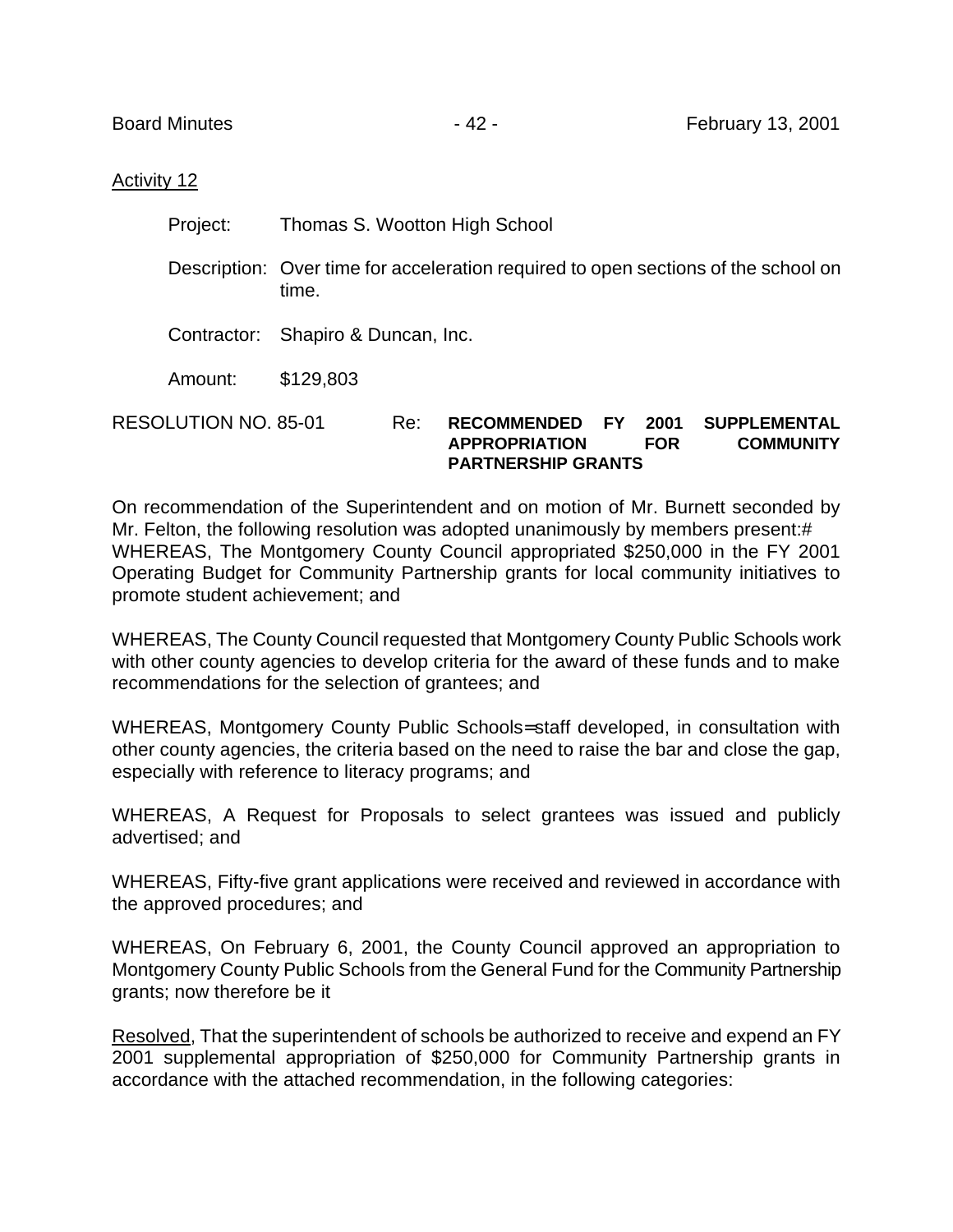| Category                                                            | Amount                       |
|---------------------------------------------------------------------|------------------------------|
| 1 Administration<br>5 Other Instructional Costs<br>12 Fixed Charges | \$24,075<br>224,000<br>1,925 |
| Total                                                               | \$250,000                    |

and be it further

Resolved, That a copy of this resolution be sent to the county executive and County Council.

| RESOLUTION NO. 86-01 | Re. | <b>RECOMMENDED FY</b>                       |  | <b>2001 SUPPLEMENTAL</b> |
|----------------------|-----|---------------------------------------------|--|--------------------------|
|                      |     | APPROPRIATION FOR JUDITH P. HOYER EARLY     |  |                          |
|                      |     | <b>CHILD CARE AND EDUCATION ENHANCEMENT</b> |  |                          |

On recommendation of the Superintendent and on motion of Mr. Felton seconded by Mrs. O=Neill, the following resolution was adopted unanimously by members present:# Resolved, That the superintendent of schools be authorized to receive and expend, subject to County Council approval, an FY 2001 supplemental appropriation of \$220,000 from the Maryland State Department of Education to support and enhance the services offered to young children and their families at the Judy Center in the following categories:

| Category                                                                                                                                                                  | Position* | Amount                                                     |
|---------------------------------------------------------------------------------------------------------------------------------------------------------------------------|-----------|------------------------------------------------------------|
| 1 Administration<br>3 Instructional Salaries<br>4 Textbooks and Instructional Supplies<br>5 Other Instructional Costs<br>12 Fixed Charges<br><b>14 Community Services</b> | 3.0       | \$30,000<br>49,681<br>11,998<br>56,586<br>53,560<br>18,175 |
| Total                                                                                                                                                                     |           |                                                            |

\*1.0 Instructional Specialist (B-D) 1.0 Teacher B Case Manager (A-D) 0.5 Teacher (A-D) 0.5 Instructional Assistant (10)

and be it further

Resolved, That a copy of this resolution be sent to the county executive and County Council; and be it further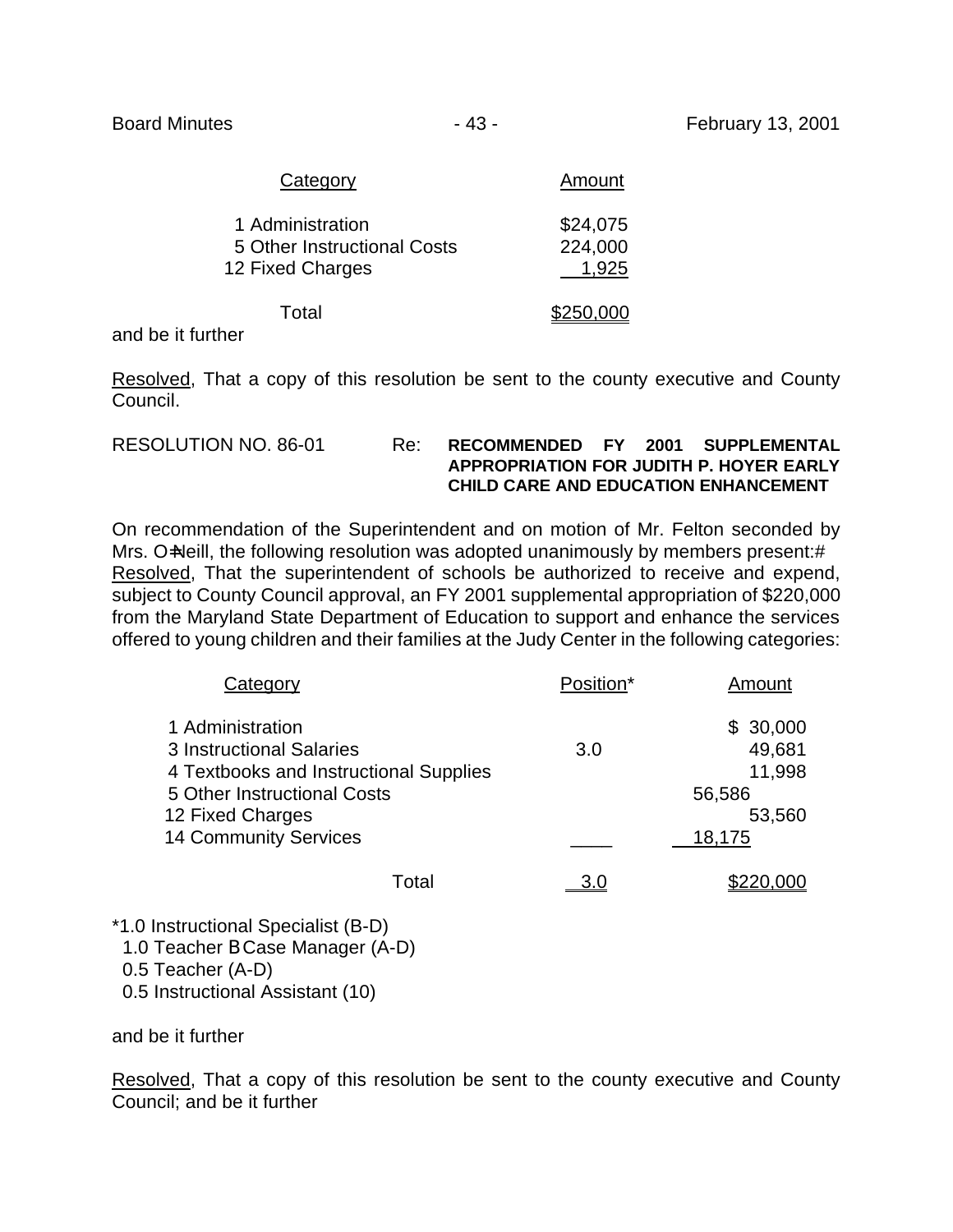Resolved, That the county executive be requested to recommend approval to the County Council.

RESOLUTION NO. 87-01 Re: **RECOMMENDED FY 2001 SUPPLEMENTAL APPROPRIATION FOR EVEN START FAMILY LITERACY PROGRAM**

On recommendation of the Superintendent and on motion of Mr. Felton seconded by Mrs. O=Neill, the following resolution was adopted unanimously by members present:#

Resolved, That the superintendent of schools be authorized to receive and expend, subject to County Council approval, an FY 2001 supplemental appropriation of \$109,705 from the Maryland State Department of Education for the Even Start Family Literacy Program in the following categories:

| Category                                  | Positions* | Amount    |
|-------------------------------------------|------------|-----------|
| 14 Community Services<br>12 Fixed Charges | 1.25       | \$101,211 |
| Total                                     | 1.25       | \$109.705 |

\*0.25 Project Coordinator

1.0 Instructional Assistant

and be it further

Resolved, That a copy of this resolution be sent to the county executive and County Council; and be it further

Resolved, That the county executive be requested to recommend approval to the County Council.

| RESOLUTION NO. 88-01 | Re: | <b>RECOMMENDED CATEGORICAL TRANSFER FOR</b> |  |  |                                  |  |  |
|----------------------|-----|---------------------------------------------|--|--|----------------------------------|--|--|
|                      |     |                                             |  |  | THE FY 2001 PROVISION FOR FUTURE |  |  |
|                      |     |                                             |  |  | <b>SUPPORTED PROJECTS</b>        |  |  |

On recommendation of the Superintendent and on motion of Mr. Felton seconded by Mrs. O=Neill, the following resolution was adopted unanimously by members present:#

WHEREAS, The FY 2001 Operating Budget adopted by the Board of Education on June 13, 2000, included \$10,414,404 for the Provision for Future Supported Projects; and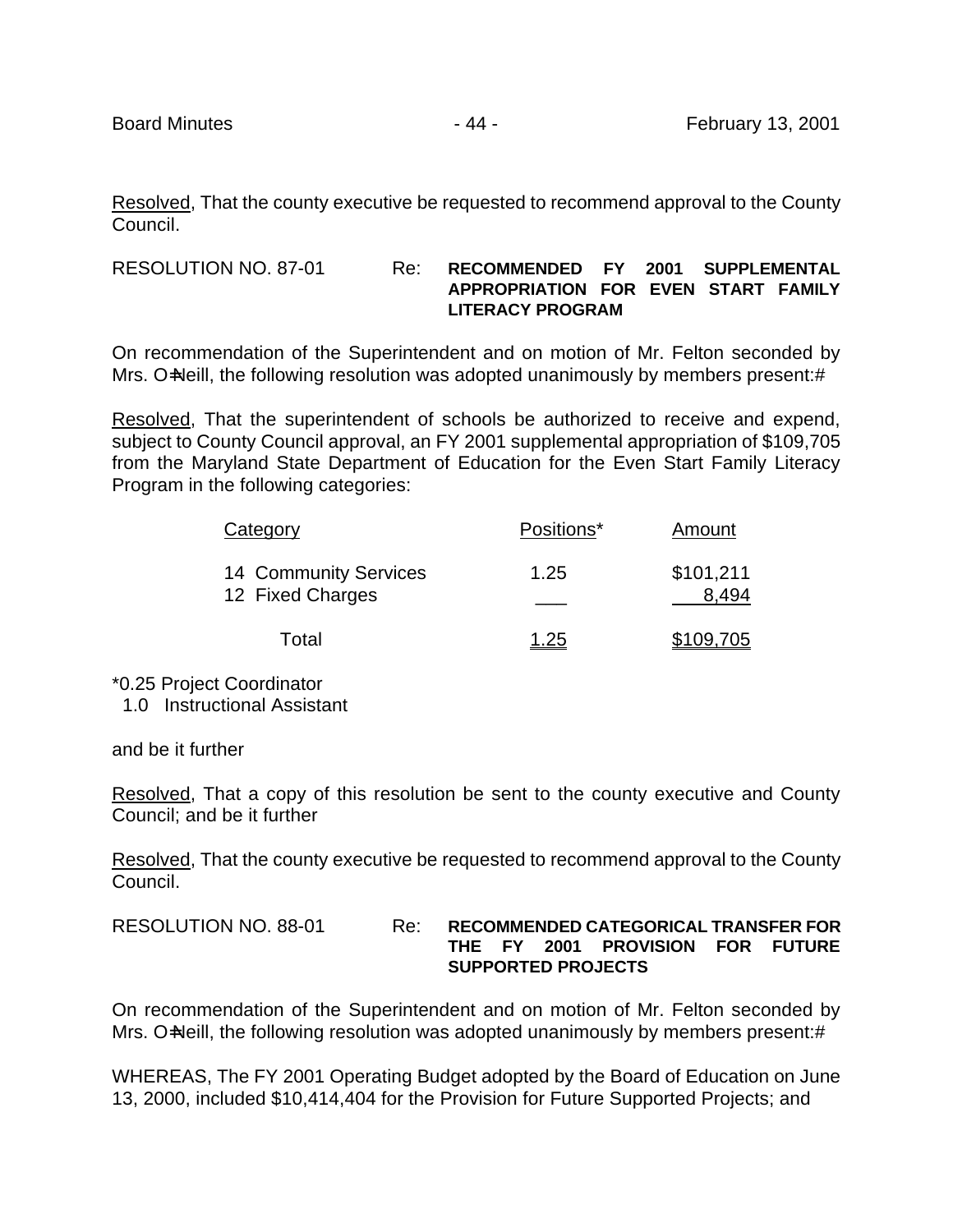WHEREAS, The Board of Education will receive additional projects that are eligible for funding through the Provision for Future Supported Projects during FY 2001; and

WHEREAS, Actual revenue and expenditure requirements of grant projects require that categorical transfers be made in the Provision for Future Supported Projects; now therefore be it

Resolved, That the superintendent of schools be authorized to effect categorical transfers totaling \$850,000 within the FY 2001 Provision for Future Supported Projects, in accordance with the County Council provision for transfers, as follows:

| Category                               | From          | To        |
|----------------------------------------|---------------|-----------|
| 1 Administration                       | 150,000<br>S. |           |
| 2 Mid-Level Administration             | 500,000       |           |
| 3 Instructional Salaries               |               | \$600,000 |
| 4 Textbooks and Instructional Supplies |               | 150,000   |
| 6 Special Education                    |               | 100,000   |
| 12 Fixed Charges                       | 200,000       |           |
| Total                                  |               |           |

and be it further

Resolved, That a copy of this resolution be transmitted to the county executive and County Council; and be it further

Resolved, That the county executive be requested to recommend approval of this resolution to the County Council.

### RESOLUTION NO. 89-01 Re: **UTILIZATION OF FY 2001 FUTURE SUPPORTED FUNDS**

On recommendation of the Superintendent and on motion of Mr. Felton seconded by Mrs. O=Neill, the following resolution was adopted unanimously by members present:#

WHEREAS, Each of the grants qualifies for a transfer of appropriation from the Provision for Future Supported Projects pursuant to the provisions of County Council Resolution No. 14-525, approved May 25, 2000; and

WHEREAS, None of the programs require any present or future county funds; and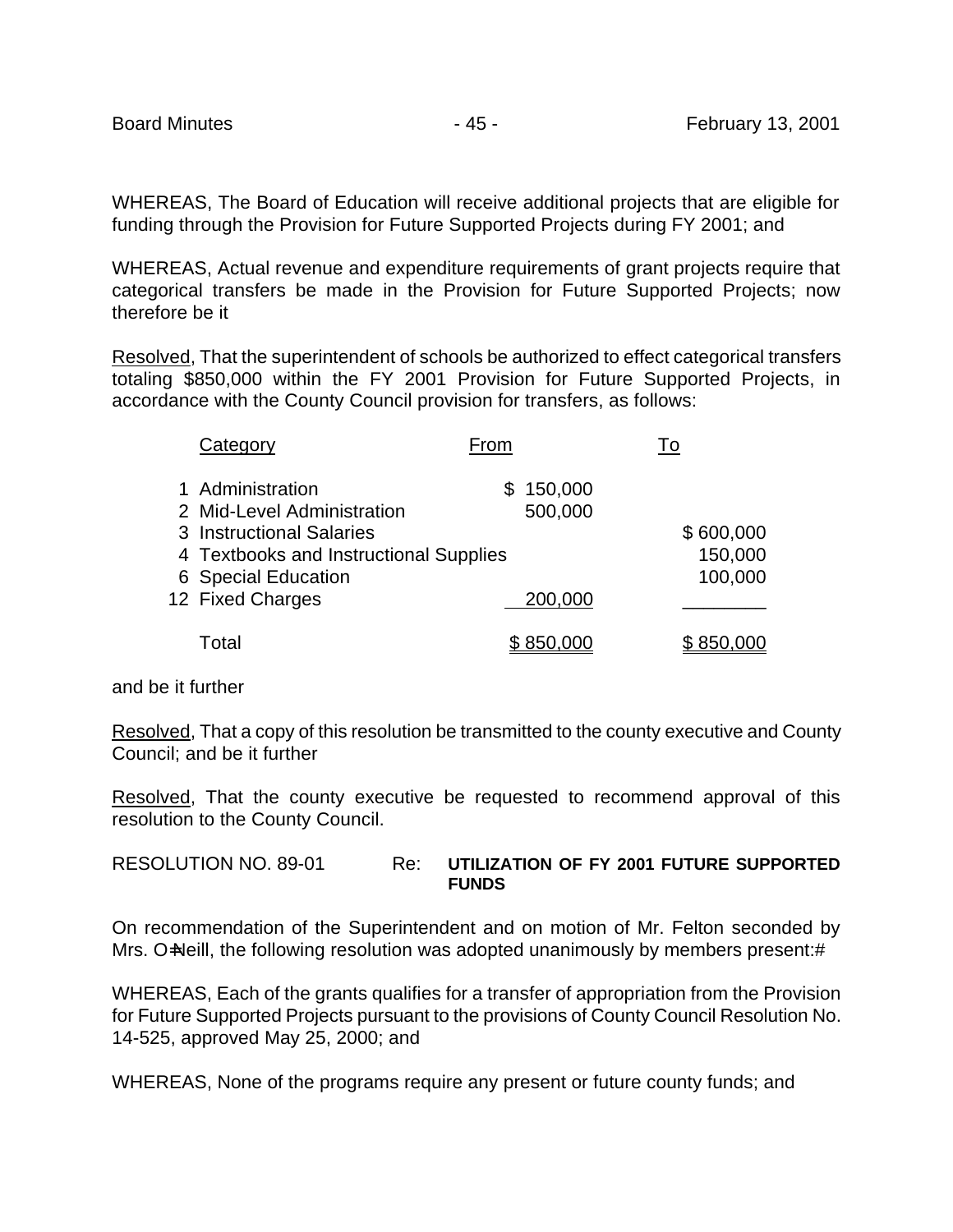WHEREAS, Sufficient appropriation is available within the FY 2001 Provision for Future Supported Projects to permit the transfers within state categories; now therefore be it

Resolved, That the superintendent of schools be authorized to receive and expend within the FY 2001 Provision for Future Supported Projects awards as specified below:

| Project                                           | Amount      |
|---------------------------------------------------|-------------|
| <b>Fine Arts Initiative Project</b>               | \$216,080   |
| Individuals with Disabilities Education Program   | 296,422     |
| Infant and Toddlers Program                       | 24,944      |
| Maryland Equipment Incentive Fund                 | 27,089      |
| <b>Medical Assistance Program</b>                 | 311,135     |
| <b>Refugee Family Literacy Project</b>            | 63,343      |
| <b>Regional Professional Development Project</b>  | 145,826     |
| <b>Sharing Preschool Perspective Project</b>      | 15,000      |
| Schools for Success/Goals 2000 (Project for a     |             |
| <b>Mathematics Teacher Certification) Project</b> | 65,000      |
| <b>Technology in Maryland Schools Project</b>     | 378,444     |
| Total                                             | \$1,543,283 |

and be it further

Resolved, That a copy of this resolution be sent to the county executive and County Council.

RESOLUTION NO. 90-01 Re: **FY 2001 SECOND QUARTER OBJECT AND CATEGORICAL TRANSFER REPORT**

On recommendation of the Superintendent and on motion of Mr. Felton seconded by Mrs. O=Neill, the following resolution was adopted unanimously by members present:#

Resolved, That the superintendent of schools be authorized to effect an FY 2001 object transfer of \$211,034 within the following objects:

Eisenhower Professional Development

| Object                | From   | To |          |
|-----------------------|--------|----|----------|
| 2 Contracted Services |        |    | \$55,655 |
| 4 Other Charges       | 55,655 |    |          |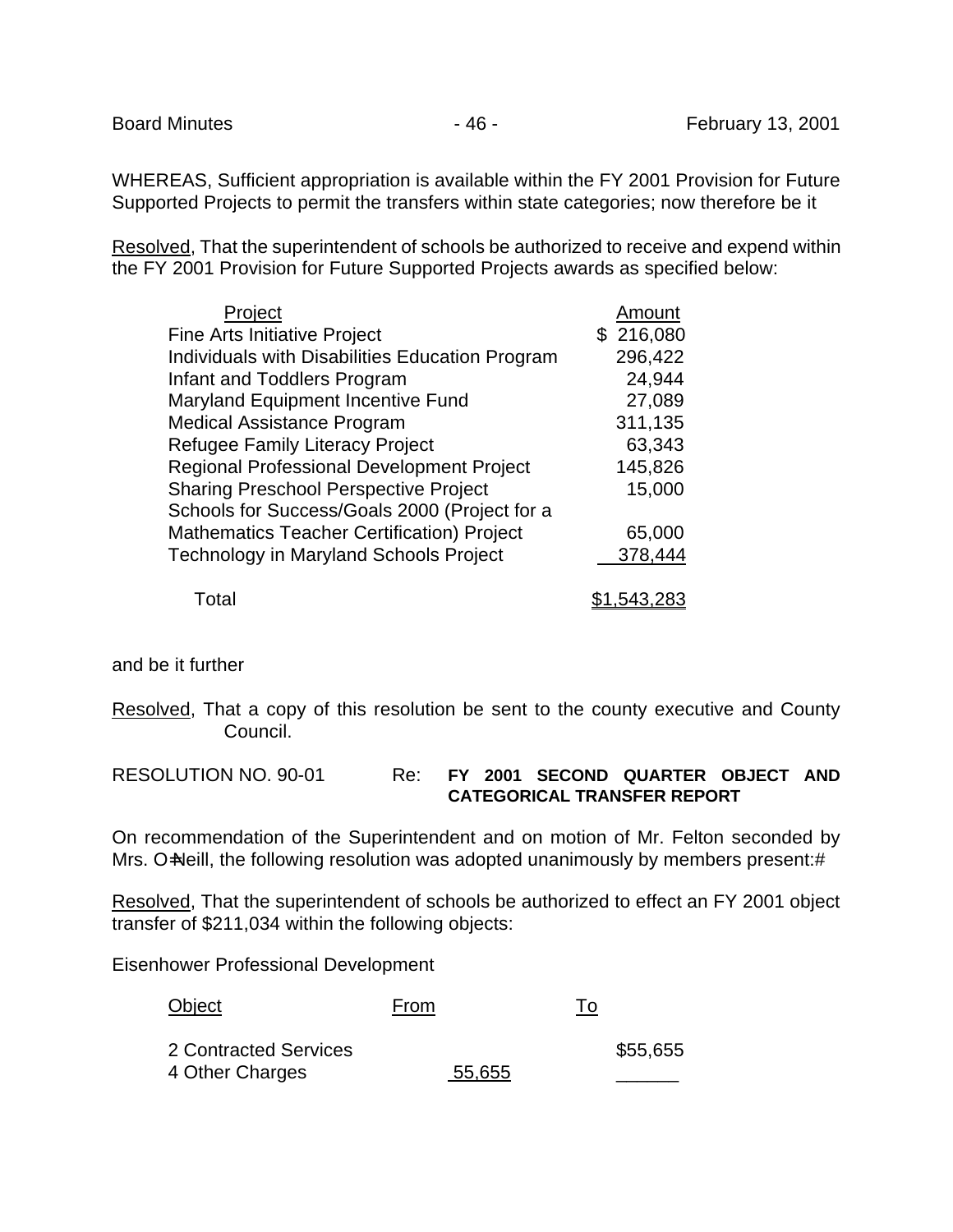| <b>Board Minutes</b>                                                  | $-47-$             | February 13, 2001  |  |
|-----------------------------------------------------------------------|--------------------|--------------------|--|
| Total                                                                 | \$55,655           | \$55,655           |  |
| <b>Emergency Immigrant Education</b>                                  |                    |                    |  |
| Object                                                                | <b>From</b>        | <u>To</u>          |  |
| 1 Salaries<br>2 Contracted Services<br>4 Other Charges<br>5 Equipment | \$60,000<br>20,000 | \$67,760<br>12,240 |  |
| Total                                                                 | \$80,000           | \$80,000           |  |
| <b>Northeast Consortium</b>                                           |                    |                    |  |
| Object                                                                | <b>From</b>        | <u>To</u>          |  |
| 3 Supplies and Materials<br>5 Equipment                               | 58,524             | \$58,524           |  |
| Total                                                                 | \$58,524           | \$58,524           |  |
| <b>Troops to Teachers</b>                                             |                    |                    |  |
| Object                                                                | <b>From</b>        | <u>To</u>          |  |
| 1 Salaries<br>3 Supplies and Materials<br>4 Other Charges             | \$16,855           | \$15,606<br>1,249  |  |
| Total                                                                 | \$16,855           | <u>\$16,855</u>    |  |

### and be it further

Resolved, That the superintendent of schools be authorized, subject to County Council approval, to effect an FY 2001 categorical transfer of \$216,387 within the following categories:

Eisenhower Professional Development

| <b>Category</b>            | From     | <u>To</u> |
|----------------------------|----------|-----------|
| 2 Mid-Level Administration | \$55,655 |           |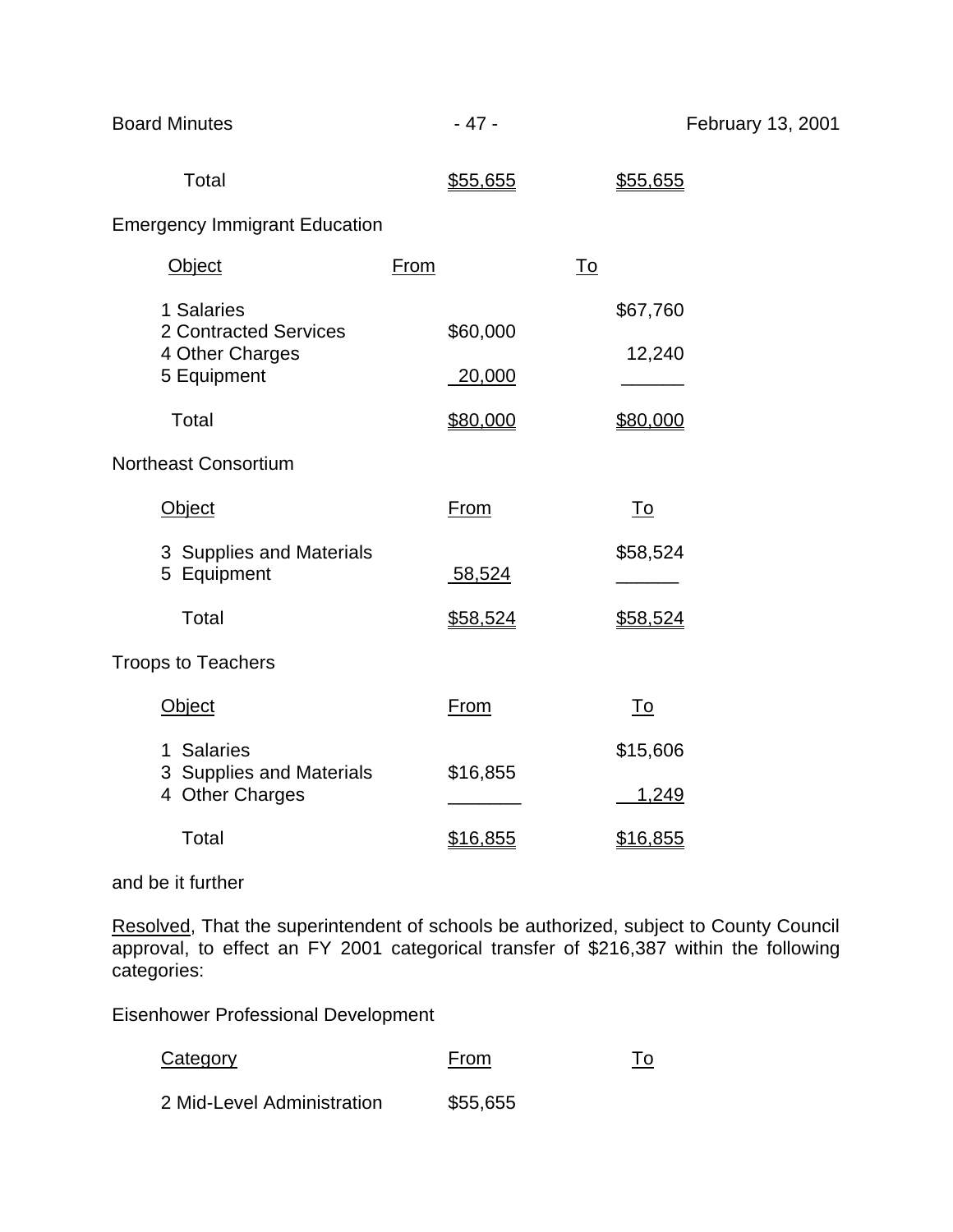| <b>Board Minutes</b>                                                            | $-48-$          | February 13, 2001 |
|---------------------------------------------------------------------------------|-----------------|-------------------|
| 5 Other Instructional Costs                                                     |                 | 55,655            |
| Total                                                                           | \$55,655        | <u>\$55,655</u>   |
| <b>Emergency Immigrant Education</b>                                            |                 |                   |
| <b>Category</b>                                                                 | From            | <u>To</u>         |
| <b>3 Instructional Salaries</b><br>5 Other Instructional Costs                  | \$85,053        | \$67,760          |
| 12 Fixed Charges                                                                |                 | <u>17,293</u>     |
| Total                                                                           | \$85,053        | <u>\$85,053</u>   |
| <b>Northeast Consortium</b>                                                     |                 |                   |
| <b>Category</b>                                                                 | <u>From</u>     | <u>To</u>         |
| 4 Textbooks and Instructional<br><b>Supplies</b><br>5 Other Instructional Costs | 58,824          | \$58,824          |
|                                                                                 |                 |                   |
| Total<br><b>Troops to Teachers</b>                                              | <u>\$58,824</u> | <u>\$58,824</u>   |
| <b>Category</b>                                                                 | <b>From</b>     | <u>To</u>         |
| 3 Instructional Salaries<br>4 Textbooks and Instructional                       |                 | \$15,606          |
| <b>Supplies</b><br>12 Fixed Charges                                             | \$16,855        | 1,249             |
| Total                                                                           | \$16,855        | <u>\$16,855</u>   |
|                                                                                 |                 |                   |

and be it further

Resolved, That a copy of this resolution be sent to the county executive and County Council.

### RESOLUTION NO. 91-01 Re: **FY 2002 OPERATING BUDGET AMENDMENT** B **AGREEMENT BETWEEN BOARD OF EDUCATION AND THE MONTGOMERY COUNTY EDUCATION ASSOCIATION**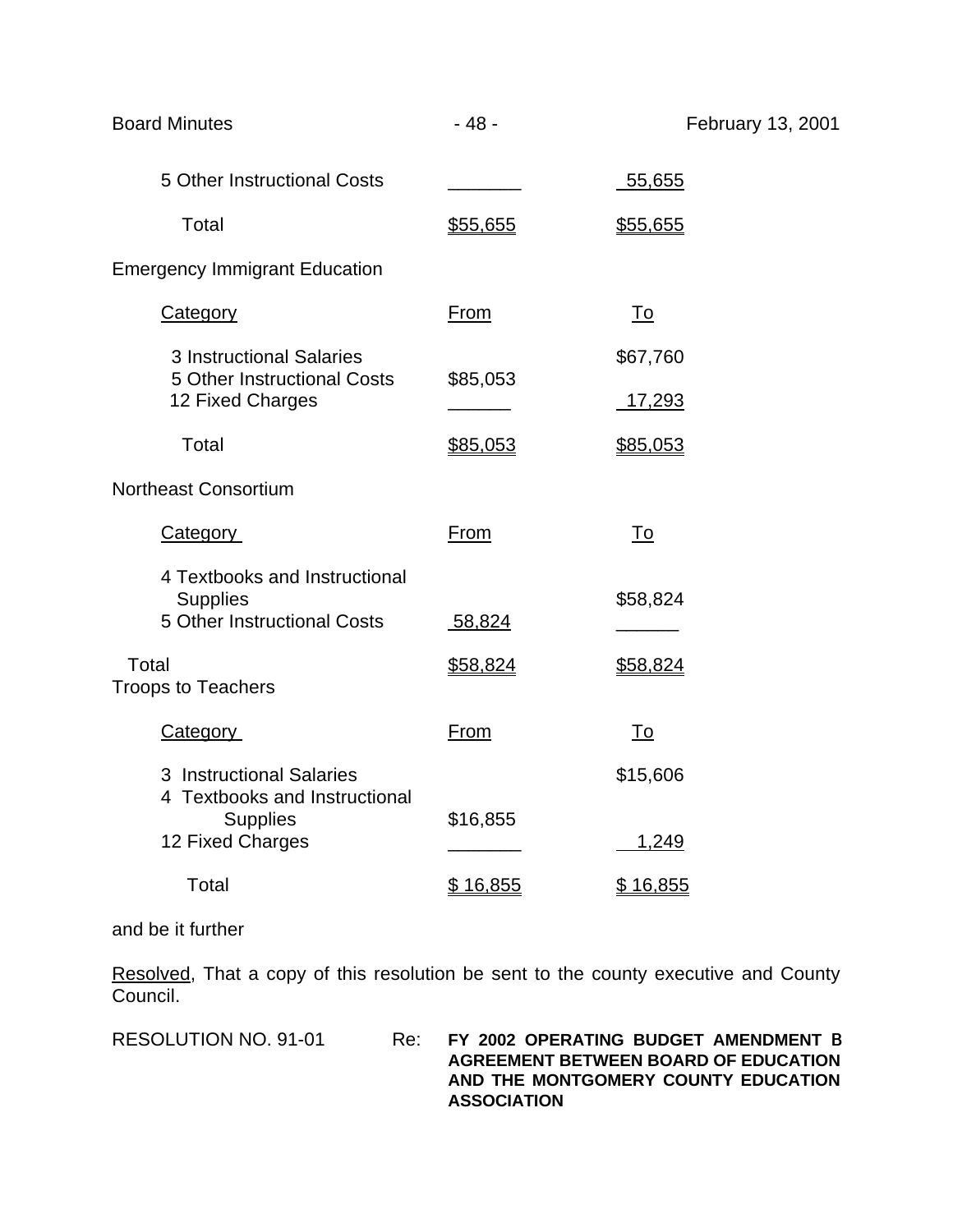On recommendation of the Superintendent and on motion of Mr. Felton seconded by Mrs. O=Neill, the following resolution was adopted unanimously by members present:#

WHEREAS, Section 6-408 of the Education Article, *Annotated Code of Maryland*, permits the Board of Education to enter into negotiations with designated employee organizations concerning Asalaries, wages, hours and other working conditions@, and

WHEREAS, The Montgomery County Education Association was properly designated as the employee organization to be the exclusive representative for these negotiations; and

WHEREAS, Negotiations have occurred in good faith, as directed by law; and

WHEREAS, The parties have reached a tentative agreement, and the agreement, having been approved by the MCEA Board of Directors, is now pending ratification; and

WHEREAS, On February 1, 2001, the Board of Education adopted a Fiscal Year Operating Budget of \$1,296,189,846; and

WHEREAS, In order to ensure funding by the County Council to conclude this agreement, the Board must take budgetary action at this time to secure funding for this tentative agreement; and

WHEREAS, The Board of Education-s tentative agreement with MCEA includes a salary schedule increase of 4.0 percent, plus 1.0 percent from the Governor-s Teacher Salary Challenge Program. In addition, supplements and stipends have been increased, as well as compensation for substitute teachers. This contract includes a new provision for home and hospital teachers and elementary team leaders, the cost of which is included. The salary cap for summer school and evening high school teachers is raised in this agreement. There are some modifications to the Employee Benefit Program, including some savings resulting from modifications to the prescription drug plan; and

WHEREAS, It is expected that the Every Child Achieving Program under the Maryland Academic Intervention Program and Support Program will continue in FY 2002, as authorized by the General Assembly at a total of \$1,247,636 for Montgomery County; now therefore be it

Resolved, The Board of Education amend its Fiscal Year 2002 Operating Budget Request by adding \$1,247,636 for the Every Child Achieving Program under the Maryland Academic Intervention Program and Support Program; and be it further

Resolved, The Board of Education amend its Fiscal Year 2002 Operating Budget Request by adding \$36,399,183 to reflect the cost of changes tentatively agreed to with MCEA; and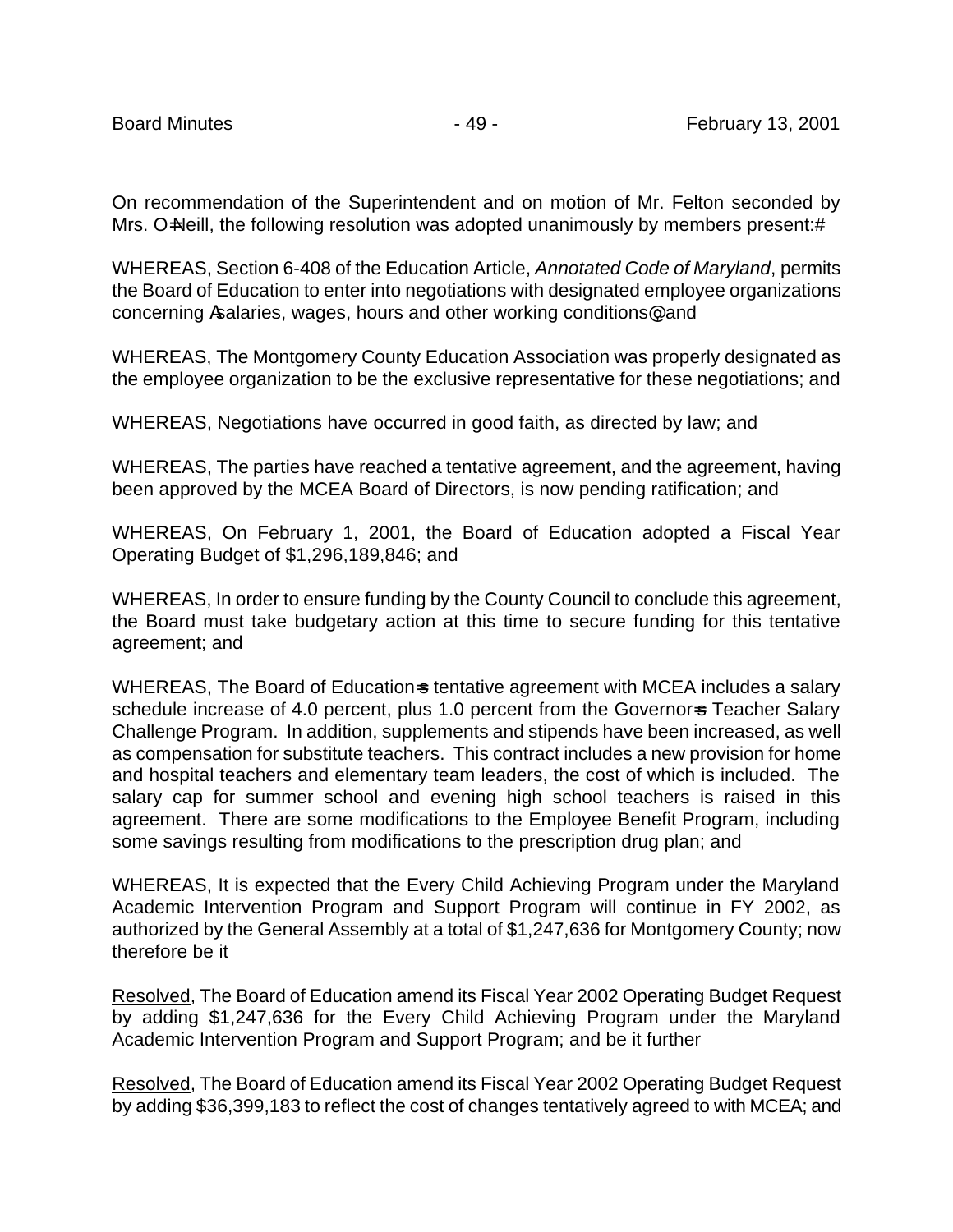### be it further

Resolved, That the Board of Education amend its Fiscal Year 2002 Operating Budget Request by \$37,646,819, from \$1,296,189,846 to \$1,333,836,665, to reflect the cost of changes tentatively agreed to with MCEA, and to reflect the cost of the Every Child Achieving Program, as follows:

| Adopted<br>February 1, 2001 | Amendments   | <b>Budget</b>   |
|-----------------------------|--------------|-----------------|
|                             |              |                 |
|                             |              | Request         |
|                             | 25,694       | \$32,374,889    |
| 87,797,959                  | 172,091      | 87,970,050      |
| 568,490,667                 | 28,388,097   | 596,878,764     |
| 25,706,734                  |              | 25,706,734      |
| 15,454,907                  | 1,145,828    | 16,600,735      |
| 149,753,314                 | 4,519,112    | 154,272,426     |
| 5,804,242                   | 216,800      | 6,021,042       |
| 41,074                      |              | 41,074          |
| 56,765,484                  |              | 56,765,484      |
| 73,643,559                  |              | 73,643,559      |
| 25,611,772                  |              | 25,611,772      |
| 213,245,012                 | 3,161,786    | 216,406,798     |
| 50,000                      |              | 50,000          |
| 1,049,998                   | 4,320        | 1,054,318       |
| 4,105,333                   | 6,043        | 4,111,376       |
| 1,433,531                   |              | 1,433,531       |
| 31,704,177                  |              | 31,704,177      |
| 1,911,793                   |              | 1,911,793       |
| 1,271,095                   | 7,048        | 1,278,143       |
| \$1,296,189,846             | \$37,646,819 | \$1,333,836,665 |
|                             | \$32,349,195 |                 |

RESOLUTION NO. 92-01 Re: **HUMAN RESOURCES MONTHLY REPORT**

On recommendation of the Superintendent and on motion of Mrs. O=Neill seconded by Mr. Burnett, the following resolution was adopted with Mr. Burnett, Ms. Cox, Mr. Felton, Mrs. King, Mr. Lloyd, and Mrs. O=Neill voting in the affirmative; Mr. Lange abstaining:

Resolved, That the Board of Education approve the Human Resources Monthly Report dated February 13, 2001.

RESOLUTION NO. 93-01 Re: **DEATH OF MR. HAROLD F. JONES III,**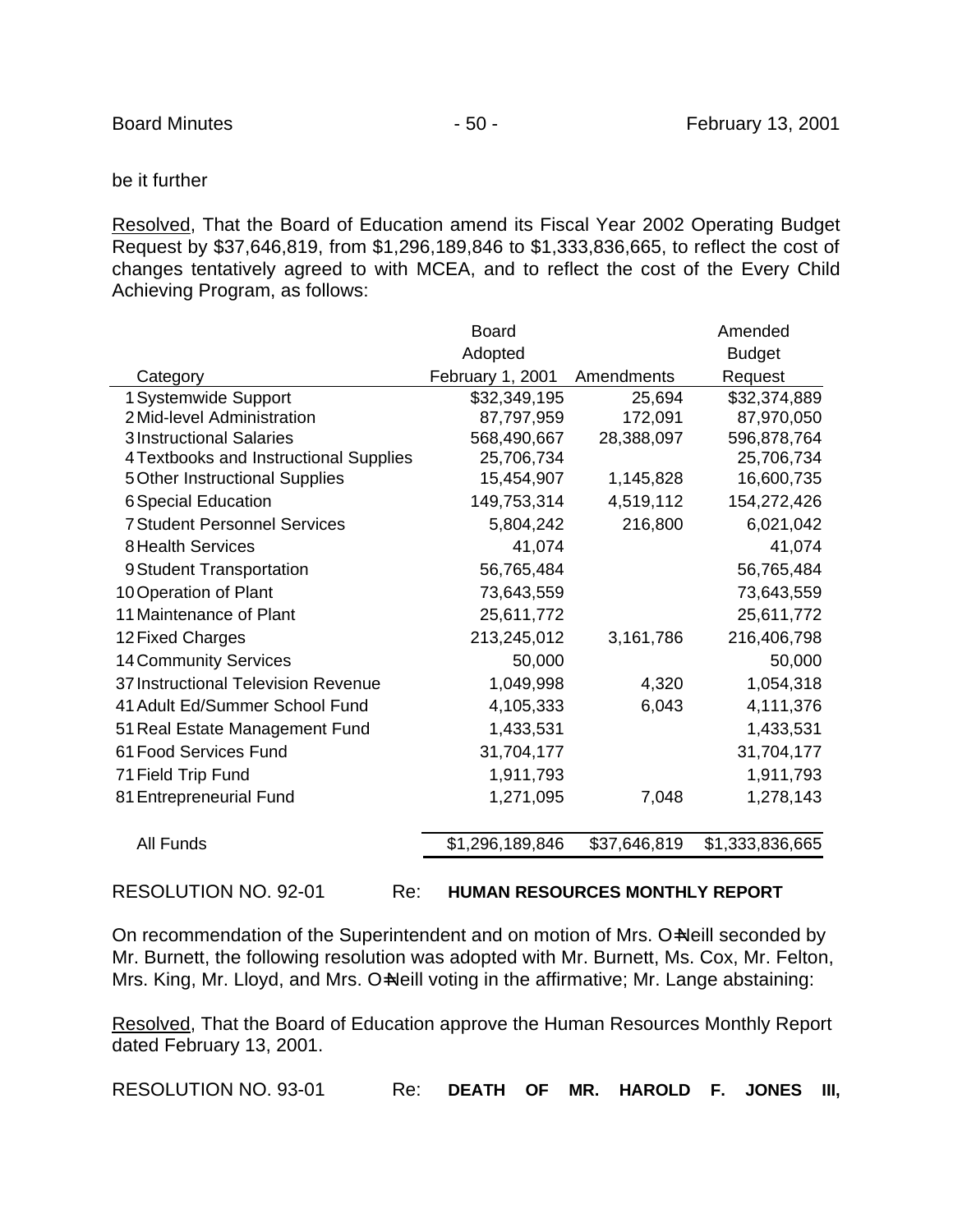### **ELECTRONICS SUPERVISOR II, DIVISION OF MAINTENANCE**

WHEREAS, The death on January 29, 2001, of Mr. Harold F. Jones III, electronics supervisor II in the Division of Maintenance, has deeply saddened the staff, students, and members of the Board of Education; and

WHEREAS, In the twenty-nine years that Mr. Jones worked with Montgomery County Public Schools, he was a dependable employee and a valuable asset to his colleagues; and

WHEREAS, Mr. Jones' cooperative attitude and work performance exceeded expectations, making a positive difference in many ways; now therefore be it

Resolved, That the members of the Board of Education express their sorrow at the death of Mr. Harold F. Jones III, and extend deepest sympathy to his family; and be it further

Resolved, That this resolution be made a part of the minutes of this meeting and a copy be forwarded to Mr. Jones' family.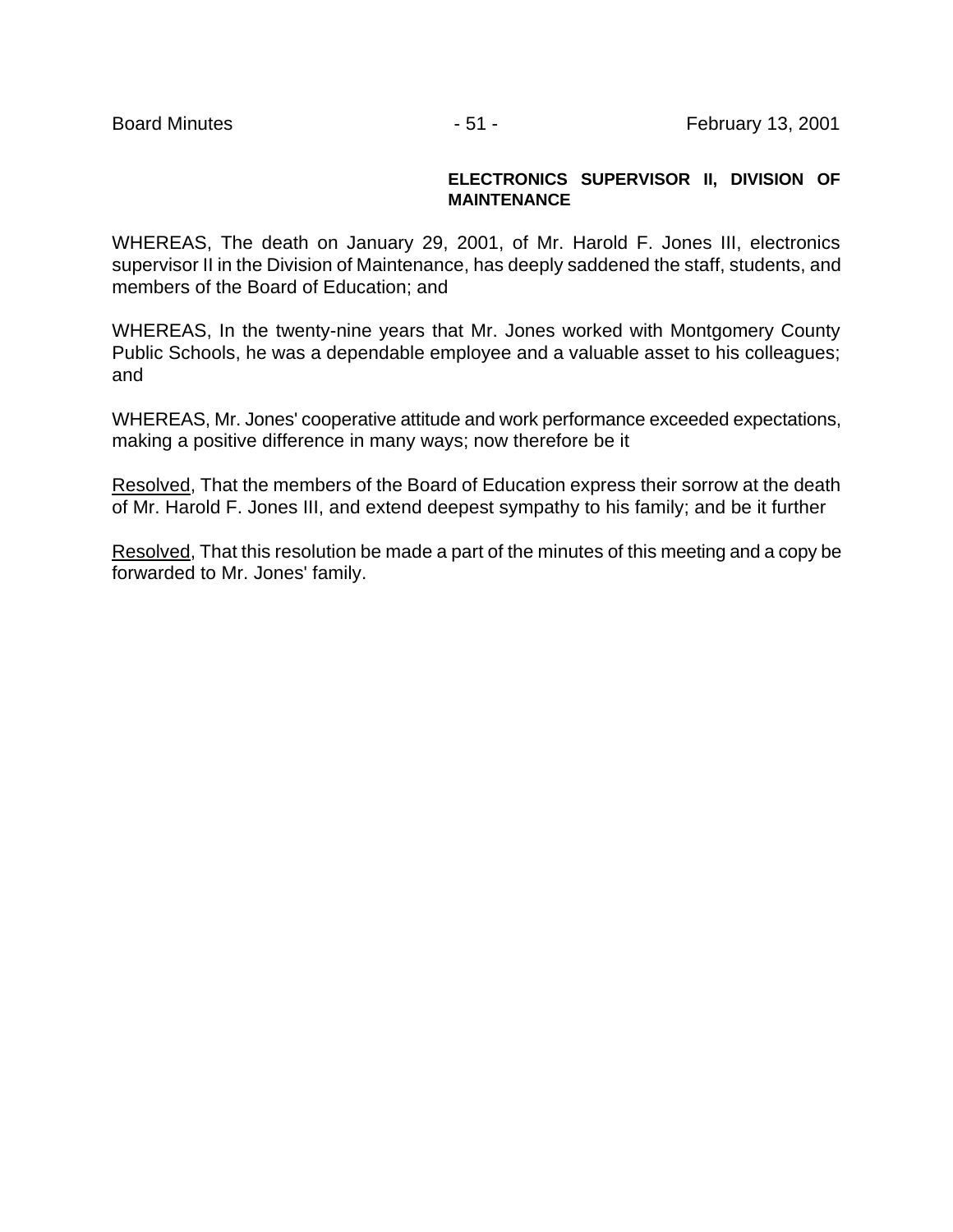RESOLUTION NO. 94-01 Re: **HUMAN RESOURCES APPOINTMENT**

On recommendation of the Superintendent and on motion of Mr. Felton seconded by Ms. Cox, the following resolution was adopted unanimously by members present:

Resolved, That the following personnel appointment be approved effective February 14, 2001:

| Appointment | <b>Current Position</b>                                                                                   | <u>As</u>                                         |
|-------------|-----------------------------------------------------------------------------------------------------------|---------------------------------------------------|
| Barry Amis  | <b>Regional Director, Association</b><br>for Supervision and<br>Curriculum Development,<br>Alexandria, VA | Director, Staff Development<br><b>Initiatives</b> |
|             |                                                                                                           |                                                   |

RESOLUTION NO. 95-01 Re: **HUMAN RESOURCES APPOINTMENT**

On recommendation of the Superintendent and on motion of Mr. Felton seconded by Ms. Cox, the following resolution was adopted unanimously by members present:

Resolved, That the following personnel appointment be approved effective March 5, 2001:

| Appointment             | <b>Current Position</b>                                  | As             |
|-------------------------|----------------------------------------------------------|----------------|
| <b>Theresa Cepaitis</b> | Mathematics Resource Teacher, Program Supervisor, Pre-K- |                |
|                         | Anne Arundel County Public                               | 12 Mathematics |
|                         | <b>Schools</b>                                           |                |

### Re: **MONTHLY FINANCIAL REPORT**

Mr. Bowers stated that the report reflected the projected financial condition through December 31, 2000, based on program requirements and estimates made by primary and secondary account managers. At that time, there was a projected surplus in revenues of \$1,230,999 and a projected deficit of \$400,000 in expenses.

RESOLUTION NO. 96-01 Re: **ACCEPTANCE OF EMPLOYEE RESIGNATIONS**

On recommendation of the Superintendent and on motion of Mr. Felton seconded by Mrs. O=Neill, the following resolution was adopted unanimously by members present:

WHEREAS, State law provides authority for the Board of Education to Aemploy individuals in the positions that the county board considers necessary for the operation of the public schools in the county<sup>®</sup>, and

WHEREAS, Employment agreements and contracts are, therefore, with the Board of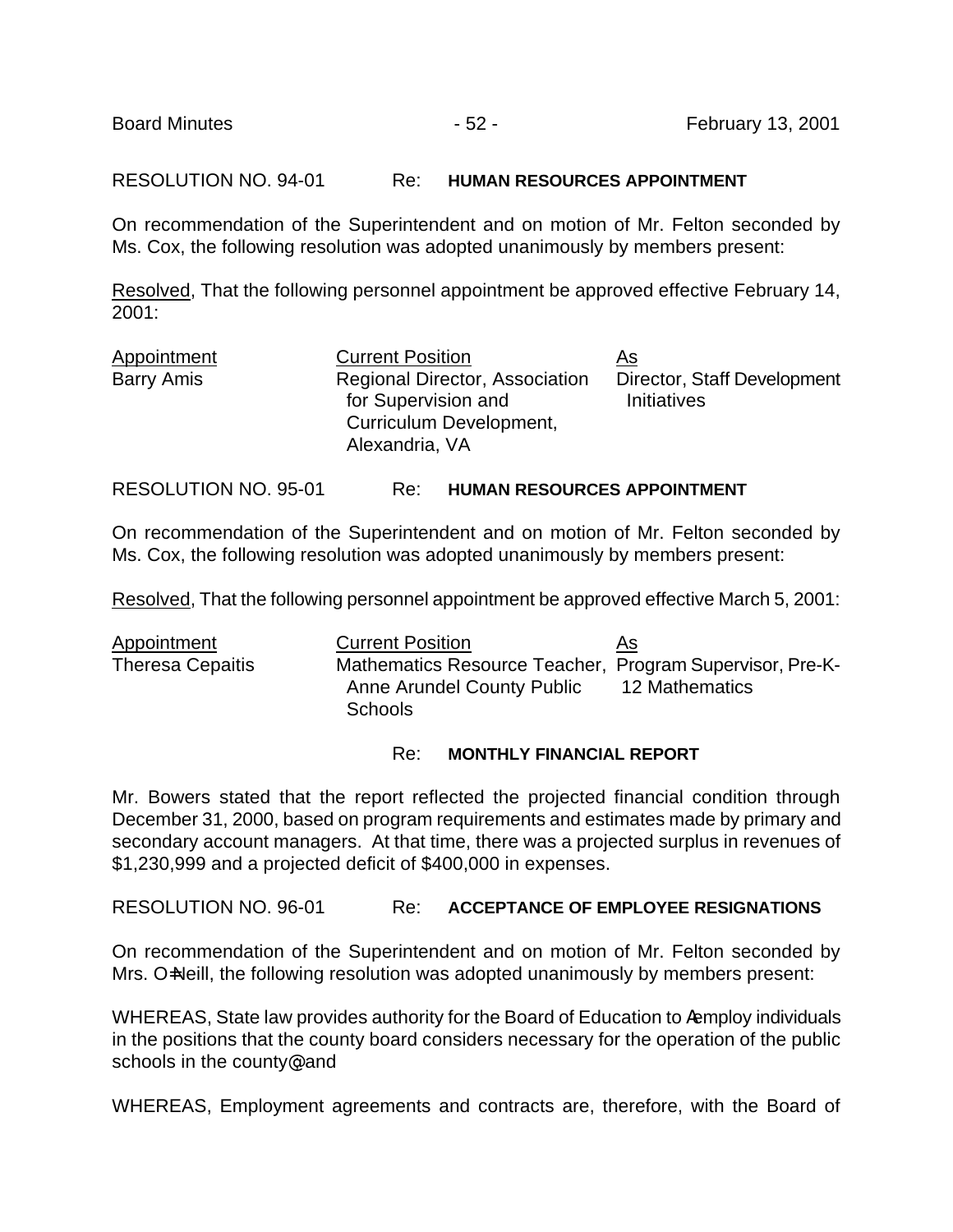Education which has the authority to appoint, promote, and terminate employees, unless lawfully delegated to the superintendent of schools; and

WHEREAS, Delegation of authority to the superintendent of schools, or his designee, will facilitate proper administration of the county public schools, improve efficiency of personnel actions, and assist the superintendent in performing his duty to assign and transfer personnel as the needs of the schools require; now therefore be it

Resolved, That the Board of Education delegate to the superintendent of schools, or his designee, the authority to accept employee resignations; and be it further

Resolved, That the superintendent shall inform the Board of Education periodically of employee resignations.

\*\*Mr. Burnett temporarily left the meeting.

# Re: **FINAL ACTION ON POLICY IFA,** *CURRICULUM*

On recommendation of the Superintendent and on motion of Mrs. O=Neill seconded by Mr. Felton, the following resolution was placed on the table:

WHEREAS, The Board of Education has discussed various aspects of curriculum governance over the last two years; and

WHEREAS, The Phi Delta Kappa International has conducted an audit of the mathematics curriculum and recommended strengthening the policies governing curriculum; and

WHEREAS, An analysis of curriculum policies was presented to and discussed by the Board of Education on October 9, 2000; and

WHEREAS, A recommendation of the analysis was to develop an overarching curriculum policy; and

WHEREAS, An ad hoc committee of the Board of Education was established to work with staff to develop such a policy; and

WHEREAS, A draft policy was reviewed by stakeholders and then discussed by the full Board of Education; and

WHEREAS, On December 12, 2000, the Board of Education took tentative action to adopt a draft Policy IF A, *Curriculum* and asked that it be sent out for public comment; and

WHEREAS, Eighteen comments have been received and recommendations for changes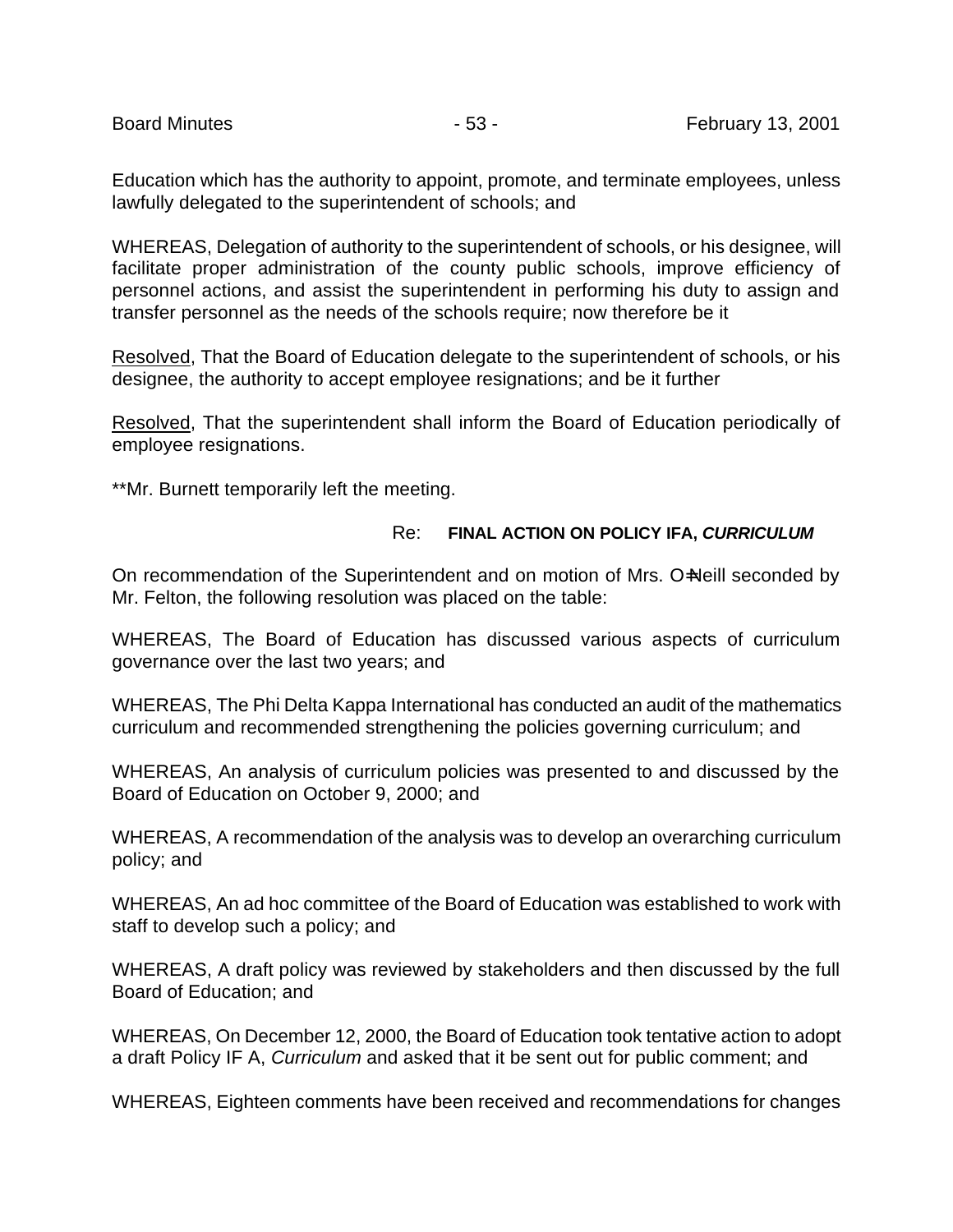have been made; now therefore be it

# Resolved, That the Board of Education take final action to adopt Policy IFA, *Curriculum.*  **CURRICULUM**

### A. **PURPOSE**

To provide a process to manage the curriculum by establishing the structure for curriculum design and delivery and a systematic basis for decision-making and standardized practice

### B. **ISSUE**

Curriculum contains the Board of Education=s prescribed elements of programs and courses, which shall state clearly and specifically what students are expected to know and be able to do, how well they will be able to do it, how they will meet their learning objectives, and by what means they will be assessed. Curriculum documents typically include rationale and purpose, scope and sequence of learning outcomes, instructional strategies, adaptations for special populations, and assessment procedures.

Curriculum is fundamental to what Montgomery County Public Schools is trying to accomplish. Consequently, it should be regularly evaluated and revised to the level of the best models we can find, and curriculum development should be a partnership endeavor among all stakeholders: school board members, central office administrators, curriculum coordinators, teachers, principals, parents, students, and community and business people.

# C. **POSITION**

The Board of Education recognizes the need and value of a systematic ongoing program of curriculum review and development. The Board will encourage and support the professional staff in its efforts to investigate curriculum ideas, develop and improve programs, evaluate results, and participate in staff development activities.

- 1. This policy encompasses the following:
	- a) The written curriculum as presented in the curriculum framework and in the curriculum guides
	- b) The taught curriculum as implemented by teachers with students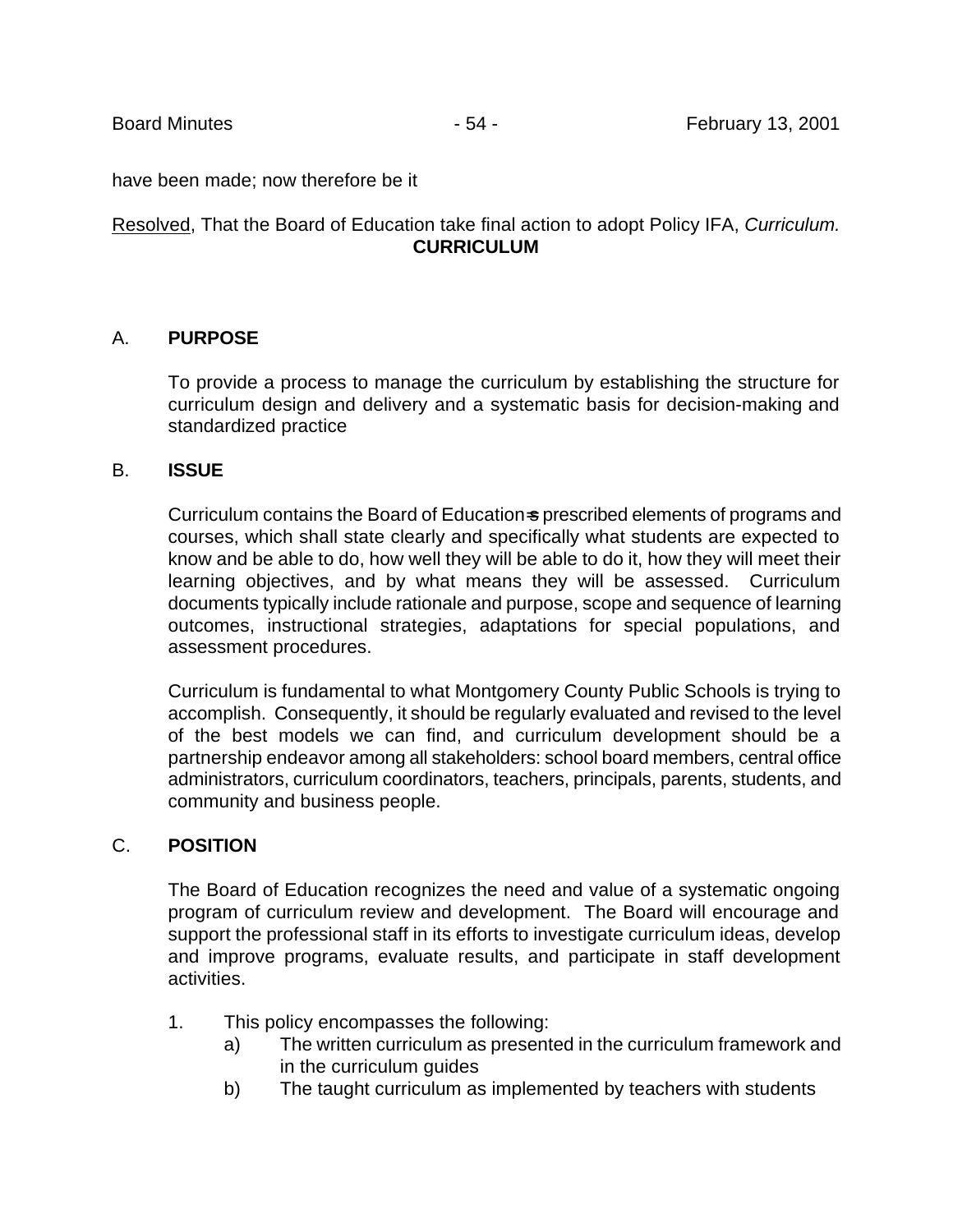- c) The learned curriculum as demonstrated by assessments of student performance
- d) The ongoing staff development need to ensure consistent implementation, monitoring, and supervision
- e) The monitoring of curriculum implementation by teachers, principals, and central services staff
- 2. Written Curriculum
	- a) The Board of Education expects that learning will be enhanced by adherence to a curriculum that promotes continuity and cumulative acquisition and application of skills and knowledge from grade to grade and from school to school. The curriculum should reflect the best knowledge of the growth and development of learners, the needs of learners, and the desires of the community, state law, and state board of education rules.
	- b) The focus of the curriculum shall promote:
		- (1) An opportunity for every student to participate
		- (2) Achievement at the highest level in every curricular area for every student
		- (3) Objectives derived from local, state, national, and international standards as appropriate in all subject areas
	- c) The curriculum shall provide teachers and students with the Board of Education-s expectations of what students should know and be able to do at the end of each grade level and course.
	- d) Subject-area written curriculum frameworks**,** scopes and sequences, expectations, and curriculum guides shall be developed for every grade level and course.
		- (1) Initial information regarding proposed curriculum development or revisions shall be presented to the Board of Education for approval to proceed with a formal request for curriculum development or revision to the Council on Instruction
		- (2) All curriculum shall be documented in writing in a standardized format providing the following:
			- (a) The context for learning
			- (b) Content and performance standards stated clearly for teachers to understand what is expected and required of them and all students; for parents to understand what is expected of their children; and for students to understand what is expected and required of them.
			- (c) A model for instruction to meet those standards for all students
			- (d) A model for assessment to monitor student progress toward those goals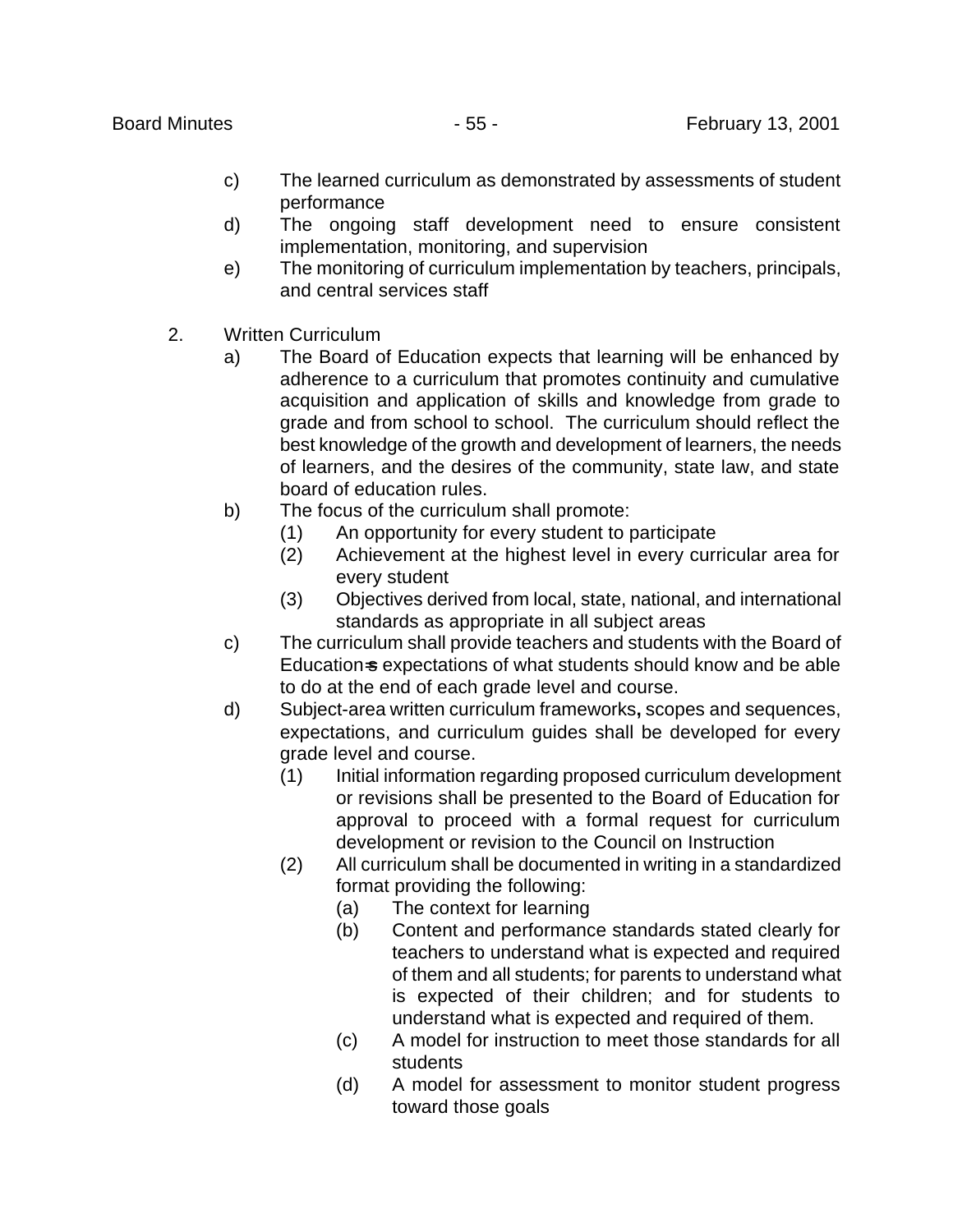- (e) Use of approved instructional resources
- (3) Each subject area curriculum will be reviewed on a cycle every five years, with at least one area reported to the Board of Education every year.
- (4) Teachers shall have copies of guides and use the standards in the guides to develop daily lesson plans.
- (5) Principals and central services staff shall work with teachers to maintain consistency among the written curriculum, the taught curriculum, and what students have learned as measured by assessments.
- e) Instructional resources such as textbooks, software, electronic resources, and other materials shall be selected based upon their alignment with the curriculum standards and priorities of the system using a uniform process.
- 3. Taught Curriculum
	- a) The taught curriculum shall be aligned with the written curriculum and the assessed curriculum to bring about a high degree of consistency.
	- b) All programs for all students shall be aligned to the systemwide curriculum and shall be integrated in their delivery.
	- c) All curriculum decisions, including but not limited to, elimination or addition of programs and courses and extensive content alteration, shall be subject to Board of Education approval.
	- d) Curriculum guides shall be used to map a logical sequence of instruction. All guides will ensure that all courses contain the appropriate content required to prepare students for assessment activities.
	- e) Staff development shall be designed and implemented to prepare staff members to teach the written curriculum and shall use methodologies to ensure that staff members have appropriate knowledge, skills, and practices to teach effectively.
- 4. Learned Curriculum
	- a) The superintendent shall recommend to the Board of Education assessment approaches for determining the effectiveness of instruction at system, school, and classroom levels. Assessments shall evaluate the extent to which students master international, national, state, and local standards and the extent to which teachers enable students to meet those standards.
	- b) A variety of assessment approaches will be used to determine the effectiveness of the written curriculum, the taught curriculum, and instructional programs and courses, including pre-assessment, formative assessment, and summative assessment.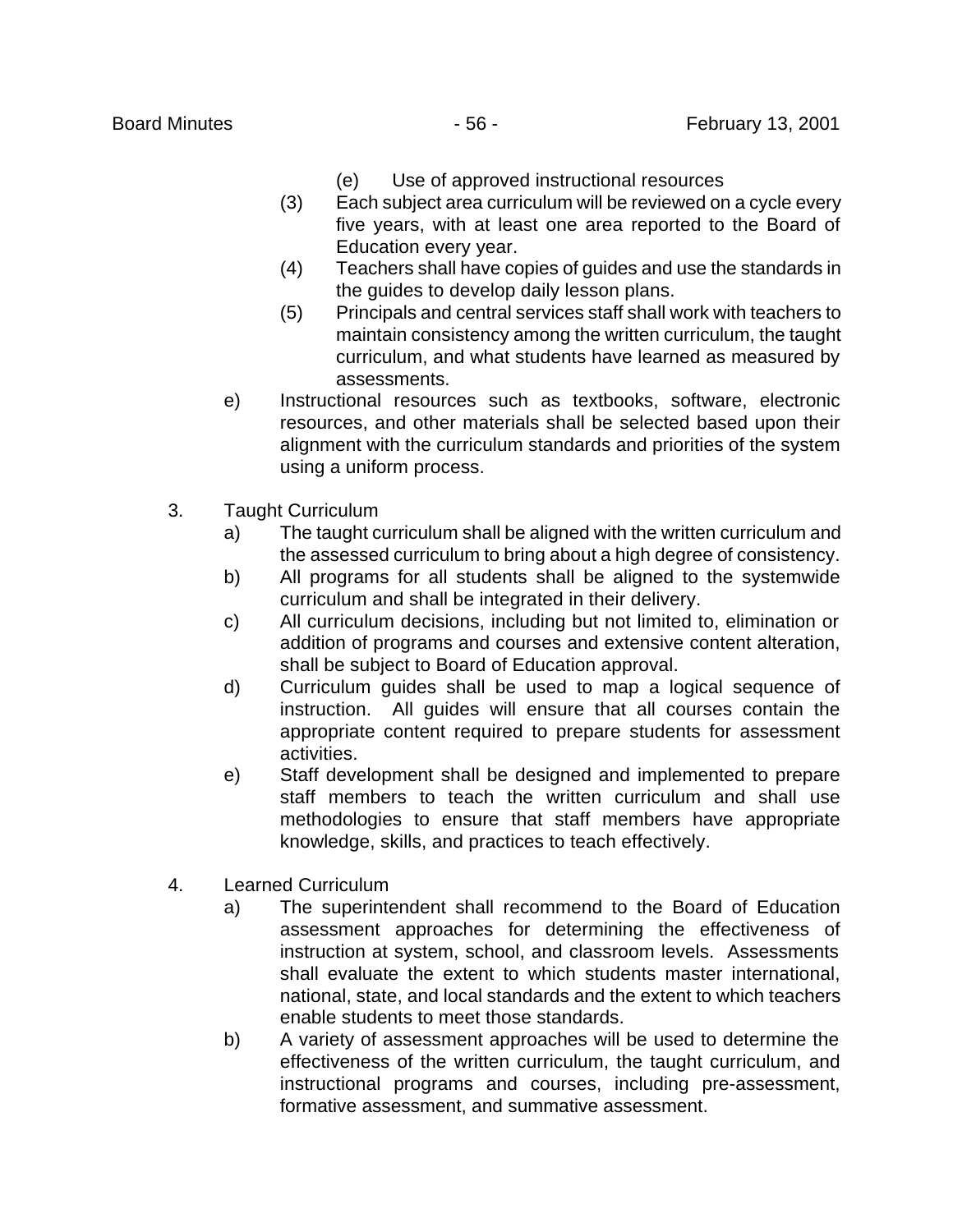- c) The assessed curriculum shall include the following components:
	- (1) National and international assessments as appropriate
	- (2) State-level assessments as required
	- (3) Local assessments
	- (4) An electronic information management system at the school and classroom levels that will provide teachers, principals, and other instructional staff with timely information to support coordination of instructional planning, student assessment and placement, instructional delivery, and program evaluation
	- (5) A program evaluation component
- d) Teacher assessment of students on the curriculum standards shall be ongoing. Teacher-made tests, as well as local assessments, shall be used to determine patterns of student achievement. Teachers and supervisors shall use test results to assess the status of individual student achievement, to continuously regroup students for instruction, to identify general achievement trends of various groups of students, and to modify curriculum and/or instruction as warranted by assessment results.
- e) Principals shall review assessments with teachers to ensure the assessments are congruent with the written curriculum.
- f) A systematic process shall be in place for assessing/testing student performance. This process shall provide for the acquisition, analysis, and communication of student performance data to:
	- (1) Measure student progress and diagnose student needs
	- (2) Guide teachers= instruction at appropriate levels
	- (3) Guide students= learning
	- (4) Guide systemwide improvement of curriculum alignment and programmatic decisions
	- (5) Communicate progress to parents to support learning

# D. **DESIRED OUTCOMES**

A focused curriculum that:

- 1. Is well-balanced and appropriate for all students to meet needs of diverse learners
- 2. Conforms to state mandates regarding course offerings and essential knowledge and skills
- 3. Reflects current research, best practices, data, and technological advancements within the disciplines and promotes congruence among written, taught, and assessed content
- 4. Provides strategies for differentiation in instructional methodologies, pacing, and resources for special populations and diverse learners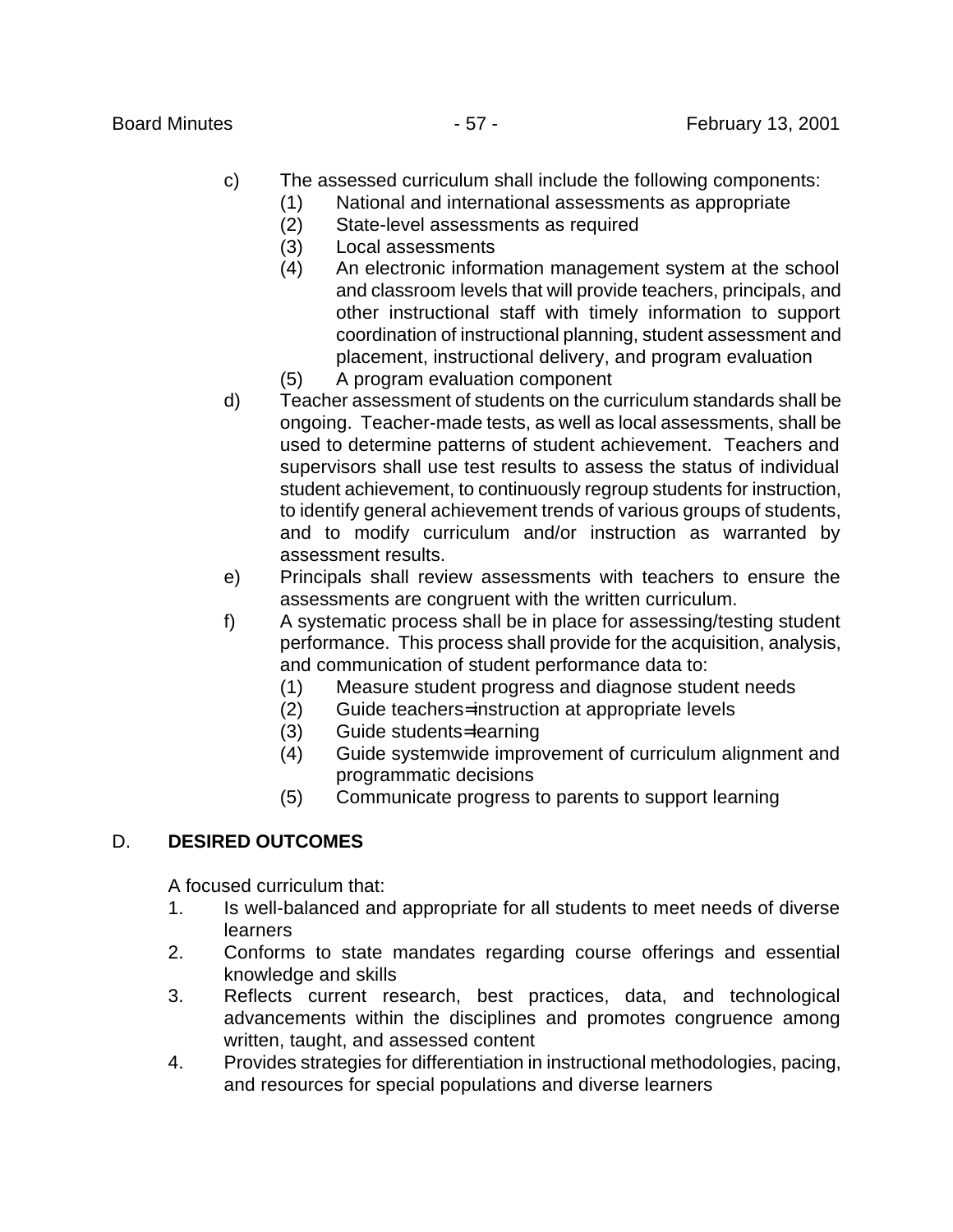# E. **IMPLEMENTATION STRATEGIES**

- 1. The Board shall:
	- a) Approve the curriculum frameworks and scopes and sequences
	- b) Provide for staff development that focuses on the necessary methodologies to increase staff proficiency in content knowledge, skills, and practices
	- c) Communicate to its constituents the Board of Education=s curricular expectations
	- d) Recommend funding, through the budget process, for adequate resources needed to implement the curriculum based on data
	- e) Establish the breadth and depth of the local testing program, including what grades are tested, in which subjects, and for what purposes
	- f) Establish a process for evaluation and selection of instructional texts and materials
	- g) Establish standards for acceptable performance on assessments
	- h) Establish goals that are congruent with student performance expectations
- 2. The superintendent shall:
	- a) Ensure that a functional decision-making structure is in place to implement this policy
	- b) Prepare a long-range master plan for curriculum development, curriculum revisions, student assessment, and program evaluation
	- c) Prepare a long-range master plan for the electronic collection and storage of data that supports the analysis and reporting of program evaluation and student assessment data and facilitates data-based decision making at all levels
	- d) Prepare a long-range master plan for comprehensive training and staff development
	- e) Ensure that implementation of the curriculum is monitored
- 3. Regulations will be developed/revised as needed to implement this policy.

# F. **REVIEW AND REPORTING**

- 1. The superintendent shall annually report to the Board of Education concerning implementation of this policy.
- 2. Each subject area curriculum will be reviewed on a cycle every five years, with at least one area reported to the Board of Education every year.
- 3. Periodic reports shall be made to the Board of Education concerning assessments.
- 4. This policy will be reviewed on an ongoing basis in accordance with the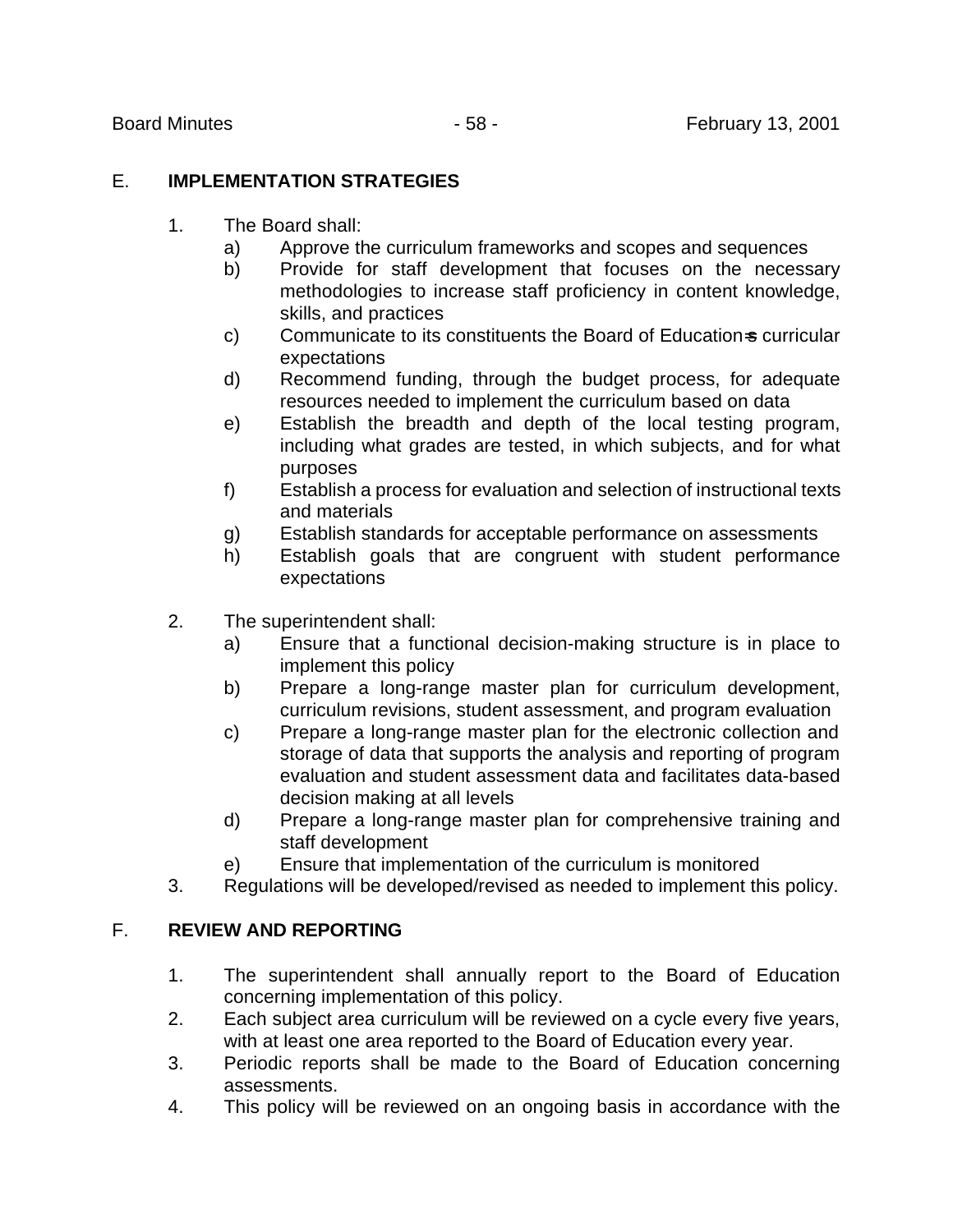### Board of Education-s policy on policy setting.

### Re: **DISCUSSION**

Mrs. O=Neill reported that the mathematics audit called for a strengthened, overarching curriculum policy. An ad hoc committee met with staff to develop that policy, the Board took tentative action in December, and the policy was distributed for public comment. From the comments, the superintendent has recommended amendments to the tentative policy. Some of the input will be incorporated into the regulations when they are formulated.

### Re: **AN AMENDMENT TO POLICY IFA, CURRICULUM**

The following amendment at B. was agreed to by consensus of Board members present:

Curriculum is fundamental to what Montgomery County Public Schools is trying to accomplish. Consequently, it **shall** be regularly evaluated and revised to the level of the best models we can find, and curriculum development **shall** be a partnership endeavor among all stakeholders: school board members, central office administrators, curriculum coordinators, teachers **and instruction staff**, principals, parents, students, and community and business people.

# Re: **DISCUSSION**

Mr. Lange suggested that the Abest models we can find *should be changed to Abest* models available.@ Mr. Felton thought staff could not guarantee the best models available. Mr. Fulton stated that clarification of this nature would appear in the regulation.

# Re: **AN AMENDMENT TO POLICY IFA, CURRICULUM**

The following amendment at C.2.c) was agreed to by consensus of Board members present:

The curriculum shall provide teachers, students, and **parents** with the Board of Education-s expectations of what students should know and be able to do at the end of each grade level and course.

# Re: **AN AMENDMENT TO POLICY IFA, CURRICULUM**

The following amendment at C.2.d) was agreed to by consensus of Board members present:

Subject area written frameworks, scopes and sequence, expectations, curriculum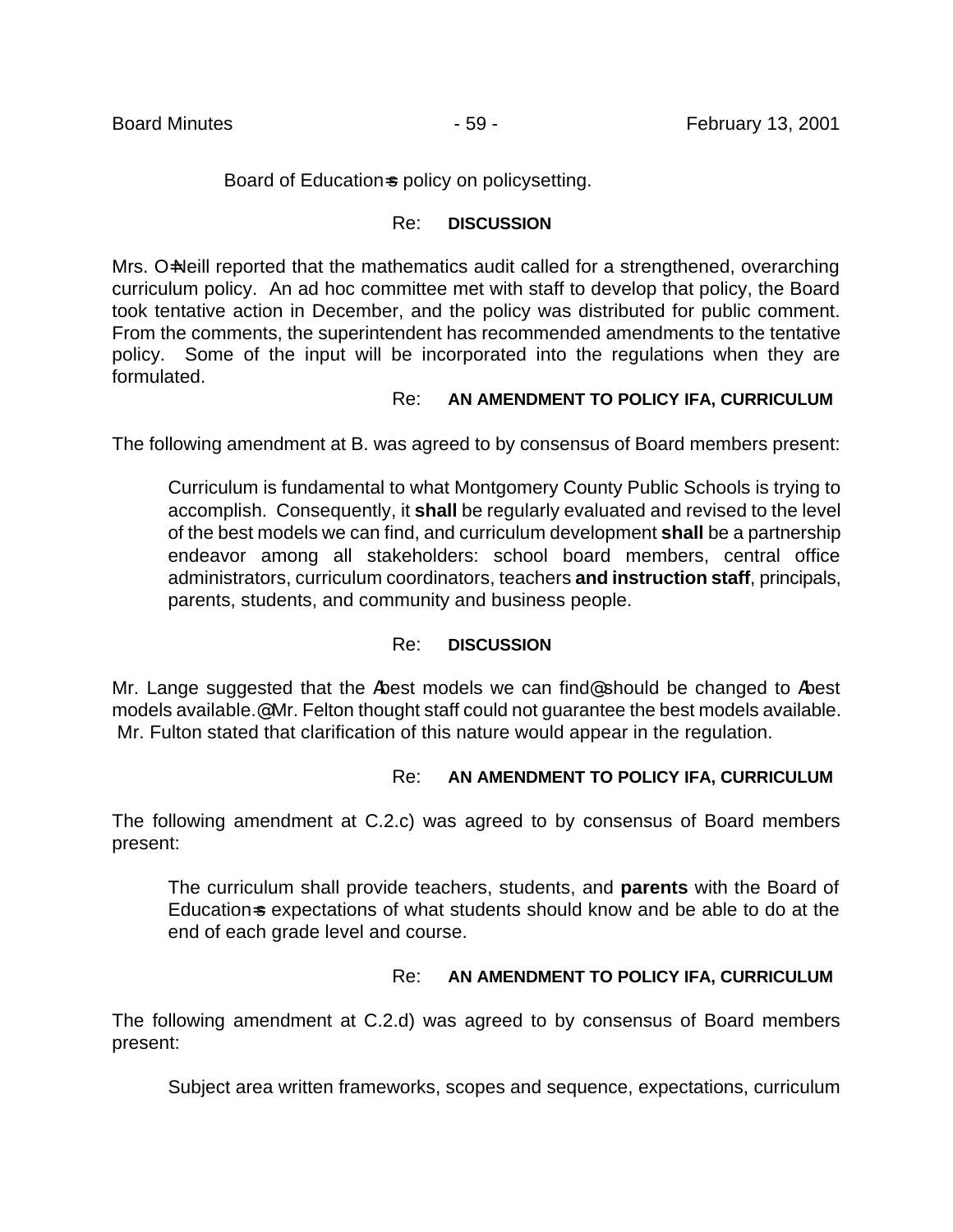guides, and **written material for parents** shall be developed for every grade level and course.

### Re: **AN AMENDMENT TO POLICY IFA, CURRICULUM**

The following amendment at C.2.d)(3) was agreed to by consensus of Board members present:

Each subject area curriculum will be reviewed on a cycle every five years, with at least one area reported to the Board of Education every year. **The review process should include, but not be limited to, use of data, benchmarking, and communication.**

### Re: **AN AMENDMENT TO POLICY IFA, CURRICULUM**

The following amendment at C.4.c.(4) was agreed to by consensus of Board members present:

An electronic information management system at the classroom, school, and **central office** levels that will provide teachers, principals, **central office**, other instructional staff, and **parents** with **regularly reported** timely information **individual student data** to support coordination of instruction planning, instructional delivery, student assessment and placement, and program evaluation.

# Re: **DISCUSSION**

Mrs. Cox suggested adding the bolded language to the following paragraph:

An electronic information management system at the classroom, school, and central office levels that will provide teachers, principals, central office, other instructional staff, and parents with regularly reported individual student data to support coordination of instruction planning **including remediation and acceleration**, instructional delivery, student assessment and placement, and program evaluation.

Mr. Fulton interpreted instructional planning to include how a student-s education is addressed. The monitoring system would concentrate on the progress of the student. Again, this is issue that should be in the regulations. Dr. Weast wanted Ms. Cox-s intent to be registered for planning purposes.

Ms. Cox asked the Board-s responsibilities in Aestablishing standards for acceptable performance of assessments.@ She wanted to know if a process for the Board to establish the levels had been developed. Dr. Weast replied that a strong curriculum policy would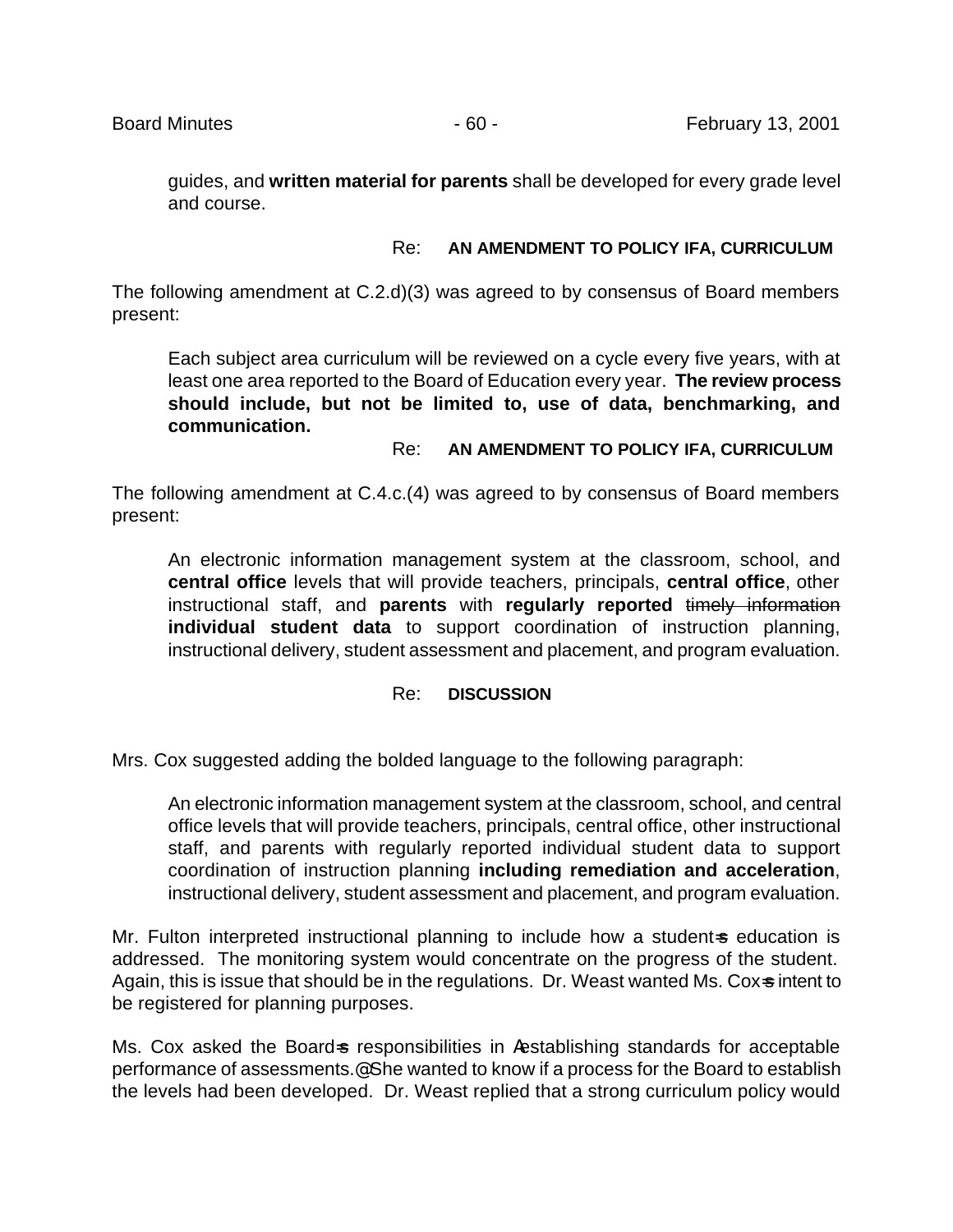clarify standards with the Board-s approval.

Ms. Cox asked how the superintendent would Aensure that a functional decision-making structure is in place to implement this policy.<sup>@</sup> Does that include the collaboration process outlined at the beginning of the policy? Mr. Fulton said the broad-based Curriculum Advisory Committee would develop the regulations.

RESOLUTION NO. 97-01 Re: **FINAL ACTION ON POLICY IFA,** *CURRICULUM*

On recommendation of the Superintendent and on motion of Mrs. O-Neill seconded by Mr. Felton, the following resolution, as amended, was adopted unanimously by members present:

WHEREAS, The Board of Education has discussed various aspects of curriculum governance over the last two years; and

WHEREAS, The Phi Delta Kappa International has conducted an audit of the mathematics curriculum and recommended strengthening the policies governing curriculum; and

WHEREAS, An analysis of curriculum policies was presented to and discussed by the Board of Education on October 9, 2000; and

WHEREAS, A recommendation of the analysis was to develop an overarching curriculum policy; and

WHEREAS, An ad hoc committee of the Board of Education was established to work with staff to develop such a policy; and

WHEREAS, A draft policy was reviewed by stakeholders and then discussed by the full Board of Education; and

WHEREAS, On December 12, 2000, the Board of Education took tentative action to adopt a draft Policy IFA, *Curriculum* and asked that it be sent out for public comment; and

WHEREAS, Eighteen comments have been received and recommendations for changes have been made; now therefore be it

Resolved, That the Board of Education take final action to adopt Policy IFA, *Curriculum.*  **CURRICULUM**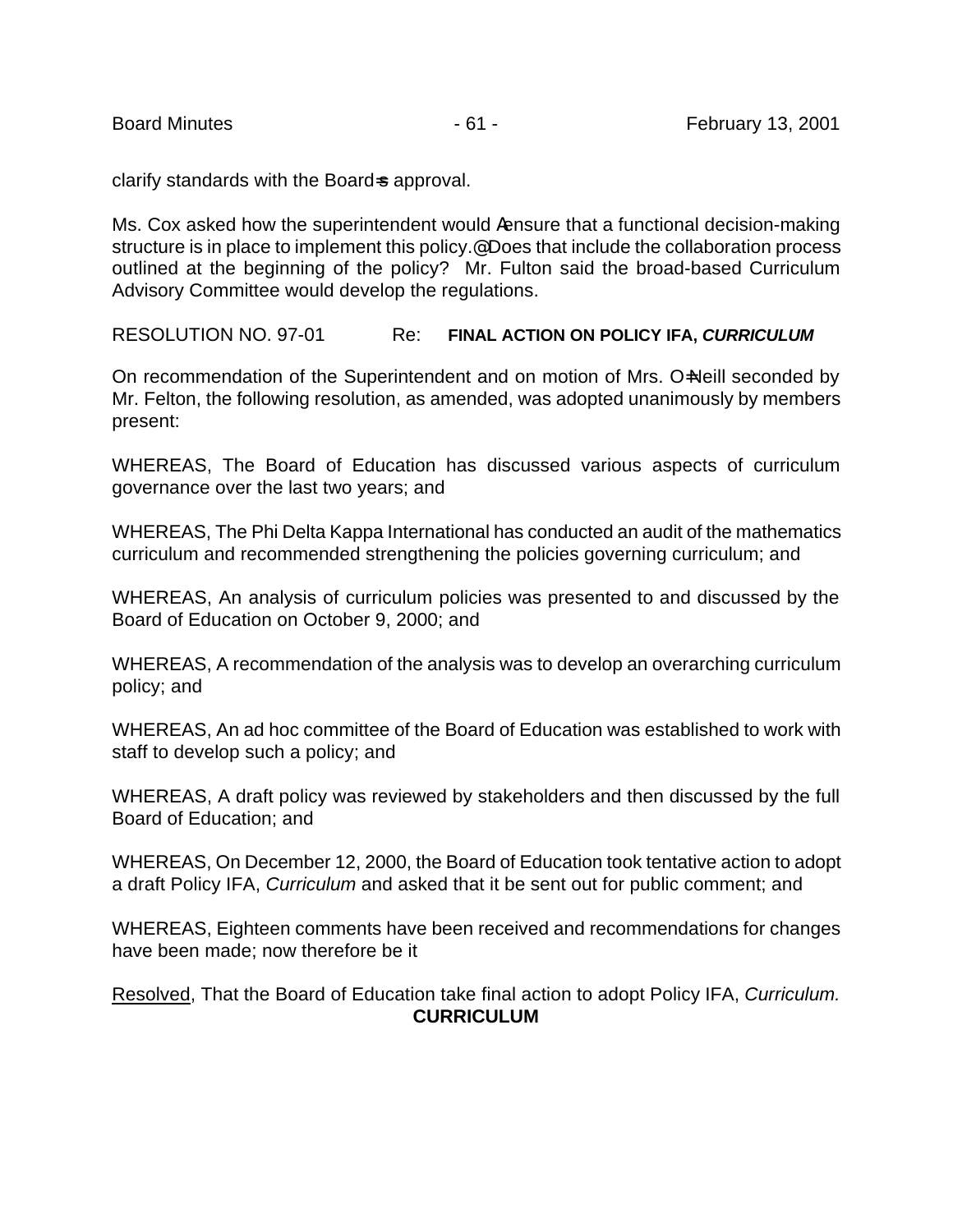# A. **PURPOSE**

To provide a process to manage the curriculum by establishing the structure for curriculum design and delivery and a systematic basis for decision-making and standardized practice

# B. **ISSUE**

Curriculum contains the Board of Education=s prescribed elements of programs and courses, which shall state clearly and specifically what students are expected to know and be able to do, how well they will be able to do it, how they will meet their learning objectives, and by what means they will be assessed. Curriculum documents typically include rationale and purpose, scope and sequence of learning outcomes, instructional strategies, adaptations for special populations, and assessment procedures.

Curriculum is fundamental to what Montgomery County Public Schools is trying to accomplish. Consequently, it shall be regularly evaluated and revised to the level of the best models we can find, and curriculum development shall be a partnership endeavor among all stakeholders: school board members, central office administrators, curriculum coordinators, teachers and instructional staff, principals, parents, students, and community and business people.

# C. **POSITION**

The Board of Education recognizes the need and value of a systematic ongoing program of curriculum review and development. The Board will encourage and support the professional staff in its efforts to investigate curriculum ideas, develop and improve programs, evaluate results, and participate in staff development activities.

- 1. This policy encompasses the following:
	- a) The written curriculum as presented in the curriculum framework and in the curriculum guides
	- b) The taught curriculum as implemented by teachers with students
	- c) The learned curriculum as demonstrated by assessments of student performance
	- d) The ongoing staff development need to ensure consistent implementation, monitoring, and supervision
	- e) The monitoring of curriculum implementation by teachers, principals, and central services staff
- 2. Written Curriculum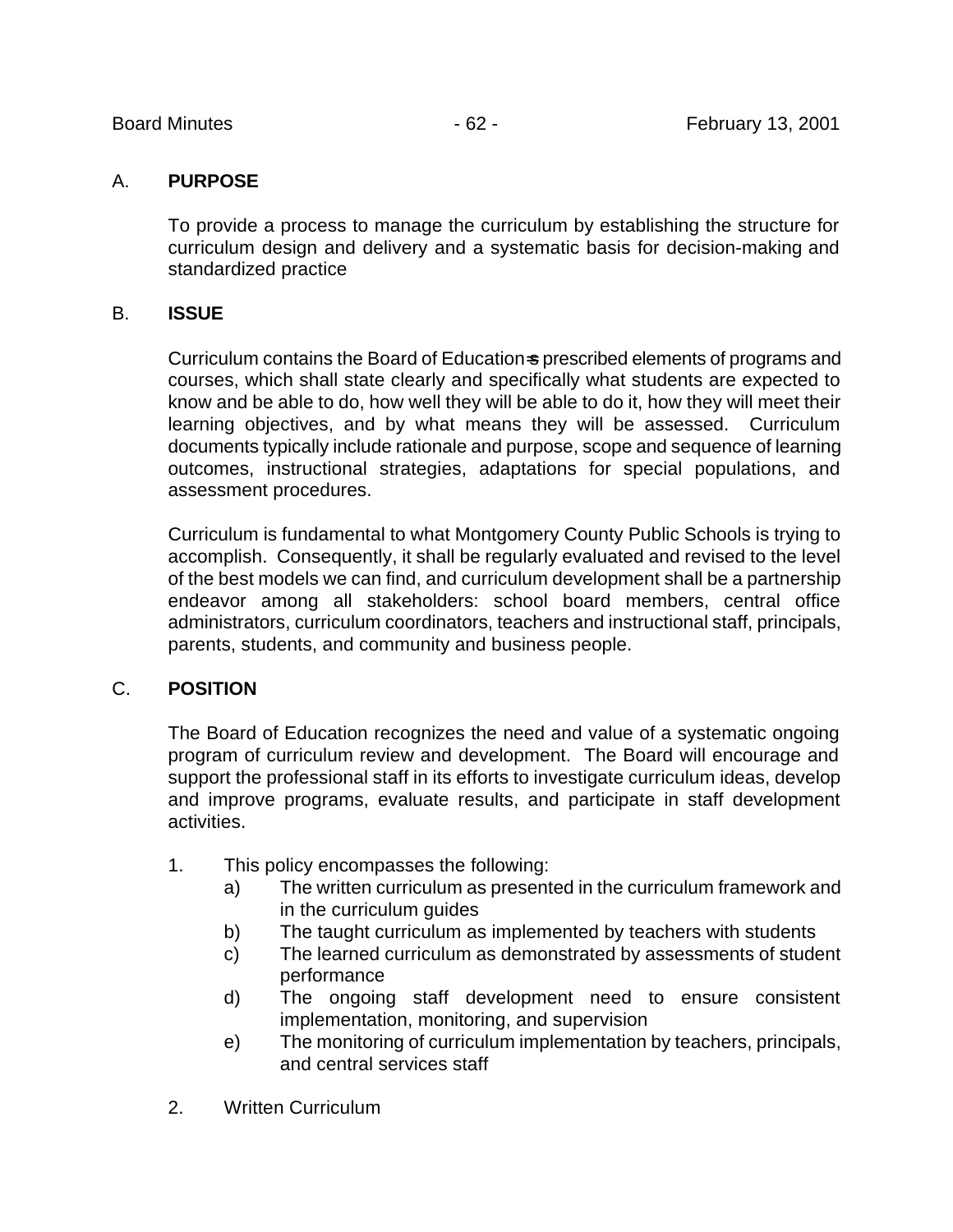- a) The Board of Education expects that learning will be enhanced by adherence to a curriculum that promotes continuity and cumulative acquisition and application of skills and knowledge from grade to grade and from school to school. The curriculum should reflect the best knowledge of the growth and development of learners, the needs of learners, and the desires of the community, state law, and state board of education rules.
- b) The focus of the curriculum shall promote:
	- (1) An opportunity for every student to participate
	- (2) Achievement at the highest level in every curricular area for every student
	- (3) Objectives derived from local, state, national, and international standards as appropriate in all subject areas
- c) The curriculum shall provide teachers, students, and parents with the Board of Education-s expectations of what students should know and be able to do at the end of each grade level and course.
- d) Subject area written curriculum frameworks**,** scopes and sequences, expectations, curriculum guides, and written material for parents shall be developed for every grade level and course.
	- (1) Initial information regarding proposed curriculum development or revisions shall be presented to the Board of Education for approval to proceed with a formal request for curriculum development or revision to the Council on Instruction
	- (2) All curriculum shall be documented in writing in a standardized format providing the following:
		- (a) The context for learning
		- (b) Content and performance standards stated clearly for teachers to understand what is expected and required of them and all students; for parents to understand what is expected of their children; and for students to understand what is expected and required of them.
		- (c) A model for instruction to meet those standards for all students
		- (d) A model for assessment to monitor student progress toward those goals
		- (e) Use of approved instructional resources
	- (3) Each subject area curriculum will be reviewed on a cycle every five years, with at least one area reported to the Board of Education every year. The review process should include, but not be limited to, use of data, benchmarking, and communication.
	- (4) Teachers shall have copies of guides and use the standards in the guides to develop daily lesson plans.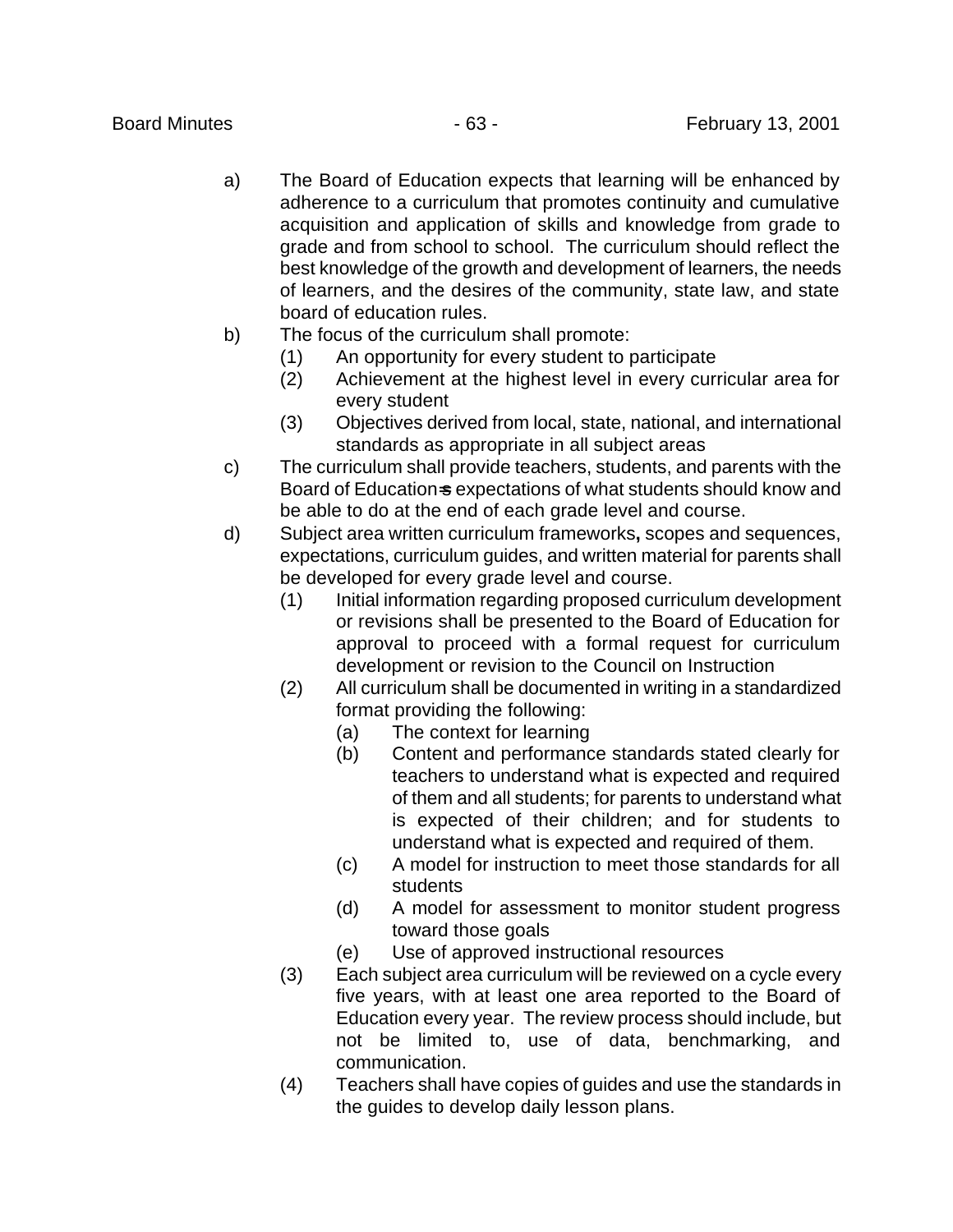- (5) Principals and central services staff shall work with teachers to maintain consistency among the written curriculum, the taught curriculum, and what students have learned as measured by assessments.
- e) Instructional resources such as textbooks, software, electronic resources, and other materials shall be selected based upon their alignment with the curriculum standards and priorities of the system using a uniform process.
- 3. Taught Curriculum
	- a) The taught curriculum shall be aligned with the written curriculum and the assessed curriculum to bring about a high degree of consistency.
	- b) All programs for all students shall be aligned to the systemwide curriculum and shall be integrated in their delivery.
	- c) All curriculum decisions, including but not limited to, elimination or addition of programs and courses and extensive content alteration, shall be subject to Board of Education approval.
	- d) Curriculum guides shall be used to map a logical sequence of instruction. All guides will ensure that all courses contain the appropriate content required to prepare students for assessment activities.
	- e) Staff development shall be designed and implemented to prepare staff members to teach the written curriculum and shall use methodologies to ensure that staff members have appropriate knowledge, skills, and practices to teach effectively.
- 4. Learned Curriculum
	- a) The superintendent shall recommend to the Board of Education assessment approaches for determining the effectiveness of instruction at system, school, and classroom levels. Assessments shall evaluate the extent to which students master international, national, state, and local standards and the extent to which teachers enable students to meet those standards.
	- b) A variety of assessment approaches will be used to determine the effectiveness of the written curriculum, the taught curriculum, and instructional programs and courses, including pre-assessment, formative assessment, and summative assessment.
	- c) The assessed curriculum shall include the following components:
		- (1) National and international assessments as appropriate
		- (2) State-level assessments as required
		- (3) Local assessments
		- (4) An electronic information management system at the classroom, school and central office levels that will provide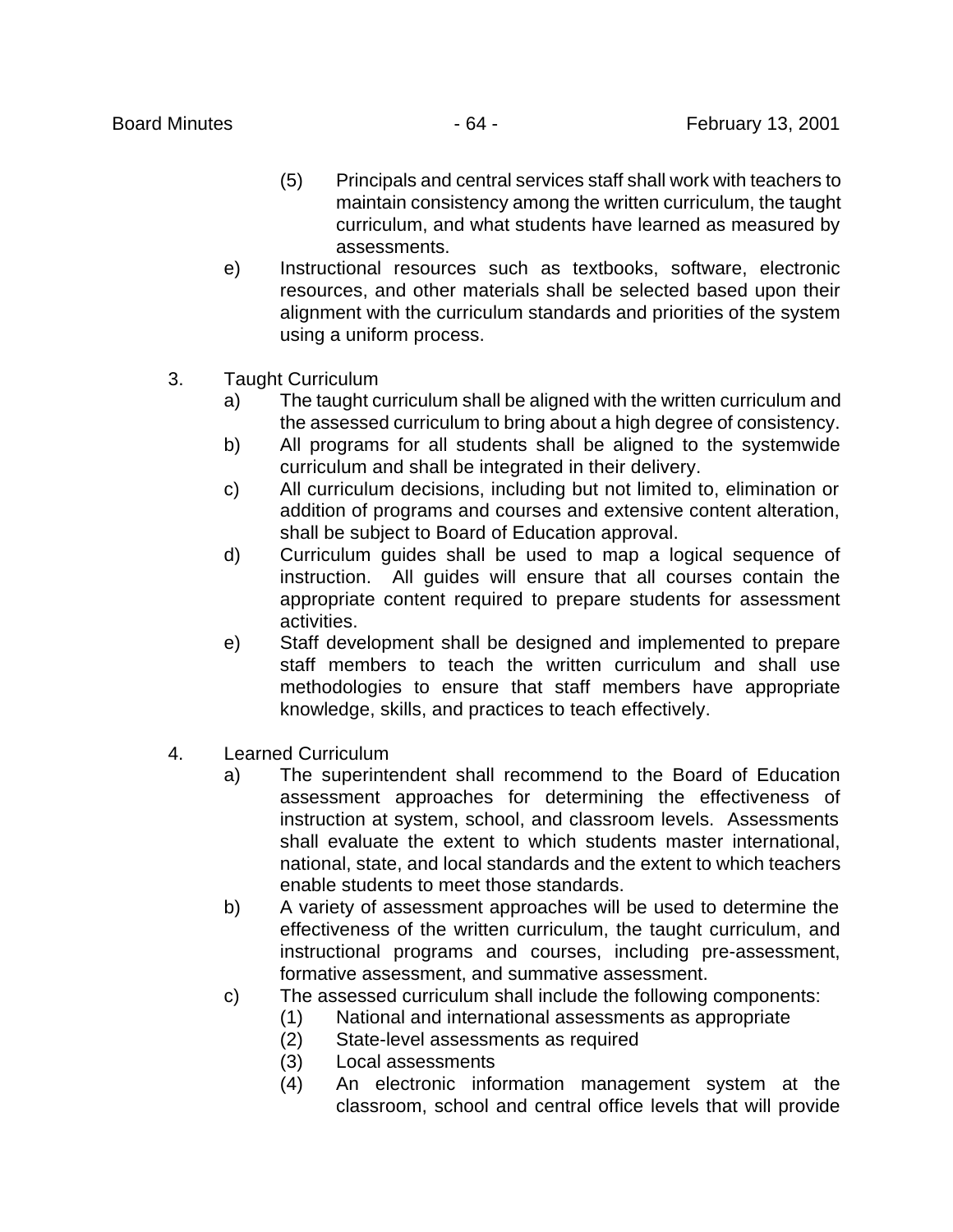teachers, principals, central office, other instructional staff, and parents with regularly reported individual student data to support coordination of instructional planning, student assessment and placement, instructional delivery, and program evaluation

- (5) A program evaluation component
- d) Teacher assessment of students on the curriculum standards shall be ongoing. Teacher-made tests, as well as local assessments, shall be used to determine patterns of student achievement. Teachers and supervisors shall use test results to assess the status of individual student achievement, to continuously regroup students for instruction, to identify general achievement trends of various groups of students, and to modify curriculum and/or instruction as warranted by assessment results.
- e) Principals shall review assessments with teachers to ensure the assessments are congruent with the written curriculum.
- f) A systematic process shall be in place for assessing/testing student performance. This process shall provide for the acquisition, analysis, and communication of student performance data to:
	- (1) Measure student progress and diagnose student needs
	- (2) Guide teachers= instruction at appropriate levels
	- (3) Guide students= learning
	- (4) Guide systemwide improvement of curriculum alignment and programmatic decisions
	- (5) Communicate progress to parents to support learning

# D. **DESIRED OUTCOMES**

A focused curriculum that:

- 1. Is well-balanced and appropriate for all students to meet needs of diverse learners
- 2. Conforms to state mandates regarding course offerings and essential knowledge and skills
- 3. Reflects current research, best practices, data, and technological advancements within the disciplines and promotes congruence among written, taught, and assessed content
- 4. Provides strategies for differentiation in instructional methodologies, pacing, and resources for special populations and diverse learners

# E. **IMPLEMENTATION STRATEGIES**

- 1. The Board shall:
	- a) Approve the curriculum frameworks and scopes and sequences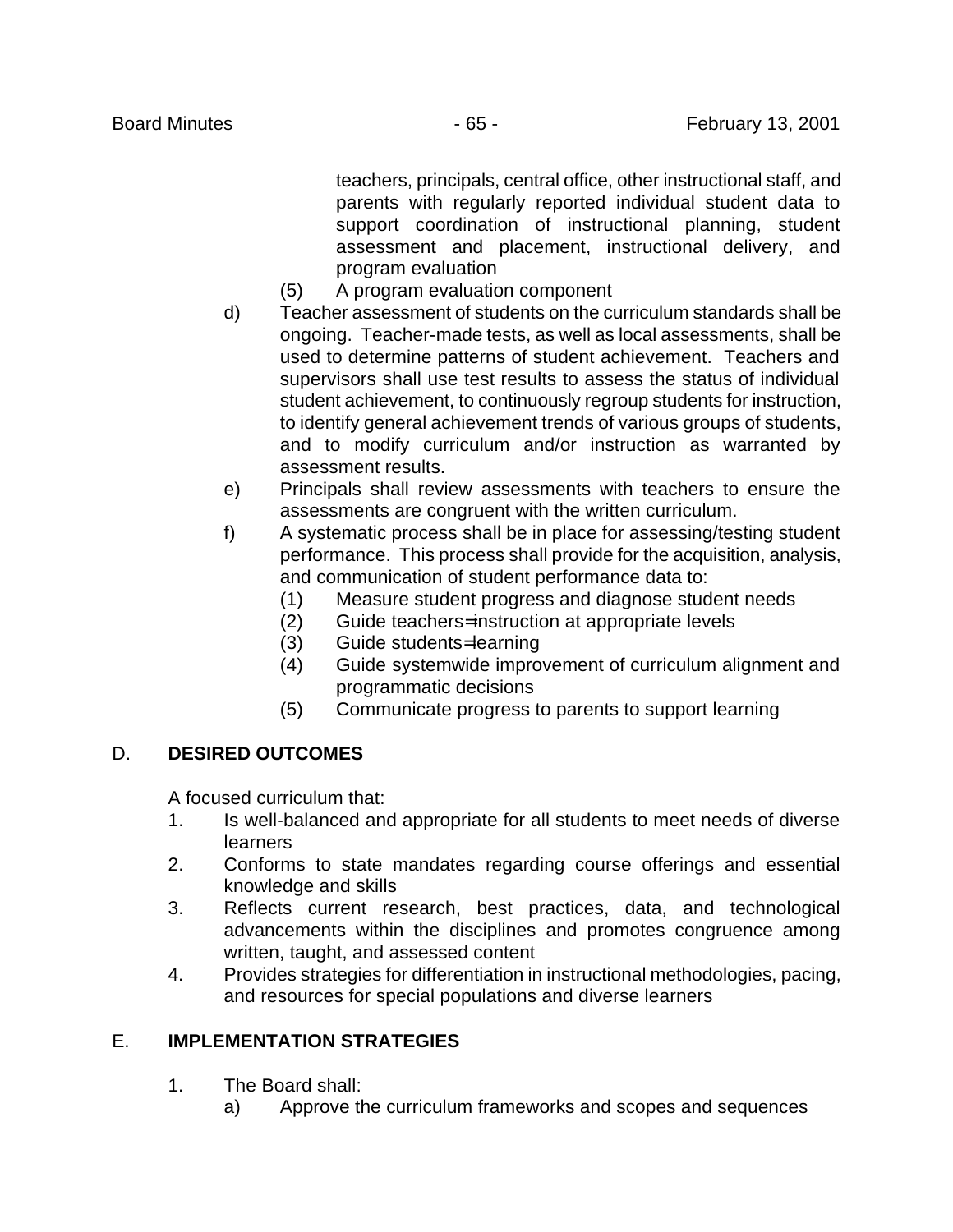- b) Provide for staff development that focuses on the necessary methodologies to increase staff proficiency in content knowledge, skills, and practices
- c) Communicate to its constituents the Board of Education-s curricular expectations
- d) Recommend funding, through the budget process, for adequate resources needed to implement the curriculum based on data
- e) Establish the breadth and depth of the local testing program, including what grades are tested, in which subjects, and for what purposes
- f) Establish a process for evaluation and selection of instructional texts and materials
- g) Establish standards for acceptable performance on assessments
- h) Establish goals that are congruent with student performance expectations
- 2. The superintendent shall:
	- a) Ensure that a functional decision-making structure is in place to implement this policy
	- b) Prepare a long-range master plan for curriculum development, curriculum revisions, student assessment, and program evaluation
	- c) Prepare a long-range master plan for the electronic collection and storage of data that supports the analysis and reporting of program evaluation and student assessment data and facilitates data-based decision making at all levels
	- d) Prepare a long-range master plan for comprehensive training and staff development
	- e) Ensure that implementation of the curriculum is monitored
- 3. Regulations will be developed/revised as needed to implement this policy.

# F. **REVIEW AND REPORTING**

- 1. The superintendent shall annually report to the Board of Education concerning implementation of this policy.
- 2. Each subject area curriculum will be reviewed on a cycle every five years, with at least one area reported to the Board of Education every year.
- 3. Periodic reports shall be made to the Board of Education concerning assessments.
- 4. This policy will be reviewed on an ongoing basis in accordance with the Board of Education-s policy on policysetting.

# Re: **DISCUSSION**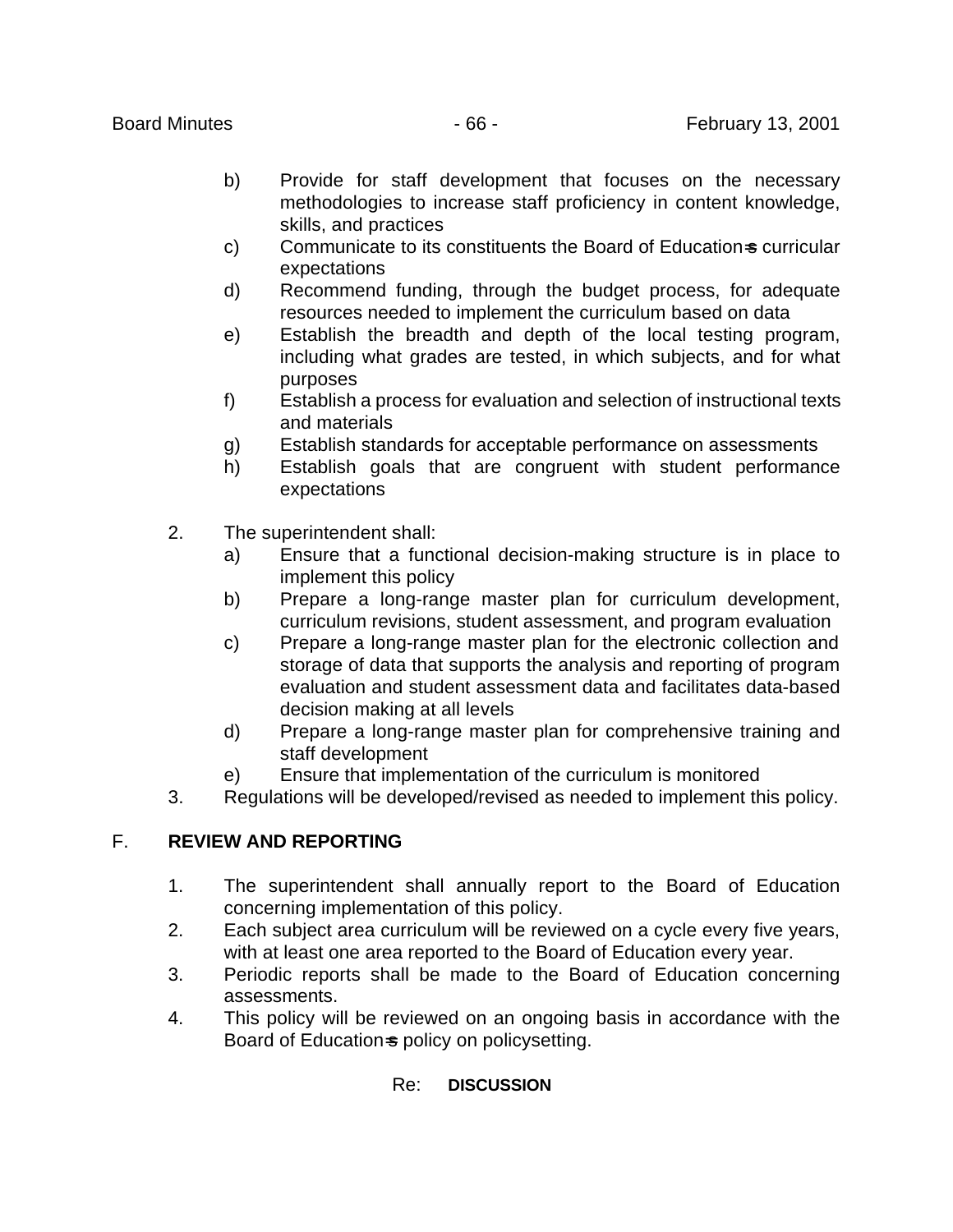Ms. Cox asked if the advisory committee would include stakeholders. Mr. Fulton replied that it would have a broad representation. As the regulations are promulgated, the openness in which the policy was developed will continue. Ms. Cox asked if the regulations would come to the Board for review. Dr. Williams assured the Board that it could review the regulations. Dr. Weast remarked that he wanted three things to be done: (1) Dr. Williams will look at departmental reorganizations to align with the policy; (2) Mrs. Muntner and Mr. Fulton will secure broad-based participation as standards are developed, including staff, parents, students, employees, community superintendents, and principals; and (3) the advisory committee should proceed with urgency driven by the High School Assessments.

Mr. Felton said that Mr. Margolies should send a note to Board members stating that after passing the policy, if Board members have issues for the regulations that had not been expressed, they should send them to the Board Office.

Ms. Cox stated that she would appreciate a brief report from the ad hoc committee on how well the process worked. Mrs. O=Neill thought communication with staff worked very well, especially with the input from the community.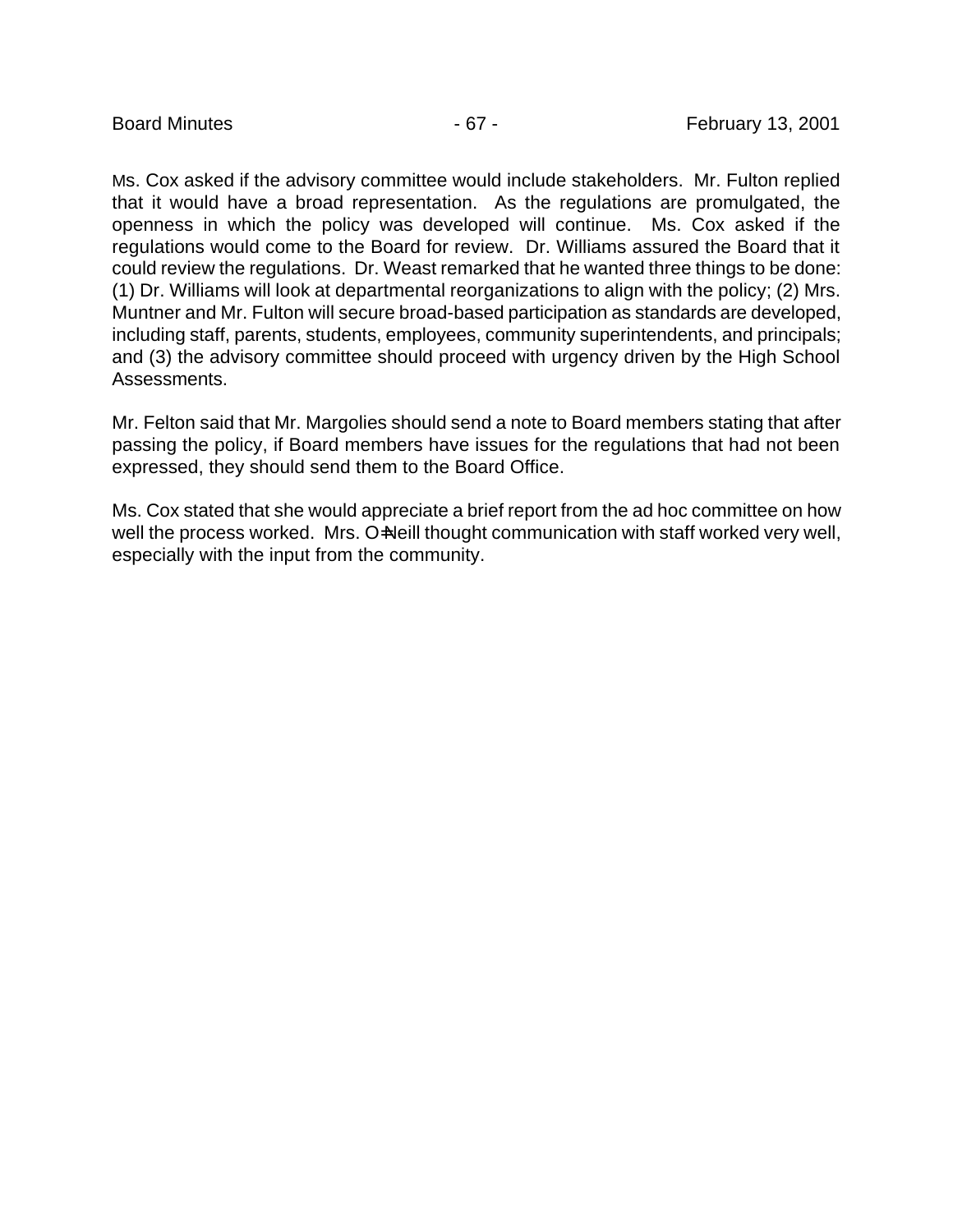### Re: **FINAL EXAM RESULTS**

Mrs. King introduced the topic by stating that the amended agenda included an item on exams for which the scores were invalidated. Dr. Weast said staff would review what happened and why.

Dr. Pamela Hoffler-Riddick, director of the Office of Shared Accountability, reported that mistakes made by staff should not have a negative impact on children. Reports and perceptions of what occurred convey a level of concern or distrust for what was done regarding the exams. In September of 1999, the Board took action to develop countywide final exams. Three exams were piloted in Biology, English 9, and National, State, and Local Government (NSL). Those exams had different levels of revisions in terms of readiness. Biology was the least revised, and items were embedded in the departmental exams. English and Social Studies had external examinations and never made it to the departmental level.

Ms. Cox clarified by saying that Biology had questions embedded in the departmental exam. Mr. Fulton explained that 35 questions were sent to schools, and school staff developed the remainder of the exam. Ms. Cox said those exams were given, and students= grades were included in the final semester grade. She asked if the items on the English and NSL were separate exams or were embedded into departmental exams. Mr. Fulton stated that they were separate exams that were different than those administered last year. The data analysis was done by curriculum coordinators and not by the Office of Shared Accountability (OSA). Dr. Hoffler-Riddick noted that one of the misconceptions was that the exams had been piloted, evaluated, and were ready for use. Two of the three exams had had more vetting, but none of them had been statistically evaluated by the OSA.

Mr. Felton asked why staff had not made it clear in the beginning that none of the exams had been validated. Dr. Hoffler-Riddick explained that staff had made clear in a memo to principals on December 21, 2000 which exams were piloted and which ones were not. What staff failed to do was to be clear, firm, and consistent about how to use results of the pilot instruments. Some believe that the student performance on the exams caused the decision, which is not the case.

Dr. Weast inquired about the problems of variances from school to school in grading, questions used, and the percentage of the exam in the final grade. The intent was for the countywide final exam to count for 25 percent of the grade and for standard rating mechanisms used in all courses. Dr. Hoffler-Riddick said there was not uniformity from school to school. In fact, staff reviewed the grade sheets to examine the exam mark and to what degree the final exam impacted children. A wide valiance existed in grading and in items taken on the test. Instructional staff took seriously the issue that these exams represented and understood that they needed to adjust their delivery of instruction.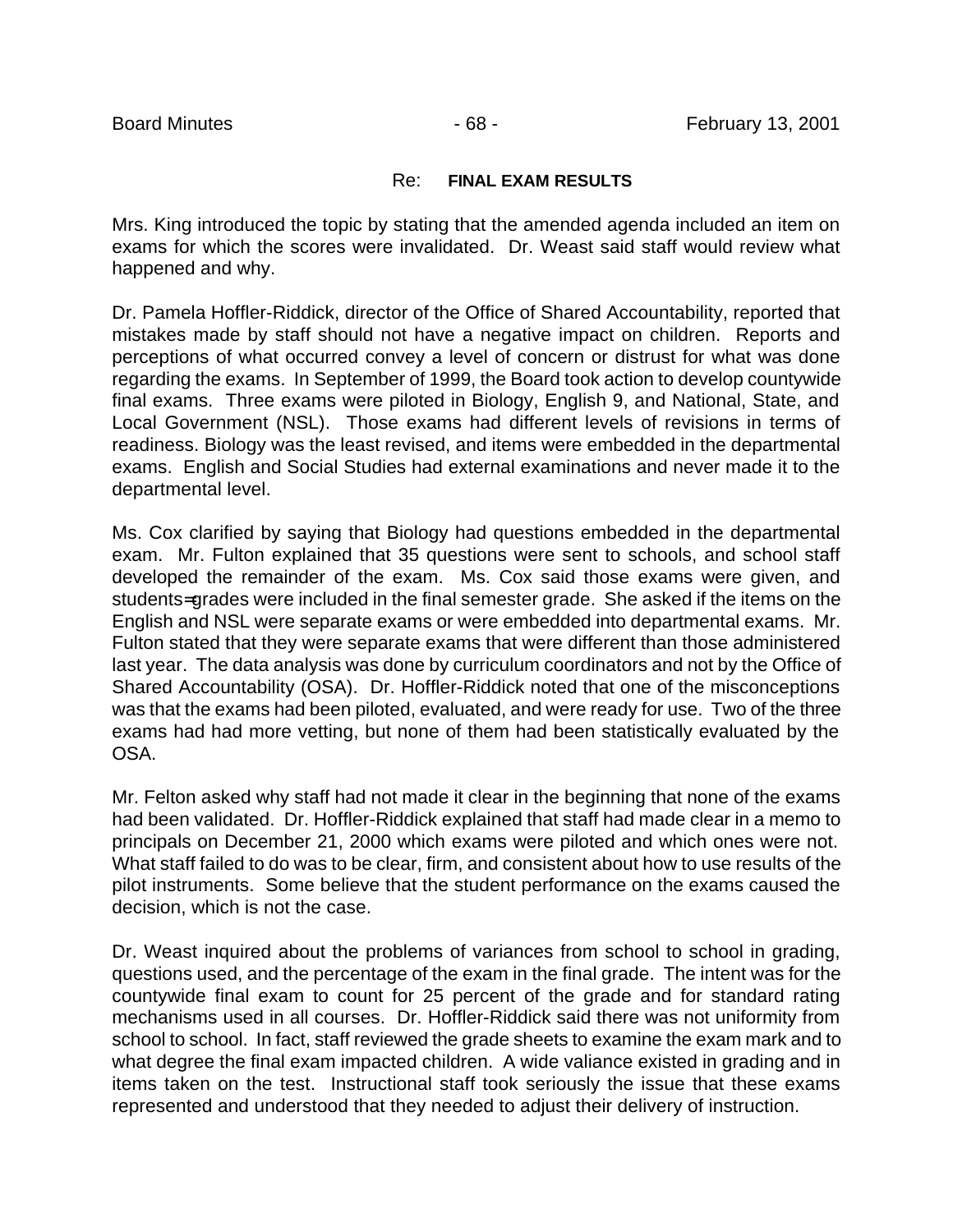Ms. Cox noted that the public will perceive from the discussion that the decision was made because the performance by students was poor; however, OSA did not have the performance results. Had staff looked at the results? Mr. Fulton explained that staff had looked at the Biology exam by school, the number of students impacted, the number of forced final grades in some schools, and the lack of forced final grades in other schools. Dr. Weast remarked that staff had not been afraid to reveal poor performance. However, staff wants that performance based on a known standard and fairly administered with a valid instrument. The administration is trying to get staff and students prepared for the high school assessments, which will determine graduation. What has been learned is that staff has a great deal of work to do to prepare for the coming high schools assessments with uniformity, instructional delivery, and equal opportunity.

Mrs. King noted that students would need the exams to pass if they did not work for two quarters. The important of doing the work should be emphasized. The test grades have been lost to those students, but the time has not been wasted since the students learned the material through studying.

Mrs. O=Neill wished that clear communication had taken place on the final exam grades. The rumors created confusion and mistrust of the school system. She worried that, in three years, the high school assessment will not eliminate questions or curving grades. Dr. Weast replied that she had hit the reasons why there must be uniformity and consistency across high schools.

Mr. Lange had asked for the discussion based on the concerns of parents. The letter going to parents described the exams as underdeveloped. A number of students were counting on the final exam to improve their final grade. He was concerned about the issue of test validation and the pilot of tests. He requested clarification on what will happen in the current semester. Dr. Hoffler-Riddick replied that with feedback from these exams a formal standard operation will be established. Mr. Fulton added that principals, students, teachers, and parents will review the process.

\*\*Mr. Burnett rejoined the meeting.

Mr. Felton noted that this standard operation may not be ready for the May assessments. Dr. Weast replied that establishing countywide final exams is a tremendous task that will take time to implement. Staff must be careful in establishing exams that are reliable, valid, uniformly graded, and based decisions on the results.

Mr. Felton wanted staff to be cautious in committing to a May deadline for the establishment of standard operating procedures. This fits into the national movement for a single, high-stakes assessment. He hoped that staff would prepare a document on the difficulty of moving to such testing.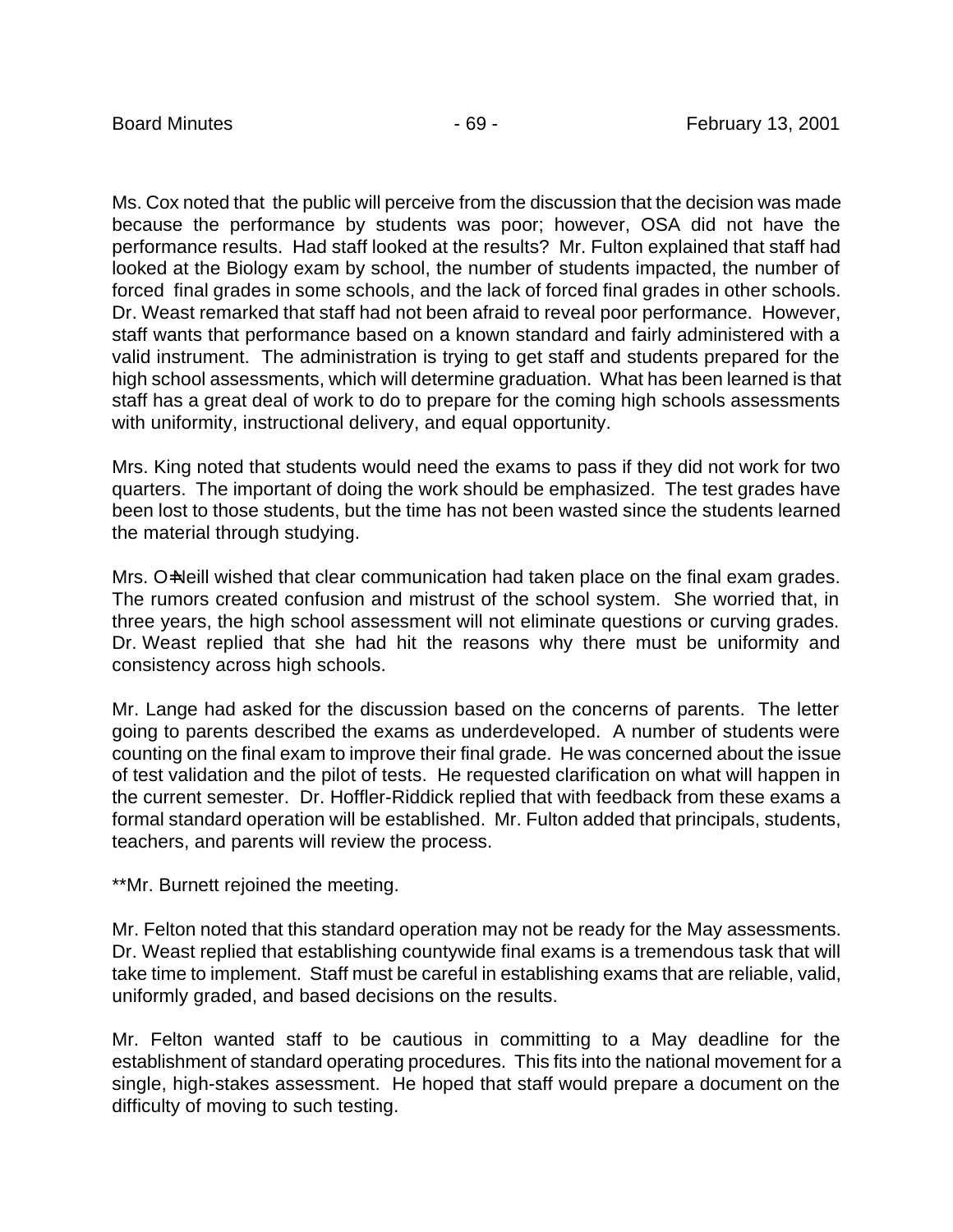# RESOLUTION NO. 98-01 Re: **CLOSED SESSION RESOLUTION**

On recommendation of the Superintendent and on motion of Mr. Felton seconded by Mrs. O=Neill, the following resolution was adopted unanimously by members present:

WHEREAS, The Board of Education of Montgomery County is authorized by the *Education Article* and *State Government Article of the Annotated Code of Maryland* to conduct certain meetings or portions of its meetings in closed sessions; now therefore be it

Resolved, That the Board of Education of Montgomery County conduct a portion of its meeting on Monday, February 26, 2001, in Room 120 of the Carver Educational Services Center to meet in closed session from 7:30 to 8:00 p.m. to discuss personnel matters, as permitted under Section 10-508(a)(1) of the *State Government Article*, consult with counsel to obtain legal advice, as permitted by Section 10-508(a)(7) of the *State Government Article*; and review and adjudicate appeals in its quasi-judicial capacity and to discuss matters of an executive function outside the purview of the Open Meetings Act (Section 10- 503(a) of the *State Government Article*); and be it further

Resolved, That such meetings shall continue in closed session until the completion of business.

# Re: **REPORT OF CLOSED SESSION**

On January 9, 2001, by unanimous vote of members present, the Board of Education voted to conduct closed sessions as permitted under the *Education Article* ' 4-107 and *State Government Article* ' 10-501, *et seq.,* of the *Annotated Code of Maryland*.

The Montgomery County Board of Education met in closed sessions on January 9, 2001, from 9:20 to 10:05 a.m. and 1:45 to 4:00 p.m. in Room 120 of the Carver Educational Services Center, Rockville, Maryland, and

- 9. Reviewed and/or adjudicated the following appeals: 2000-27, 2000-41, 2000-49, 2000-54, 2000-55, NEC-2000-79, T-2000-80, and T-2000-82.
- 10. Reviewed the Superintendent-s recommendation for personnel appointments, subsequent to which the votes to approve the appointments were taken in open session.
- 11. Reviewed the Human Resources Monthly Report, subsequent to which the vote to approve the report was taken in open session.
- 12. Reviewed the Equal Employment Opportunity report.
- 13. Discussed collective bargaining negotiations, as permitted under Section 10- 508(a)(9) of the *State Government Article* and Section 4-107(d)(2)(ii) of the *Education Article*.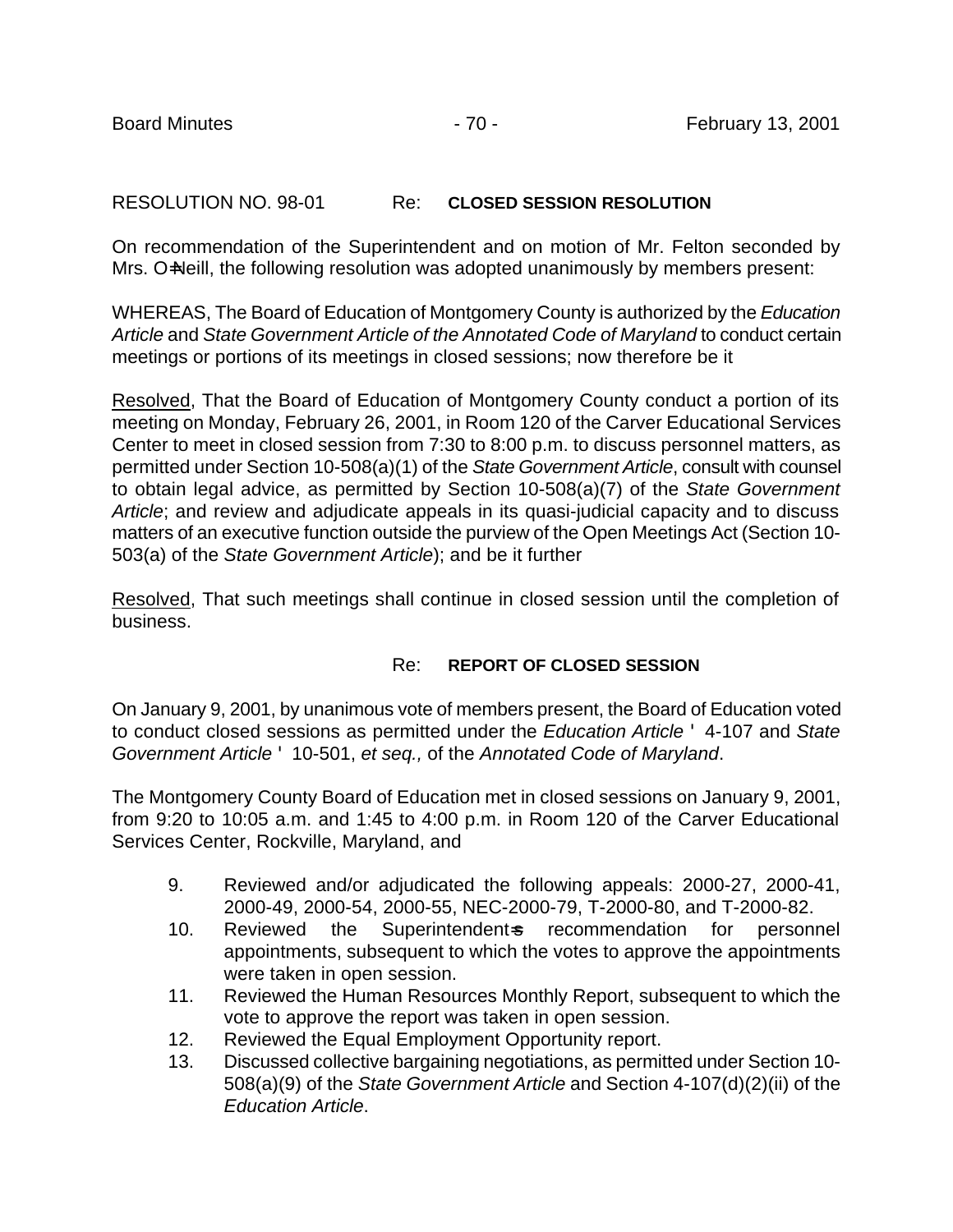14. Discussed matters of an executive function outside the purview of the Open Meetings Act (Section 10-503(a) of the *State Government Article*).

In attendance at the closed sessions were: Steve Abrams, Elizabeth Arons, Larry Bowers, Fran Brenneman, Kermit Burnett, Ray Bryant, Sharon Cox, Reggie Felton, Wes Girling, Pamela Hoffler-Riddick, Roland Ikheloa, Nancy King, Don Kopp, Don Kress, Jay Headman, Frieda Lacey, Walter Lange, Christopher Lloyd, George Margolies, Patricia O=Neill, Brian Porter, Lori Rogovin, Glenda Rose, Jerry Weast, and James Williams.

The Montgomery County Board of Education met in closed sessions on January 11 (1:00 to 3:30 p.m.) and 12 (3:00 to 5:30 p.m.) in retreat at Rocky Gap, Cumberland, Maryland, and discussed matters of an executive function outside the purview of the Open Meetings Act (Section 10-503(a) of the *State Government Article*).

In attendance at the closed sessions were: Steve Abrams, Kermit Burnett, Sharon Cox, Reggie Felton, Nancy King, Walter Lange, Christopher Lloyd, Patricia O=Neill, George Thompson, and Jerry Weast.

The Montgomery County Board of Education met in closed session on January 13, 2001, from 10:15 a.m. to 12:30 p.m., in retreat at Rocky Gap, Cumberland, Maryland, and discussed collective bargaining negotiations, as permitted under Section 10-508(a)(9) of the *State Government Article* and Section 4-107(d)(2)(ii) of the *Education Article*.

In attendance at the closed session were: Steve Abrams, Larry Bowers, Kermit Burnett, Sharon Cox, Reggie Felton, Roland Ikheloa, Nancy King, Don Kopp, Walter Lange, Christopher Lloyd, George Margolies, Patricia O=Neill, Lori Rogovin, Glenda Rose, Jerry Weast, and James Williams.

On January 18, 2001, by unanimous vote of members present, the Board of Education voted to conduct a closed session as permitted under the *Education Article* ' 4-107 and *State Government Article* ' 10-501, *et seq.,* of the *Annotated Code of Maryland*.

The Montgomery County Board of Education met in closed session on January 18, 2001, from 6:50 to 7:15 p.m. in Room 120 of the Carver Educational Services Center, Rockville, Maryland, and discussed collective bargaining negotiations, as permitted under Section 10-508(a)(9) of the *State Government Article* and Section 4-107(d)(2)(ii) of the *Education Article*.

In attendance at the closed session were: Steve Abrams, Larry Bowers, Kermit Burnett, Sharon Cox, Reggie Felton, Roland Ikheloa, Nancy King, Don Kopp, Frieda Lacey, Walter Lange, Christopher Lloyd, George Margolies, Patricia O=Neill, Brian Porter, Glenda Rose, Jerry Weast, and James Williams.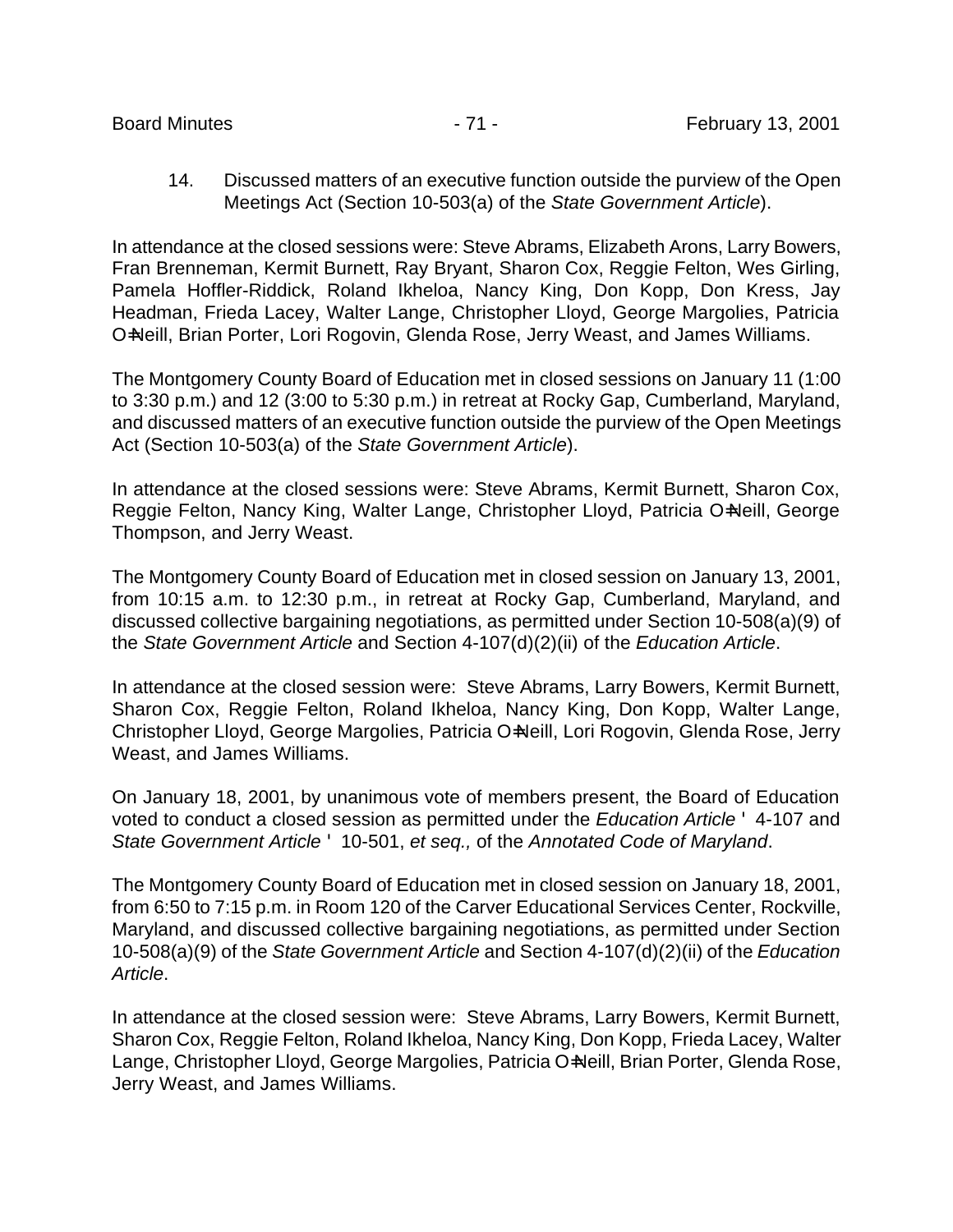On February 1, 2001, by unanimous vote of members present, the Board of Education voted to conduct a closed session as permitted under the *Education Article* ' 4-107 and *State Government Article* ' 10-501, *et seq.,* of the *Annotated Code of Maryland*. The Montgomery County Board of Education met in closed session on February 1, 2001, from 8:05 to 8:35 p.m. in Room 120 of the Carver Educational Services Center, Rockville, Maryland, and discussed collective bargaining negotiations, as permitted under Section 10-508(a)(9) of the *State Government Article* and Section 4-107(d)(2)(ii) of the *Education Article*.

In attendance at the closed session were: Steve Abrams, Larry Bowers, Kermit Burnett, Sharon Cox, Reggie Felton, Roland Ikheloa, Nancy King, Don Kopp, Walter Lange, Christopher Lloyd, George Margolies, Patricia O=Neill, Glenda Rose, Jerry Weast, and James Williams.

RESOLUTION NO. 99-01 Re: **MINUTES OF NOVEMBER 28, 2000, BOARD MEETING**

On motion of Mrs. O=Neill and seconded by Mr. Felton, the following resolution was adopted unanimously by members present:

Resolved, That the Board of Education approve its minutes from the November 28, 2000, meeting.

RESOLUTION NO. 100-01 Re: **MINUTES OF DECEMBER 1, 2000, BOARD MEETING**

On motion of Ms. Cox and seconded by Mr. Felton, the following resolution was adopted unanimously by members present:

Resolved, That the Board of Education approve its minutes from the December 1, 2000, meeting.

RESOLUTION NO. 101-01 Re: **MINUTES OF DECEMBER 12, 2000, BOARD MEETING**

On motion of Mr. Lange and seconded by Mrs. O=Neill, the following resolution was adopted unanimously by members present:

Resolved, That the Board of Education approve its minutes from the December 12, 2000, meeting.

RESOLUTION NO. 102-01 Re: **MINUTES OF JANUARY 9, 2001, BOARD MEETING**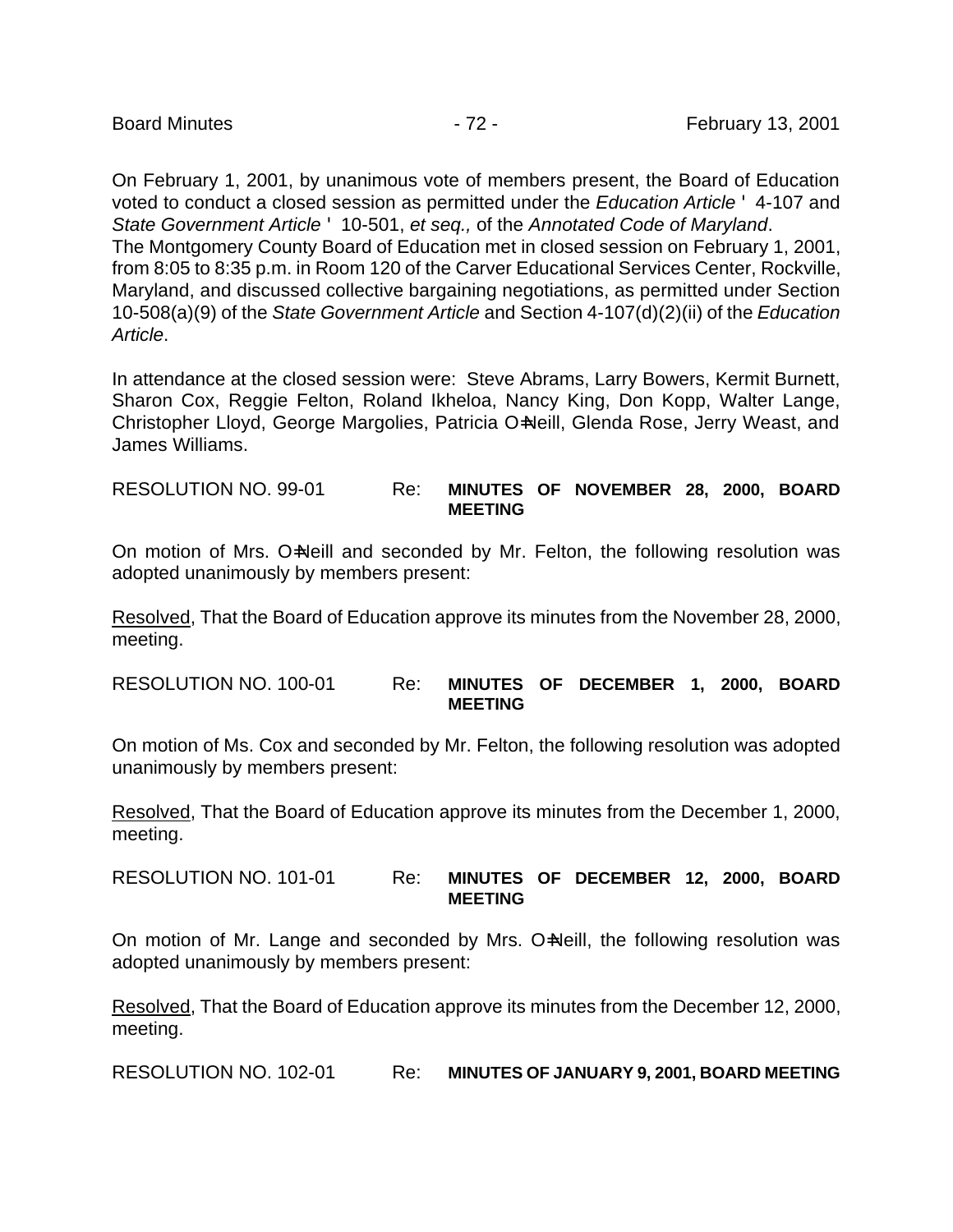On motion of Mr. Felton and seconded by Mrs. O=Neill, the following resolution was adopted unanimously by members present:

Resolved, That the Board of Education approve its minutes from the January 9, 2001, meeting.

RESOLUTION NO. 103-01 Re: **MINUTES OF JANUARY 10, 2001, BOARD MEETING**

On motion of Mr. Lloyd and seconded by Mrs. O=Neill, the following resolution was adopted unanimously by members present:

Resolved, That the Board of Education approve its minutes from the January 10, 2001, meeting.

RESOLUTION NO. 104-01 Re: **MINUTES OF JANUARY 11, 12, AND 13, 2001, BOARD RETREAT**

On motion of Mrs. King and seconded by Mr. Felton, the following resolution was adopted unanimously by members present:

Resolved, That the Board of Education approve its minutes from the January 11, 12, and 13, 2001, retreat.

RESOLUTION NO. 105-01 Re: **MINUTES OF JANUARY 18, 2001, BOARD MEETING**

On motion of Mrs. O=Neill and seconded by Mrs. Cox, the following resolution was adopted unanimously by members present:

Resolved, That the Board of Education approve its minutes from the January 18, 2001, meeting.

RESOLUTION NO. 106-01 Re: **POTENTIAL VENDORS**

On motion of Mr. Felton and seconded by Mrs. O=Neill, the following resolution was adopted unanimously by members present:

Resolved, That the Board of Education request the superintendent of schools to review the MCPS process to identify construction/procurement needs and identify potential vendors and make recommendations to the Board for improvement, including expanded outreach to minority vendors.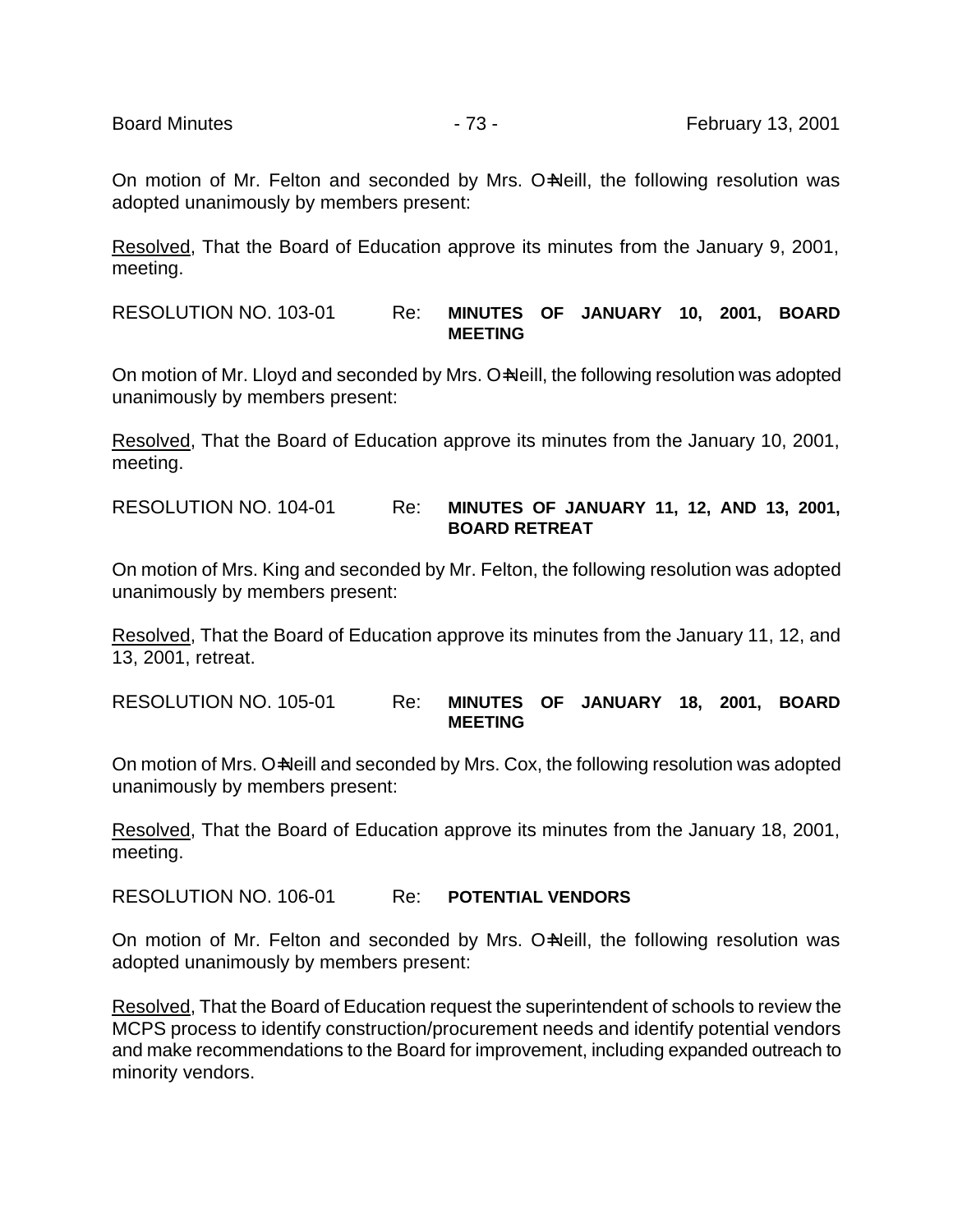## Re: **NEW BUSINESS**

On motion of Mr. Lloyd and seconded by Mr. Burnett, the following new business item was introduced:

WHEREAS, The Board of Education, at its meeting of June 9, 1999, discussed the pros and cons of granting an exemption for all high school students from taking end-of-thecourse examinations when they have attained an AA@ for both marking periods of a semester; and

WHEREAS, An alternative resolution was approved by the Board of Education, asking staff Ato respond to the efficacy of an >AA= exemption for graduating seniors as long as the exemption did not interfere with the state high school assessments@ and

WHEREAS, On June 21, 1999, the Board of Education approved a resolution to schedule time to review Policy IKA (AGrading and Reporting<sup>®</sup>), Ato take into consideration the Board-s June 8, 1999, discussion of the Double A Exam Exemption; however, the discussion should not be limited to the Double A Exam Exemption, ... og and

WHEREAS, The Board discussed exam exemptions only briefly as part of its discussion on January 11, 2000 of Policy IKA (AGrading and Reporting@), when the focus was on consistency in grading; and

WHEREAS, in forum after forum and meeting after meeting, high school students continue to express their strongly held opinion that high-achieving students evidence their mastery of the curriculum throughout a semester through tests, quizzes, homework, assignments, and long-term projects; and that students who attain an AA@ for both marking periods that comprise a semester have demonstrated such mastery and are likely to receive an AA@ for their semester grade; and

WHEREAS, only administration regulation, but not Board policy, requires end-of-thecourse examinations to be a part of the final course grade; now therefore be it

Resolved, That the Board approve a one-year pilot incentive program for School Year 2001-2002, during which time only high school juniors and seniors will be exempt from taking end-of-the-course examinations if they have attained an AA@ for both marking periods that comprise a semester; and be it further

Resolved, That such exemptions would not apply for any junior or senior taking the statewide high school assessment for that course; and be it further

Resolved, That the Superintendent compile and analyze data at the end of School Year 2001-2002, and report such data to the Board of Education accompanied by a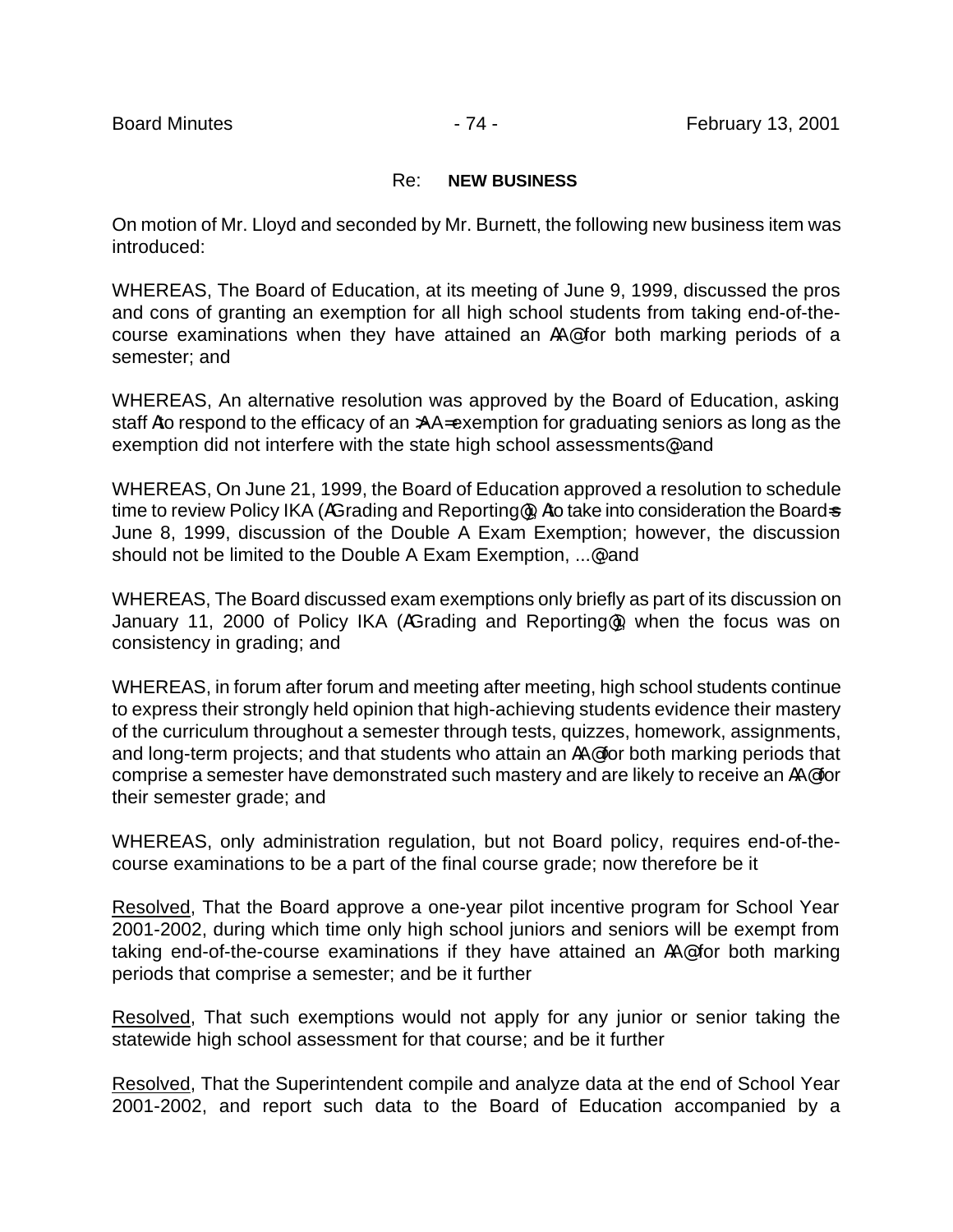recommendation whether to continue this exemption for the following year(s). RESOLUTION NO. 107-01 Re: **BOARD APPEAL** B **2000-55**

On motion of Mr. Burnett and seconded by Mr. Felton, the following resolution was adopted:

Resolved, That the Board of Education adopt its Decision and Order in Appeal 2000-55, a teacher suspension, reflective of the following vote: Mr. Burnett, Ms. Cox, Mr. Felton, Mrs. King, Mr. Lange, Mr. Lloyd, and Mrs. O=Neill voting to affirm; Mr. Abrams was absent.

## Re: **ITEMS OF INFORMATION**

The following items were available for information:

- 15. Items in Process
- 16. Legal Fees Report
- 17. Construction Progress Report
- 18. Minority-, Female-, or Disabled-owned Business Procurement Report for the Second Quarter of FY 2001

RESOLUTION NO. 108-01 Re: **ADJOURNMENT**

On recommendation of the Superintendent and on motion of Mr. Felton seconded by Mr. Burnett, the following resolution was adopted unanimously by members present:

Resolved, That the Board of Education adjourn its meeting of February 13, 2001, at 4:40 p.m.

PRESIDENT

**SECRETARY** 

JDW:gr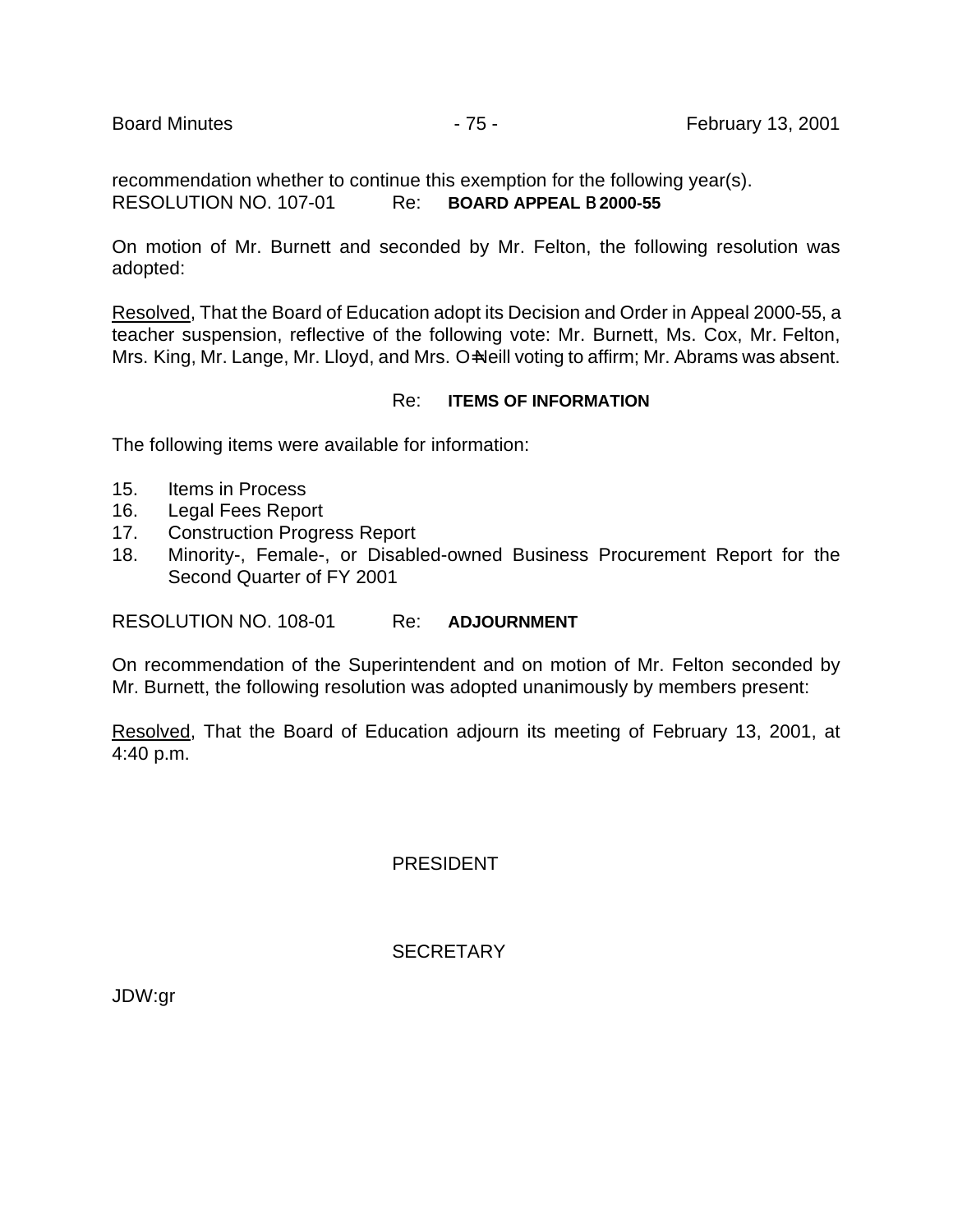## **MONTGOMERY COUNTY BOARD OF EDUCATION SUMMARY SHEET**

**February 13, 2001**

| AWARD OF CONTRACTS B NORTHWEST ELEMENTARY SCHOOL #6/LONGVIEW SPECIAL              |
|-----------------------------------------------------------------------------------|
|                                                                                   |
| AWARD OF CONTRACT B SENECA VALLEY HIGH SCHOOL MOLD REMEDIATION OF PIPE            |
|                                                                                   |
|                                                                                   |
|                                                                                   |
|                                                                                   |
|                                                                                   |
| RECOMMENDED FY 2001 SUPPLEMENTAL APPROPRIATION FOR COMMUNITY PARTNERSHIP GRANTS36 |
| RECOMMENDED FY 2001 SUPPLEMENTAL APPROPRIATION FOR JUDITH P. HOYER EARLY          |
| RECOMMENDED FY 2001 SUPPLEMENTAL APPROPRIATION FOR EVEN START FAMILY              |
| RECOMMENDED CATEGORICAL TRANSFER FOR THE FY 2001 PROVISION FOR FUTURE             |